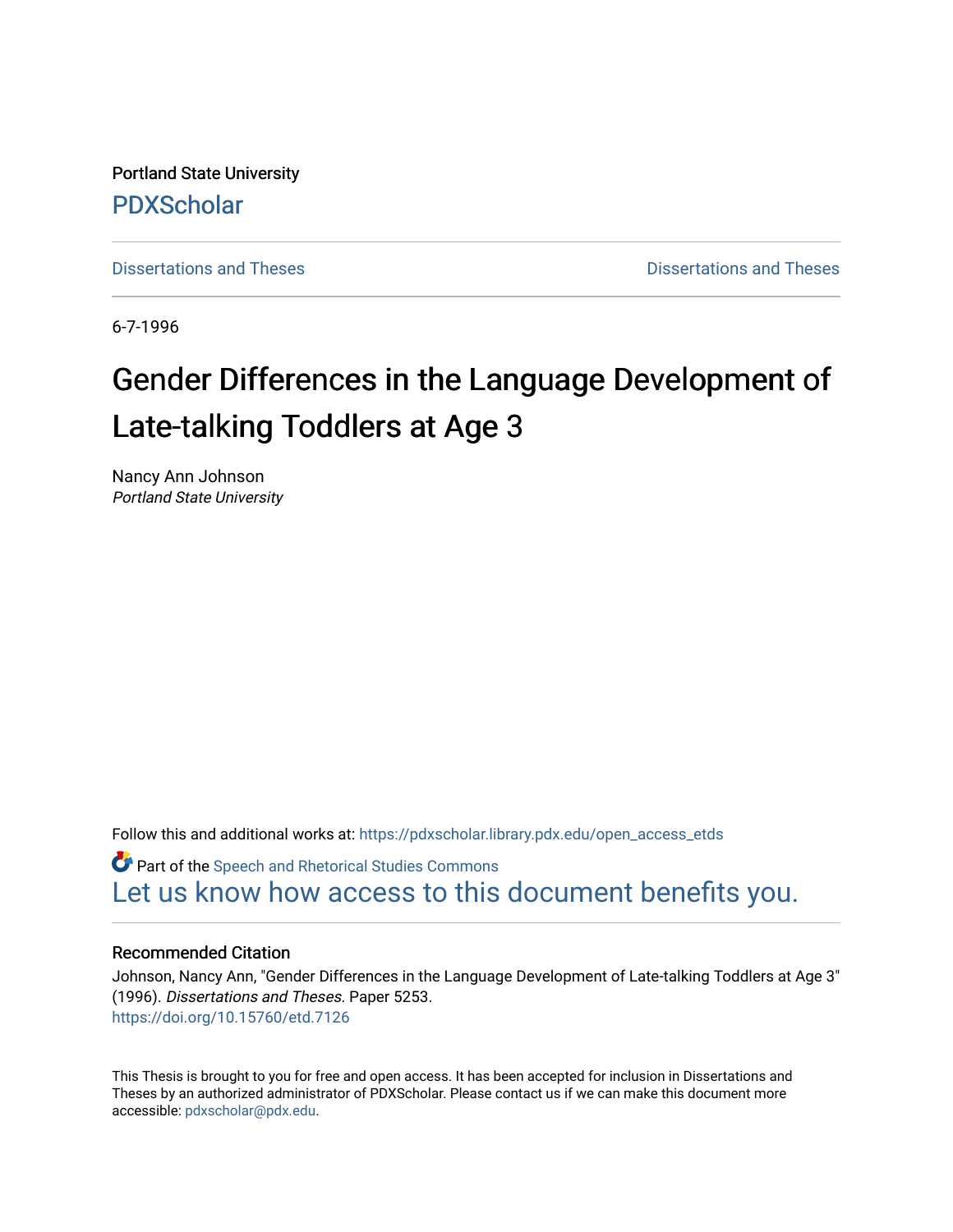## THESIS APPROVAL

The abstract and thesis of Nancy Ann Johnson for the Master of Science in Speech Communication: Speech and Hearing Sciences were presented June 7, 1996, and accepted by the thesis committee and the department.

COMMITTEE APPROVALS:



DEPARTMENT APPROVAL:

Department of Speech Communication

\*\*\*\*\*\*\*\*\*\*\*\*\*\*\*\*\*\*\*\*\*\*\*\*\*\*\*\*\*\*\*\*\*\*\*\*\*\*\*\*\*\*\*\*\*\*\*\*\*\*\*\*\*\*\*\*\*\*

ACCEPTED FOR PORTLAND STATE UNIVERSITY BY THE LIBRARY

on 10 September 1996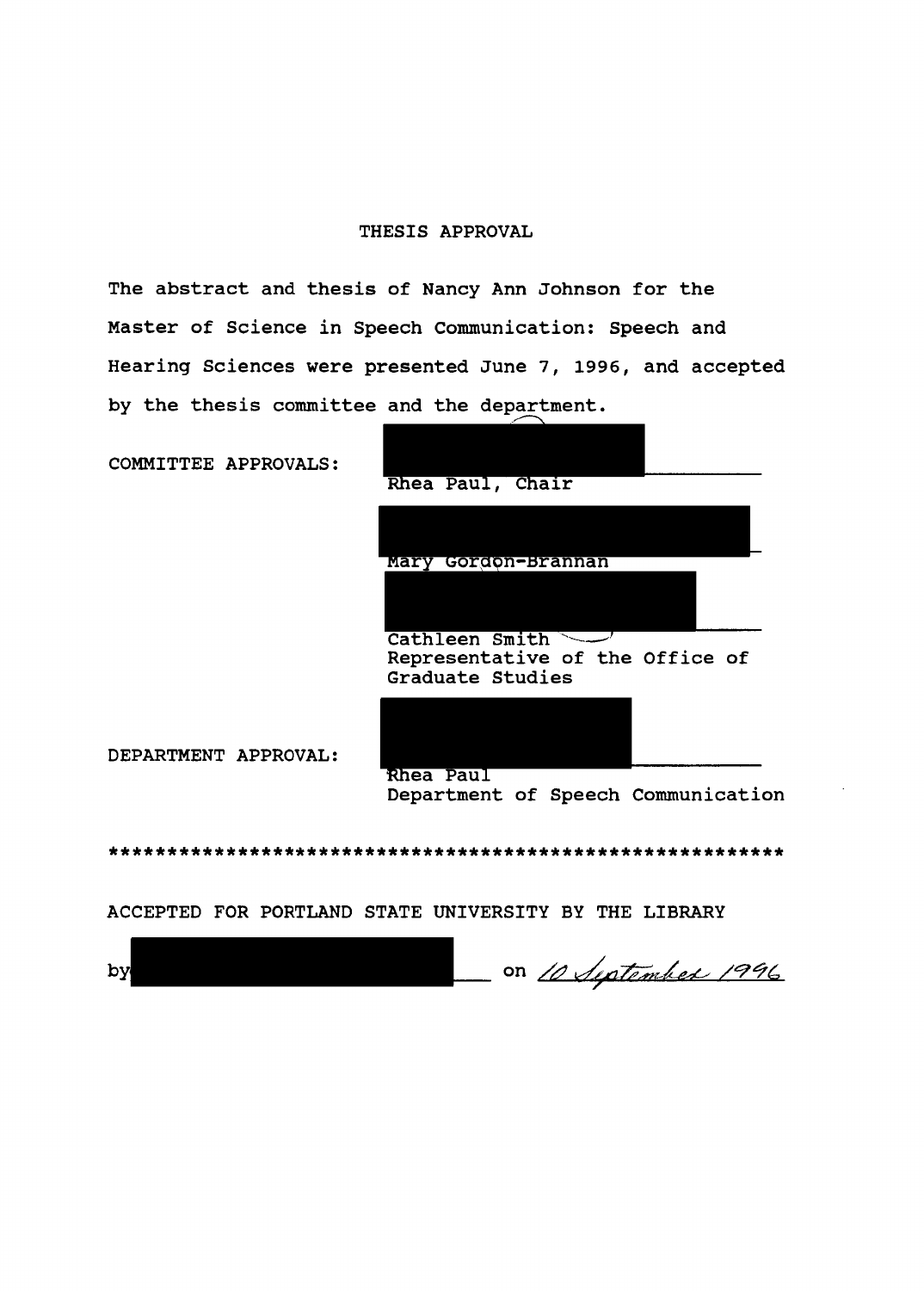#### ABSTRACT

An abstract of the thesis of Nancy Ann Johnson for the Master of Science in Speech Communication: Speech and Hearing Sciences presented June 7, 1996.

Title: Gender Differences in the Language Development of Late-Talking Toddlers at Age 3.

Language is a major part of a child's early developmental growth. Research examining early language shows a wide variation in the rate of language acquisition and its pattern of development. These variations also exist when language development is delayed.

The purpose of this study was to investigate the possibility of a relationship between gender and language delay by looking for significant differences in the language skills of 3-year-old boys and girls who were identified as late-talkers (LTs) at the age of 2.

Data used for analysis in this study were retrieved from data collected earlier as part of the Portland Language Development Project (PLDP) and a concurring study of late-talking girls. Subjects for this study were drawn from these larger cohorts. The files of all prospective subjects were examined for an expressive vocabulary of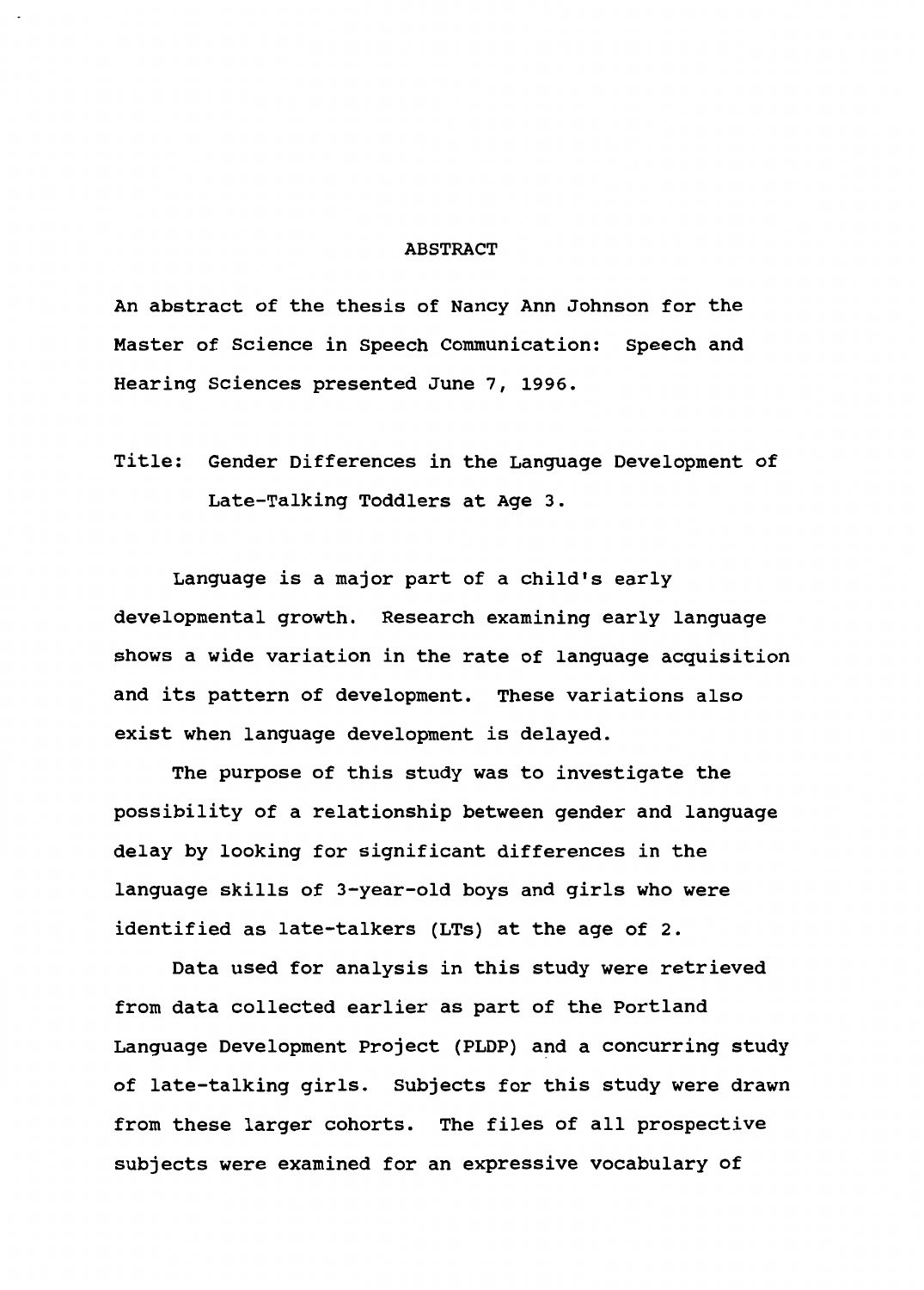less than 50 words at 20-34 months, and for participation in the follow-up evaluation at age 3. Final selection of subjects for this study included 23 boys and 16 girls.

Scores from five previously administered assessment measures were compiled for analysis, including the Developmental Sentence Score (DSS), the Expressive One-Word Picture Vocabulary Test (EOWPVT), the Goldman-Fristoe Test of Articulation (GFTA), the Test of Auditory Comprehension of Language-Revised {TACL-R), and the Peabody Picture Vocabulary Test-Revised. These measures were administered as part of the PLOP and the study of late-talking girls.

Mean scores for the boys and the girls were computed for each assessment measure. A two-tailed t-test was used to analyze the differences between these mean scores. The results revealed a significant difference, beyond the .05 level of confidence, between the boys' and girls' scores for the EOWPVT. Although no other significant differences were found, it was noted that the boys' scores were consistently higher than the girls' scores on all measures. It was also noted that, on 4 out of 5 assessment measures, a higher percentage of girls did not respond or could not complete the test due to inability to attend. The fifth measure, the PPVT-R, was completed by all subjects.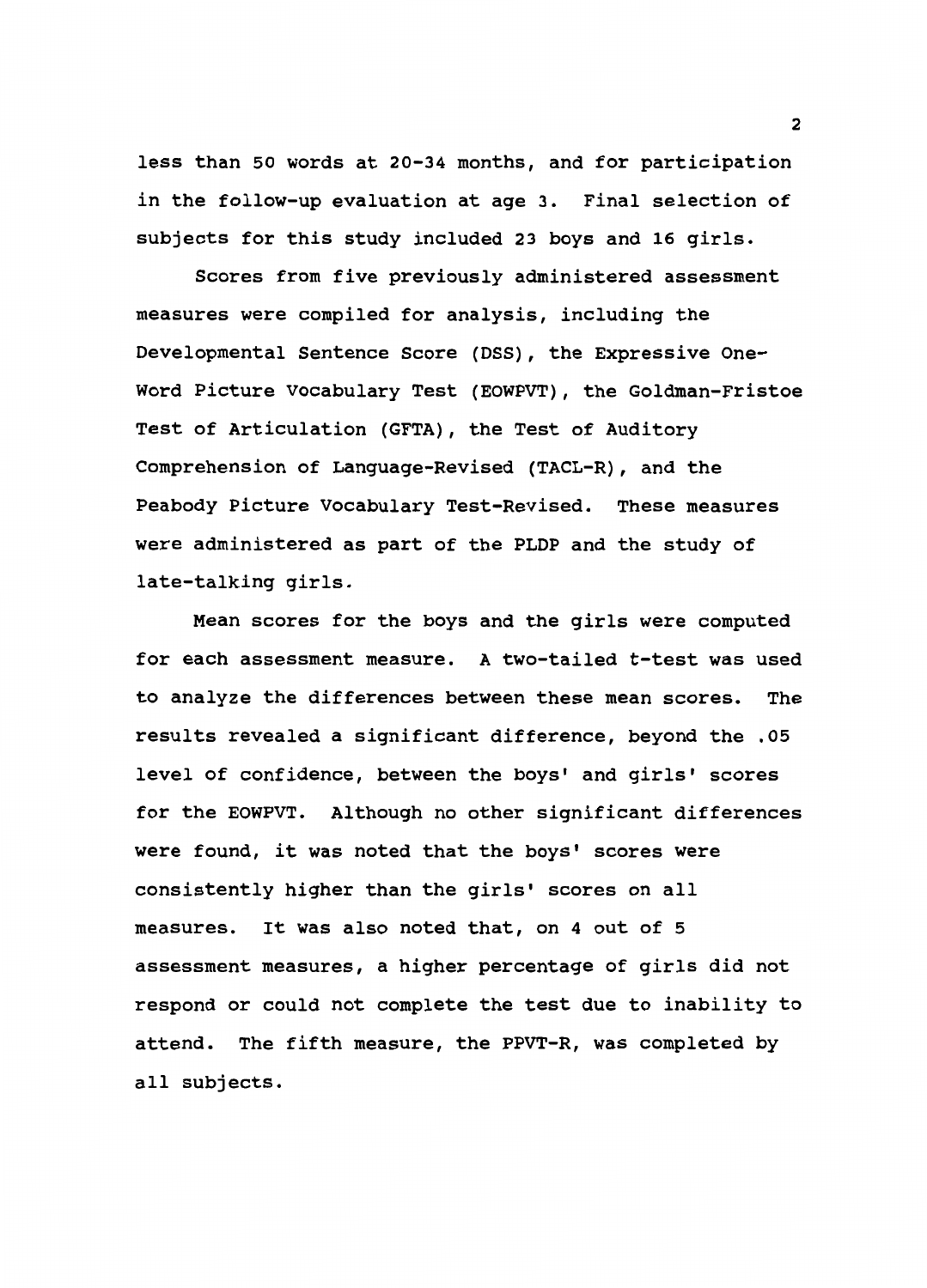# GENDER DIFFERENCES IN THE LANGUAGE DEVELOPMENT OF LATE-TALKING TODDLERS AT AGE 3

by

NANCY ANN JOHNSON

## A thesis submitted in partial fulfillment of the requirements for the degree of

## MASTER OF SCIENCE in SPEECH COMMUNICATION: SPEECH AND HEARING SCIENCES

Portland State University 1996

 $\cdot$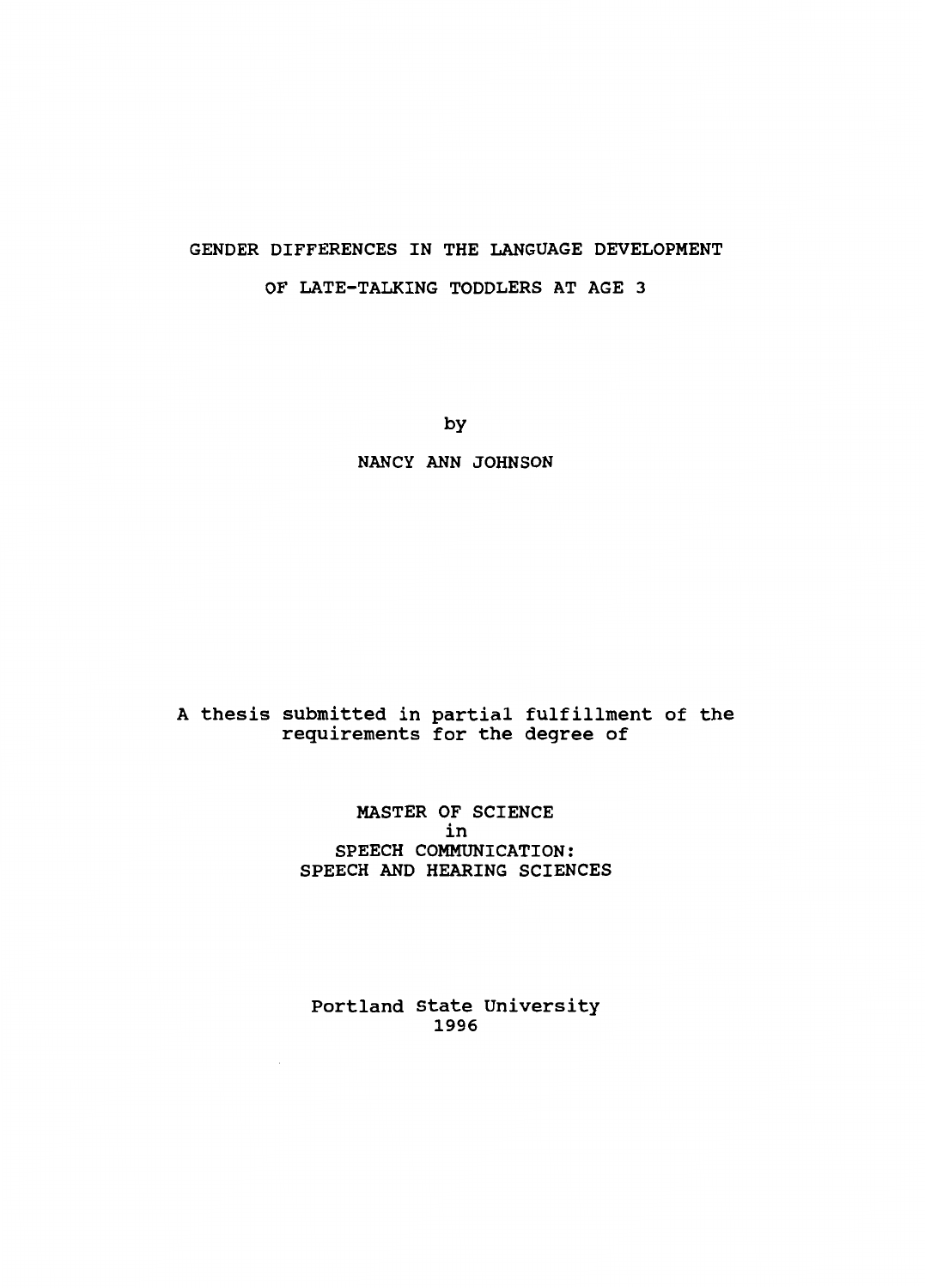#### ACKNOWLEDGEMENTS

I wish to extend sincere thanks to the members of my thesis committee, Dr. Rhea Paul, for providing support and guidance throughout this project, for sharing her infinite knowledge, and for allowing me to use her data, and Dr. Mary Gordon-Brannan and Cathleen Smith for their scrupulous editing and insightful suggestions.

Special thanks go to my daughter, Lindsey, and to my husband, Doug, who spent many, many afternoons, evenings, and weekends without their wife and mother, and who were constant reminders that there is life after graduate school.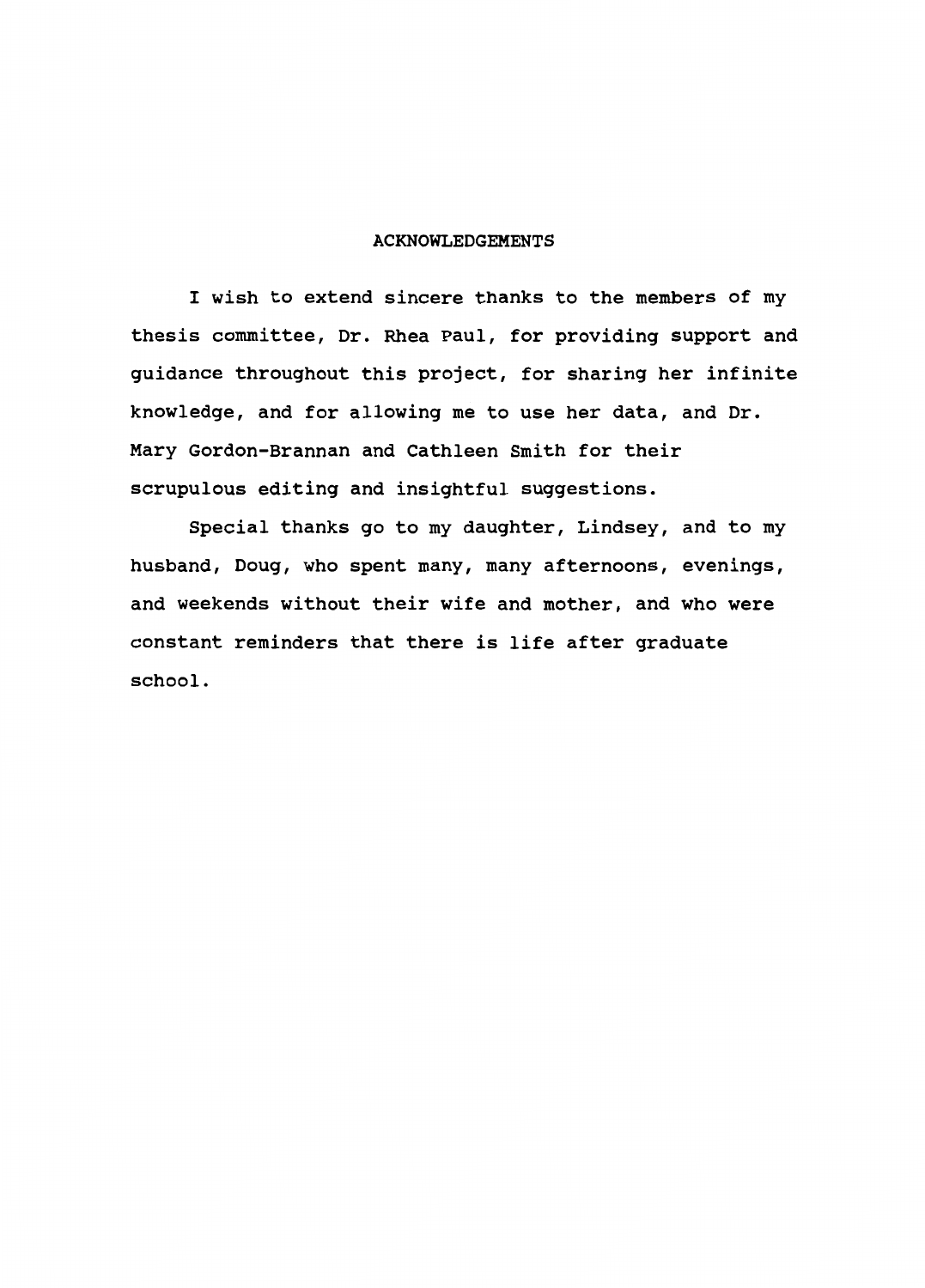# TABLE OF CONTENTS

|                |     | <b>PAGE</b>                                                                                                                                                                   |   |
|----------------|-----|-------------------------------------------------------------------------------------------------------------------------------------------------------------------------------|---|
|                |     | <b>ACKNOWLEDGEMENTS</b><br>ii                                                                                                                                                 |   |
|                |     | <b>LIST OF TABLES</b>                                                                                                                                                         | v |
| <b>CHAPTER</b> |     |                                                                                                                                                                               |   |
|                | I   | <b>INTRODUCTION</b><br>1                                                                                                                                                      |   |
|                |     | Statement of Purpose<br>3                                                                                                                                                     |   |
|                | II  | REVIEW OF THE LITERATURE.<br>4                                                                                                                                                |   |
|                |     | Gender Differences in Normal<br>Language Development<br>4                                                                                                                     |   |
|                |     | Possible Explanations for the<br>Differences<br>The Role of Maternal Linguist Input                                                                                           |   |
|                |     | Gender Differences and Language Delay<br>11                                                                                                                                   |   |
|                |     | The Role of Maternal Linguist Input<br>Outcomes of Early Language Delay                                                                                                       |   |
|                |     | Gender Differences and Language Related<br>Disorders<br>15                                                                                                                    |   |
|                |     | Learning Disabilities<br>Reading Disorders                                                                                                                                    |   |
|                |     | 19<br>Summary.                                                                                                                                                                |   |
|                | III | METHODS AND PROCEDURES<br>22                                                                                                                                                  |   |
|                |     | 22<br>Subjects                                                                                                                                                                |   |
|                |     | Selection of Subjects for the<br>Present Study<br>Subject Recruitment for the PLDP<br>and Girls Study<br>Description of Subjects for the<br>Present Study<br>25<br>Procedures |   |
|                |     |                                                                                                                                                                               |   |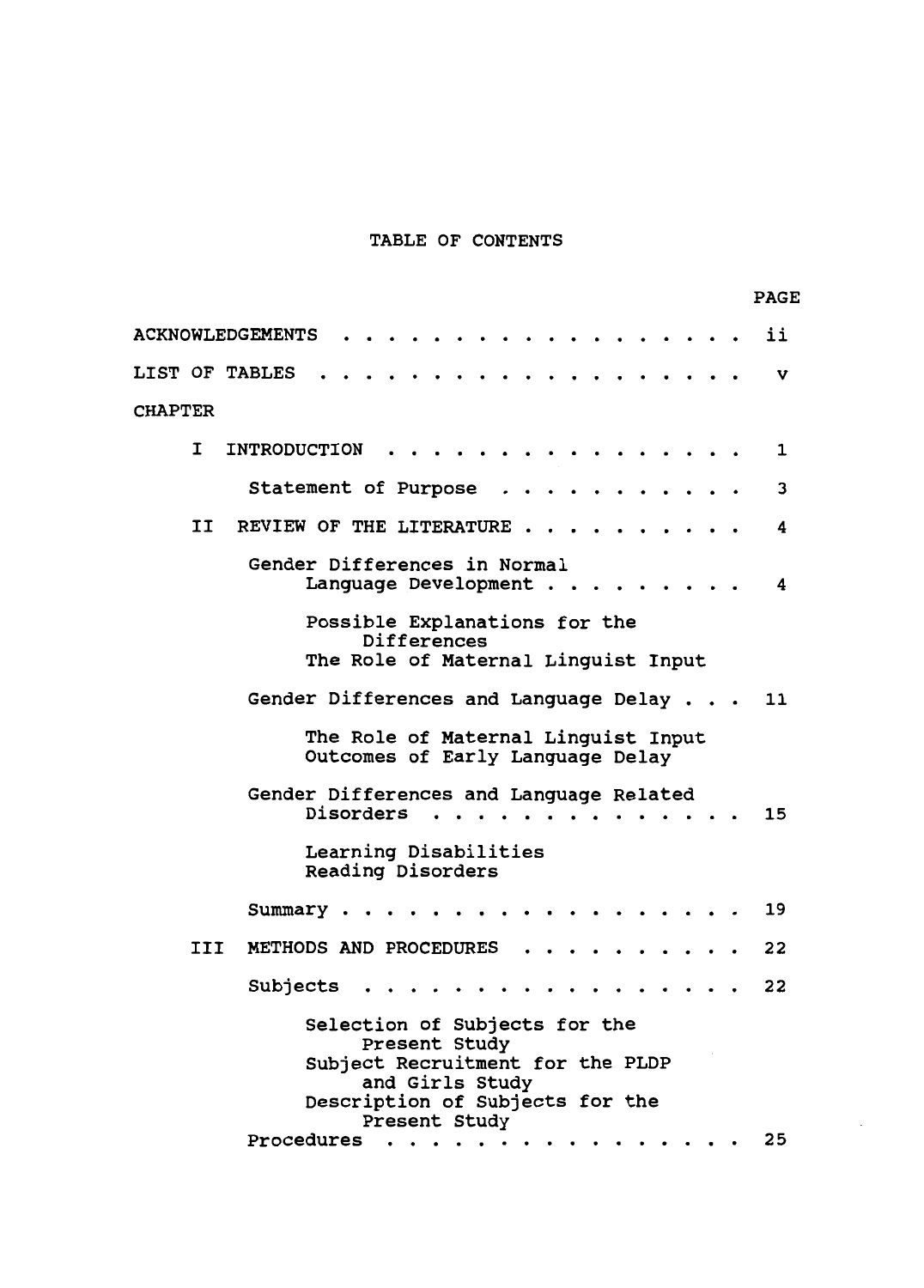Instrumentation for the Present Study . . . 24 Developmental Sentence Score Goldman-Fristoe Test of Articulation Test for Auditory Comprehension of Language-Revised Expressive One-Word Picture Vocabulary Test Peabody Picture Vocabulary Test-Revised PLDP Reliability . . . . . . . . . . . . 34 35 Data Analysis . . . . . . . . . . . . . . . IV RESULTS AND DISCUSSION . . . . . . . 37  $\bullet$  $\bullet$ Results . . . . . . . . . . . . . . 37  $\ddot{\phantom{a}}$ Discussion . . . . . . . . . . . 39  $\ddot{\phantom{a}}$ V SUMMARY AND IMPLICATIONS . 42 42 Summary • . • .  $\bullet$ Implications . . . . . . . . . . . . . . . 44 Clinical Research REFERENCES 48 APPENDICES A HUMAN SUBJECTS RESEARCH WAIVER 55 B LANGUAGE DEVELOPMENT SURVEY . . . . . . . . . 57 c RAW DATA FOR THE TWO GROUPS OF SUBJECTS AT INTAKE AND 3-YEAR 60 EVALUATION . . . . . . . . . . . . . . . .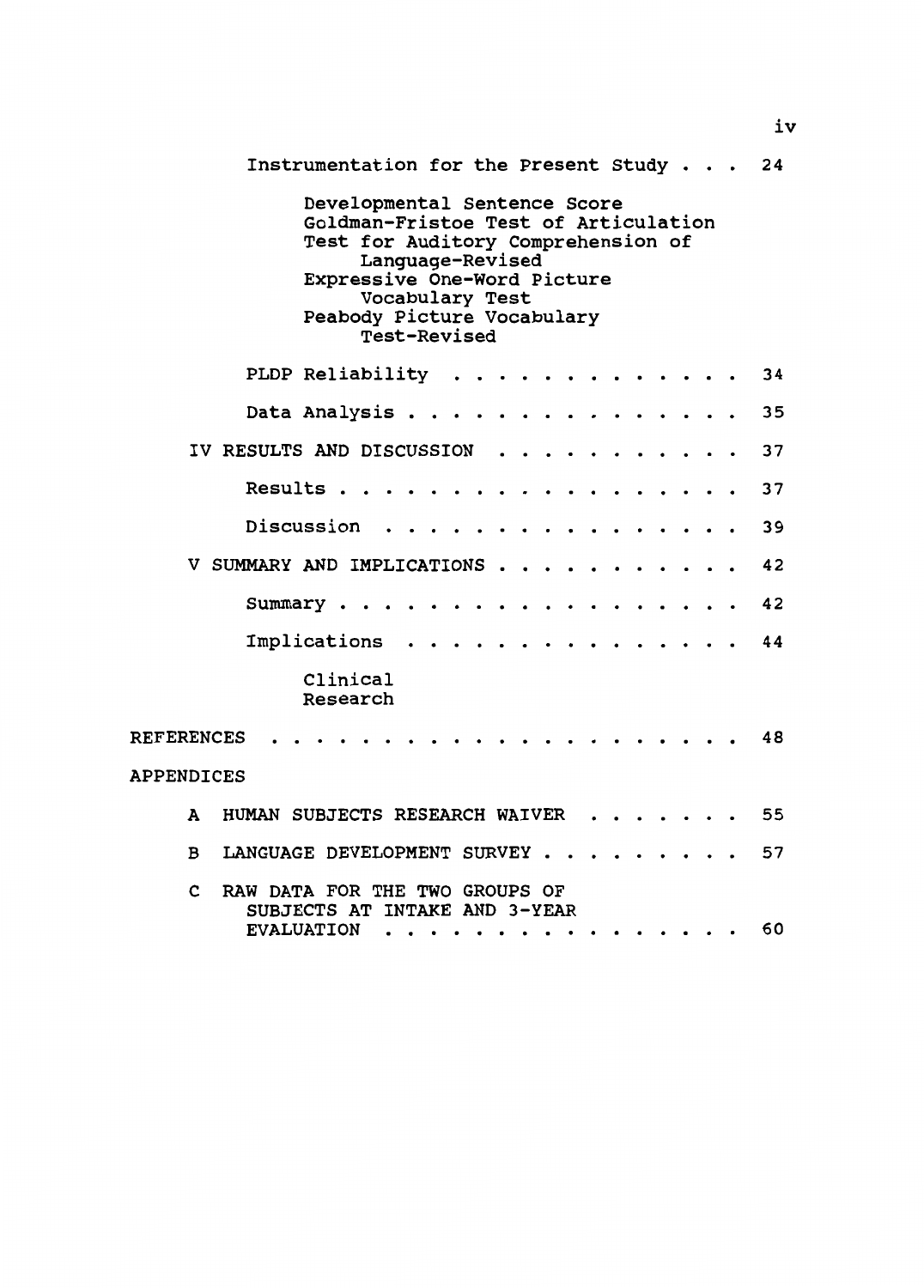## LIST OF TABLES

| <b>TABLE</b>   |                                                                                   | <b>PAGE</b> |
|----------------|-----------------------------------------------------------------------------------|-------------|
|                | 1 Demographic Means and Standard Deviations<br>for Subjects Used in this Study 25 |             |
|                | 2 Standardized Measures Used for Comparison<br>in this Study                      | -28         |
| 3 <sup>7</sup> | Interrater Reliability for the PLDP 34                                            |             |
| 4              | Types of Scores Used for this Study $\ldots$                                      | 36          |
| 5              | Mean Scores, Standard Deviations, and<br>$t$ -Values 38                           |             |
| 6              | Boys and Girls Who Did Not Complete<br>Each Test                                  | 39          |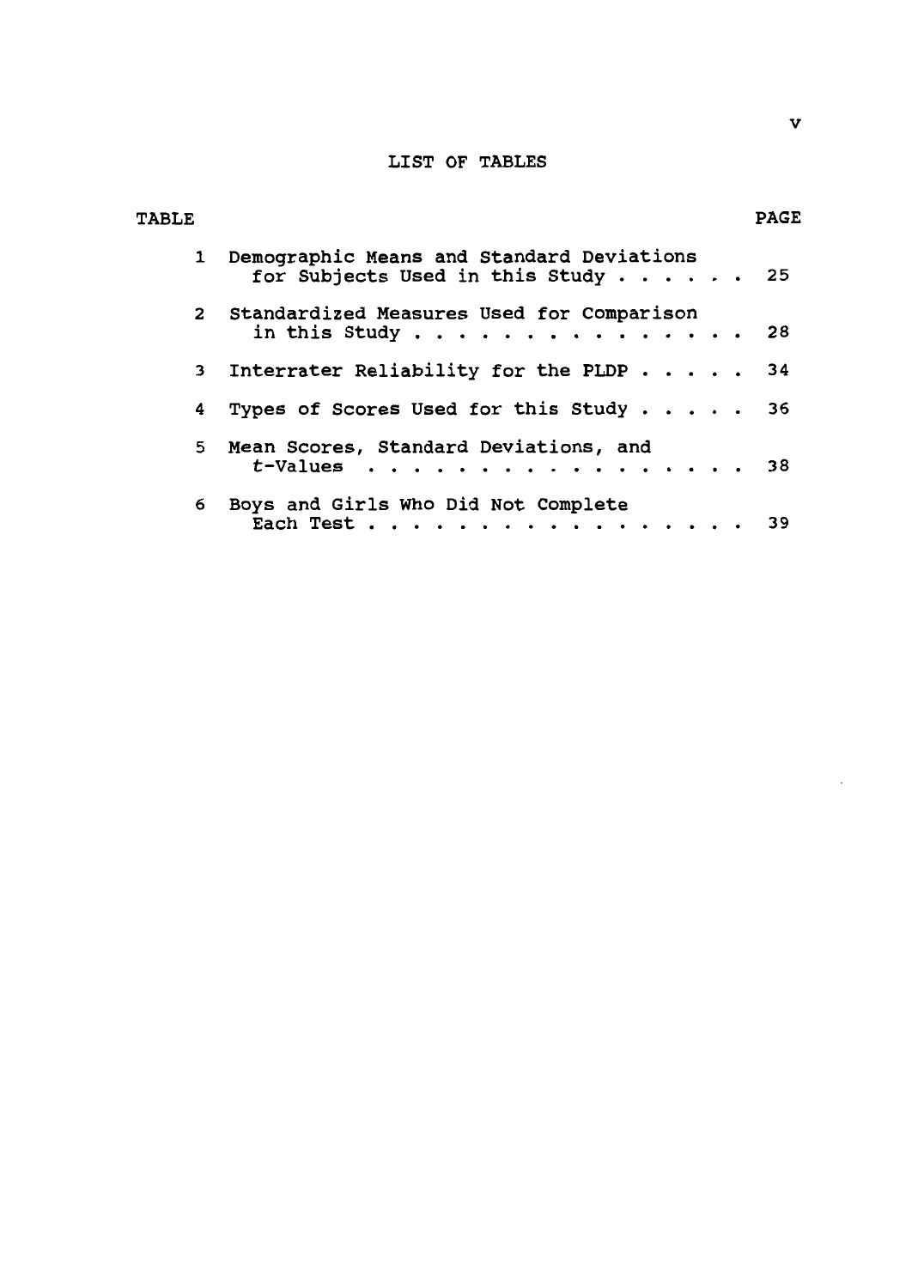#### CHAPTER I

#### INTRODUCTION AND STATEMENT OF PURPOSE

## Introduction

Early childhood is a period of rapid linguistic development. Research examining early language skills shows a wide variation in the rate of acquisition and in the course of development. This wide variation also exists when language development is delayed. Sometimes the reason for these differences is easily identified, as with autism or Down Syndrome. Often, however, the etiology is not readily identifiable, as in children who are normal in every other area of development, yet present with language delay. Although it is generally assumed that individual differences in language acquisition depend largely on variations in learning capacity or environmental conditions, little is known about the actual etiology.

In the population of children reported to have early language delay, boys out number girls by as much as 4-to-1 according to Satz and Zaide (1983) and 5-to-1 according to Whitehurst et al. (1988). The prevalence of other disorders that are related to speech and language is also reported to be higher in boys. Some of these other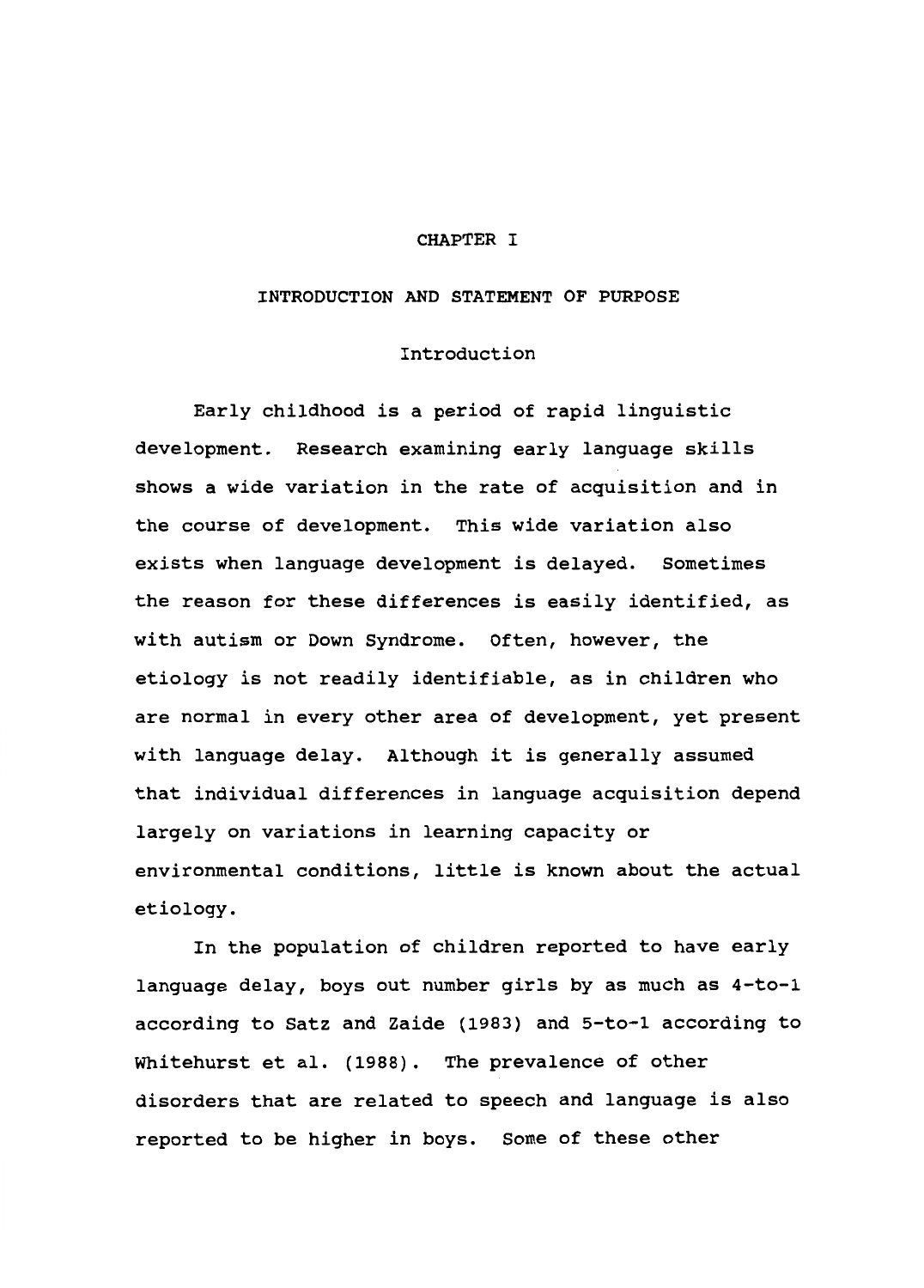disorders include infantile autism (3.8:1), developmental dyslexia (3.5:1), and stuttering (3.8:1) (Satz & Zaide, 1983). Six times more boys than girls are also diagnosed as having learning disabilities (Finucci & Childs, 1981). Since there is powerful evidence showing a higher prevalence of males with disorders related to speech and language, the notion of a causal relationship between gender and language disorders is not unfounded.

The identification of predictive factors contributing to early language delay is of significance since children with early language delay are at risk for academic difficulties later on. According to Aram and Nation (1980), nearly half of the school children in their study who were identified as language delayed as preschoolers were not in regular classrooms. Below normal abilities were particularly evident in areas such as reading, writing, and math. Early language delay has also been associated with social and behavioral problems later on, such as inability to attend and to shift focus from one task to another.

Early identification of this at-risk population is paramount so that the likelihood of long-lasting problems in educational, cognitive, and behavioral development may be significantly reduced or even eliminated. studying gender differences in delayed language development will help illuminate the significance of gender as a reliable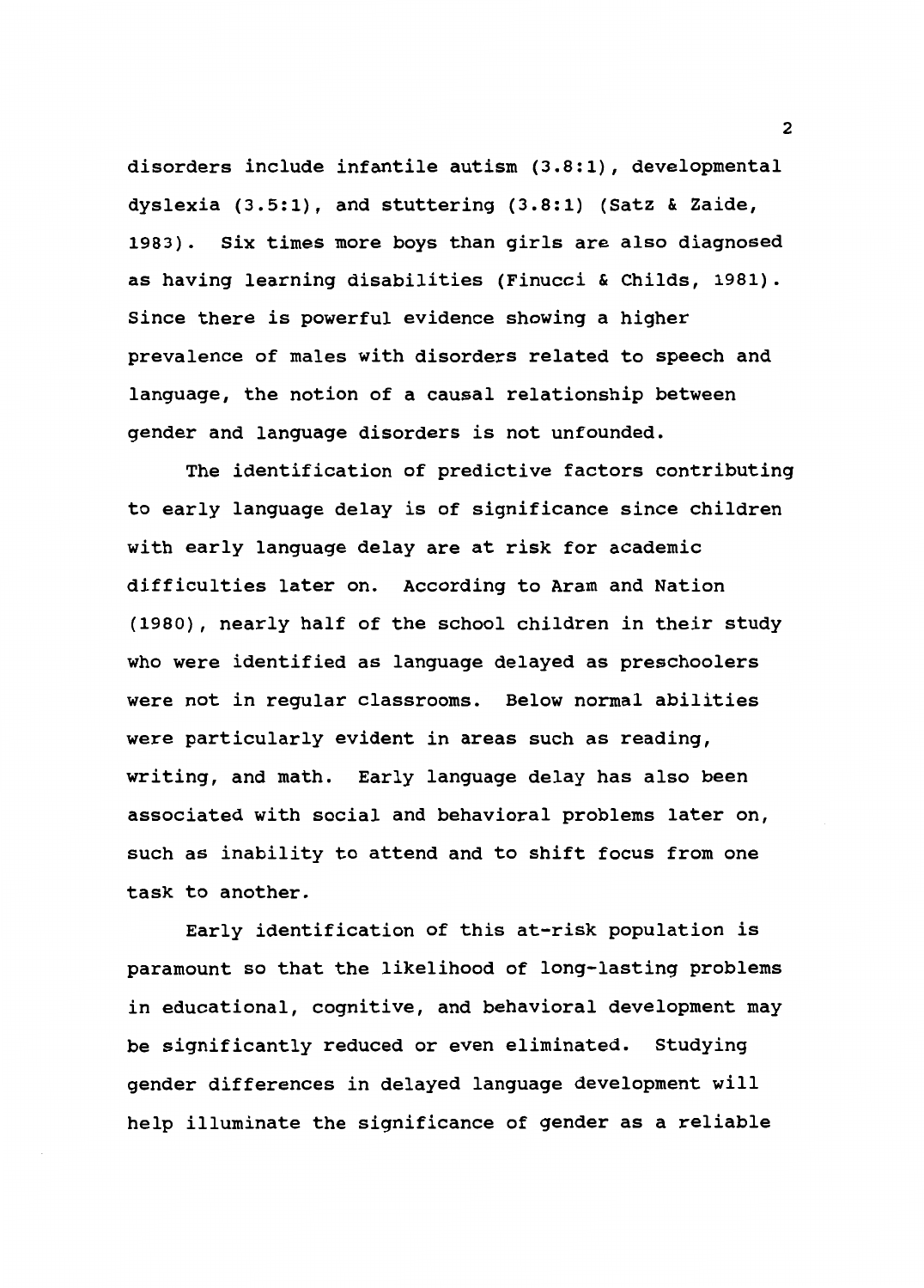predictor of language disorders. This will provide valuable insight and direction for speech-language pathologists when developing programs for intervention for the preschooler with language delay.

## Statement of Purpose

The purpose of this study is to determine whether there is a significant difference in the language skills of 3-year-old boys versus 3-year-old girls who were all identified as late-talking toddlers at age 2, that is, do the scores on standardized measures of expressive and receptive language vary significantly between the two groups? Scores from five assessment measures will be used for this study. These measures include the Developmental Sentence Score (DSS), the Expressive One-Word Picture Vocabulary Test (EOWPVT), the Goldman-Fristoe Test of Articulation (GFTA), the Test of Auditory Comprehension of Language-Revised (TACL-R), and the Peabody Picture Vocabulary Test-Revised (PPVT-R).

The research hypothesis for the present study is that there is a significant difference in the language scores of 3-year-old boys versus 3-year-old girls who were identified as late-talking toddlers at age 2. The null hypothesis is that there is not a significant difference between the language scores of the two groups.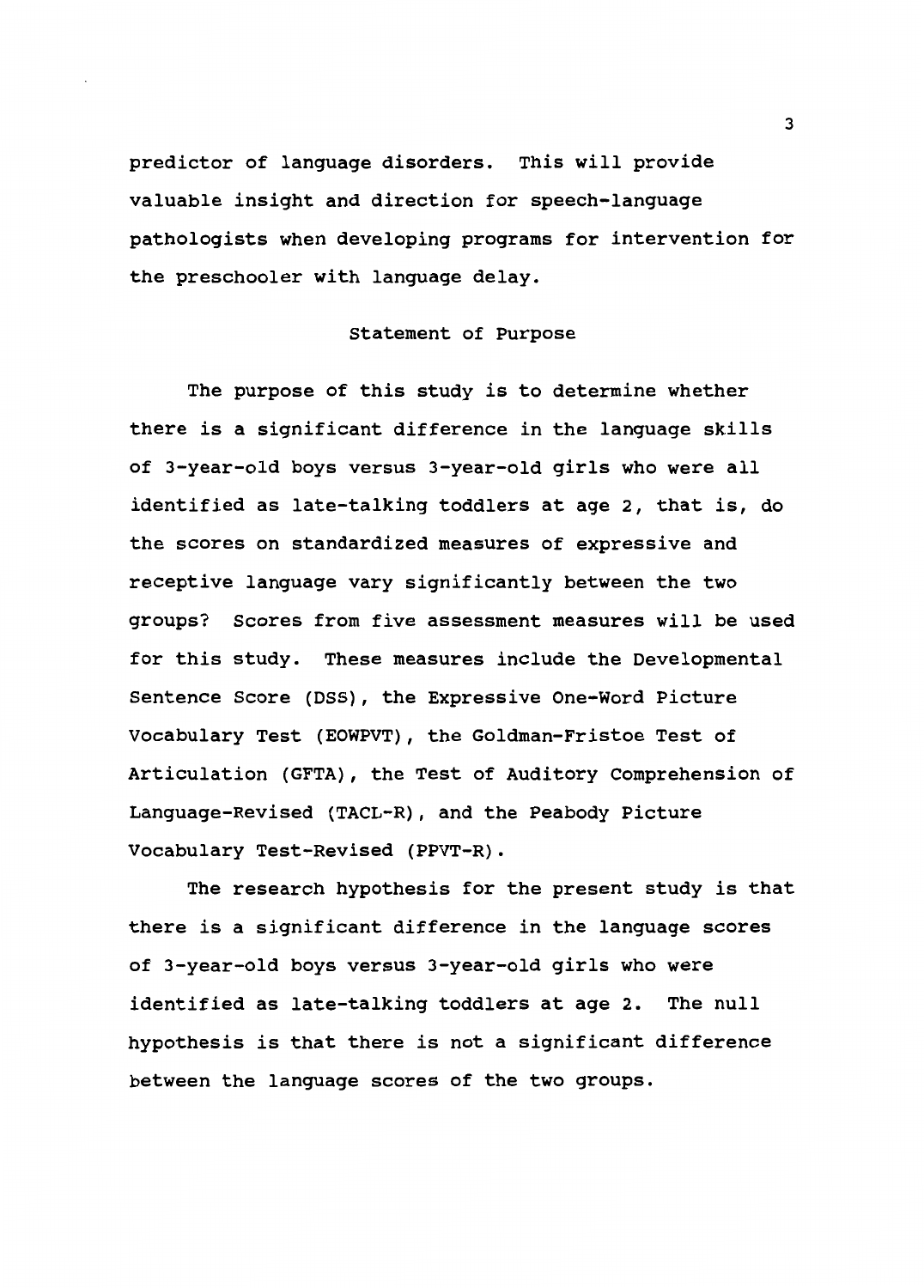#### CHAPTER II

## REVIEW OF THE LITERATURE

In this chapter, evidence of gender differences in both delayed and normal developing children is discussed. Theoretical explanations for these differences, including the role of maternal linguistic input, are drawn from the literature. The ramifications of early language delay, which become evident as these children advance to school age, are also discussed. In the final section of this chapter, gender differences seen in language related disorders such as learning disabilities and reading disorders are discussed.

Gender Differences in Normal Language Development

Studies that focus on the development of early language are plentiful and date as far back as 50 years or more. Almost as plentiful as the studies themselves is the diversity in results generated by these studies. While some reveal that differences in language development between boys and girls do not exist, others reveal that they do, and still others reveal conflicting results about where and when these differences occur.

Differences reported in children prior to the age of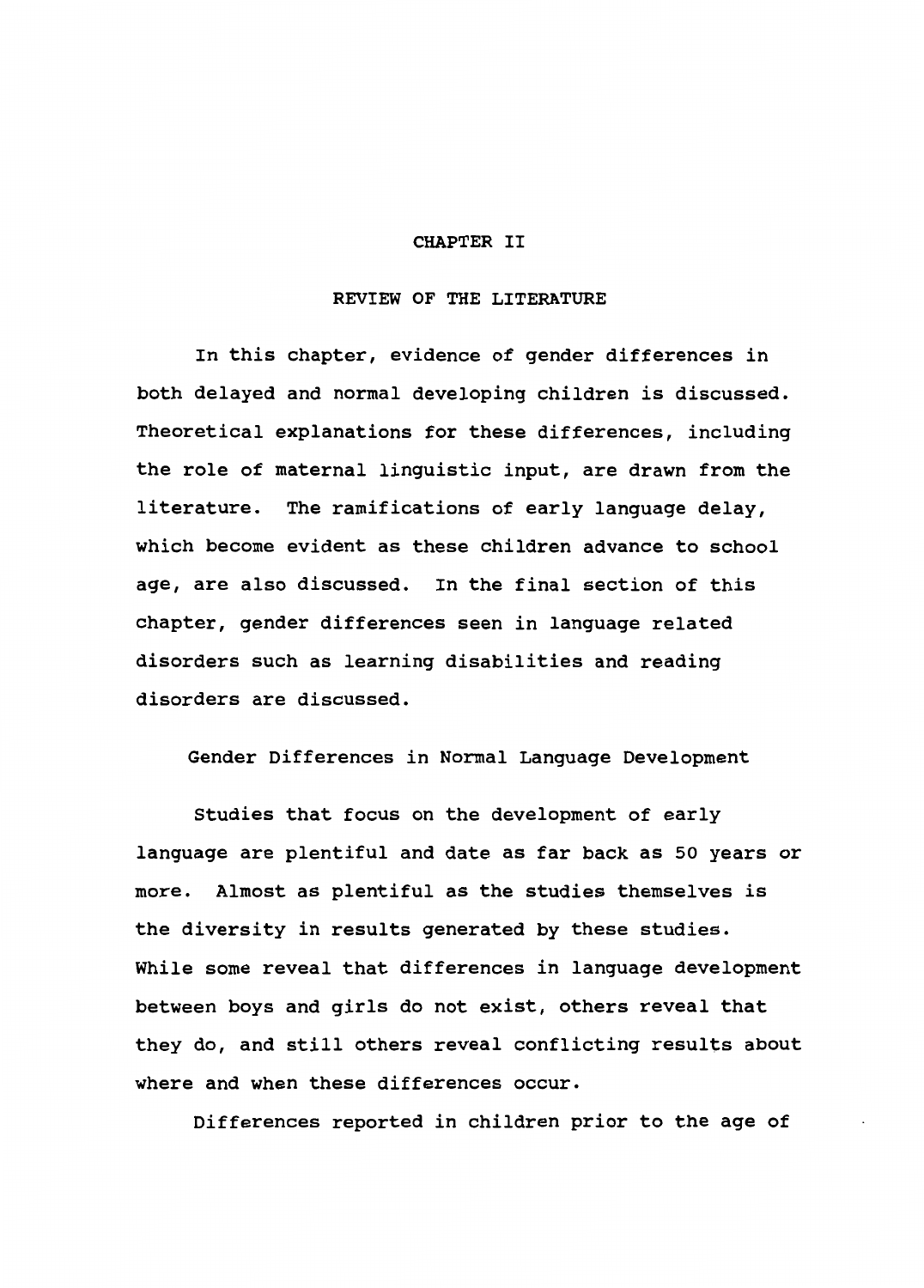2 include a study completed by Fenson et al. (1994). Fenson et al. reported that females scored slightly higher than males on measures of word comprehension, word production, word combinations, maximum sentence length, and sentence complexity. Differences in communicative development were noted between the ages of 8 months and 30 months. Vocabulary size in particular was found to be larger for girls than for boys up to the age of 2 (Huttenlocher, Haight, Bryk, Seltzer, and Lyons, 1991; Maccoby & Jacklin, 1974).

Evidence of differences subsequent to 2 years of age includes a study by McCarthy (1953) that showed that gender differences in favor of girls become apparent when "true" speech begins to emerge, around the second year of life. The number of speech sounds produced was found to be nearly identical until then. Earlier, Irwin and Chen (1946) developed curves that show the number of different speech sounds used by infants up to 2 1/2 years of age. These curves also show that speech sounds are nearly identical for boys and girls until the age of 2, at which time the number of different sounds used by girls exceeds the number used by boys. Another study, conducted by Morley in 1965, showed that although there was no significant difference in the age at which first words or 2-3 word phrases were initially used, there was a significant difference in the age at which speech becomes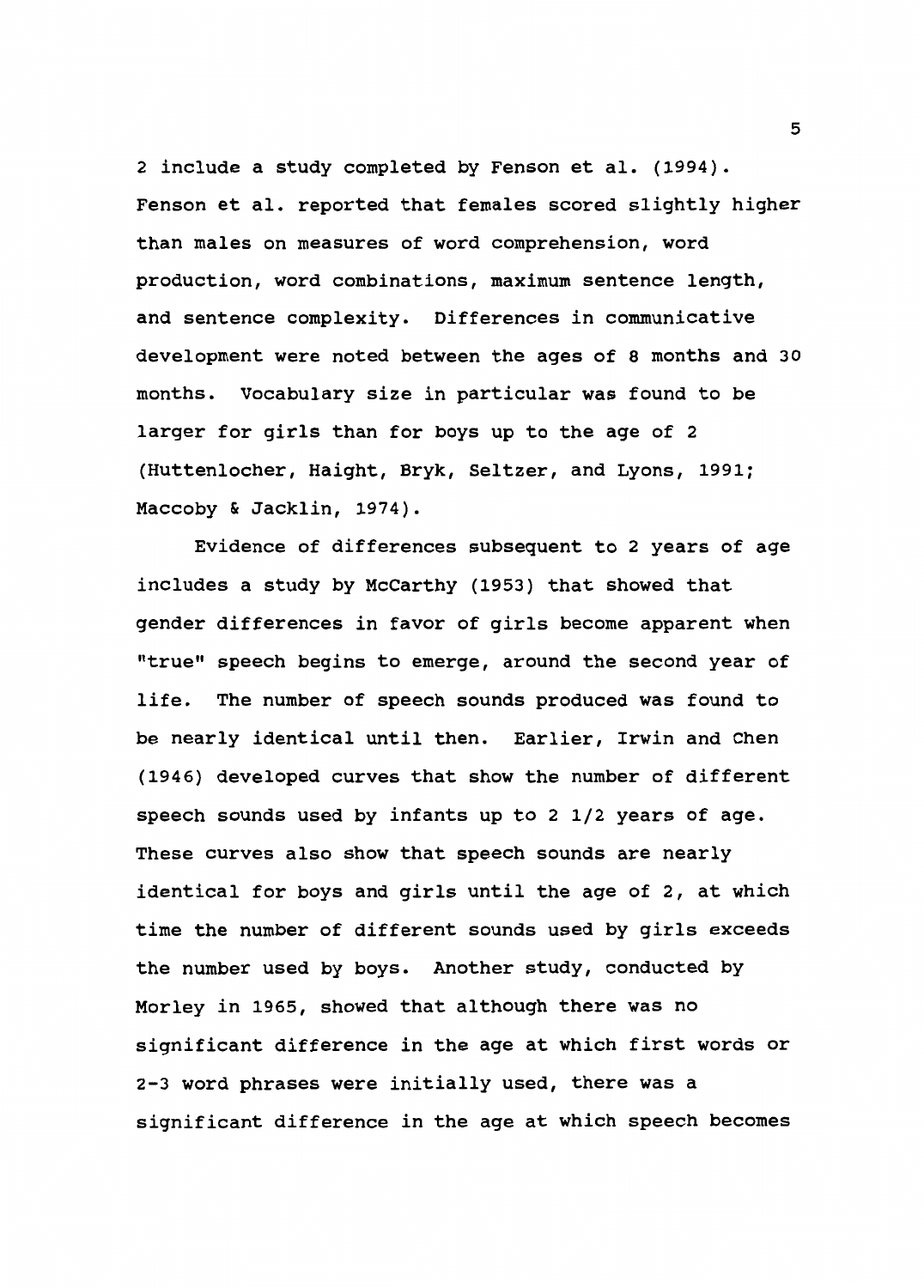intelligible. Girls' speech was found to be intelligible more than 5 months earlier than boys' speech, as determined by the assessment of sequences of sounds in phrases and sentences.

There is also evidence that developmental language differences tend to diminish over time, but again there is great diversity in the evidence. Reports that specify where and when these differences cease to exist reveal data that are inconsistent from study to study. A study by Moore (1967) revealed that initially, around 12 months of age, general language abilities in boys and girls are nearly equal. Then at 18 months, girls exceed boys by a narrow margin, but soon thereafter the boys catch up to and sometimes surpass the girls. Morley {1965) found that the percentage of intelligible speech, which is significantly higher in females than in males at age 2, is nearly equal in the two groups at age 4. Data reported by Fenson et al. {1994) also reveal a decrease in the differences between the two groups in words produced and in sentence length and complexity at 30 months of age. Maccoby and Jacklin {1974) noted that by the age of 2, boys catch up to girls in early vocabulary size. One of the more in-depth studies, conducted by Templin (1957), compared boys' and girls' scores in 33 different language areas. She found that, at age 3, boys scored higher than girls in all 33 measures. At age 4, the boys only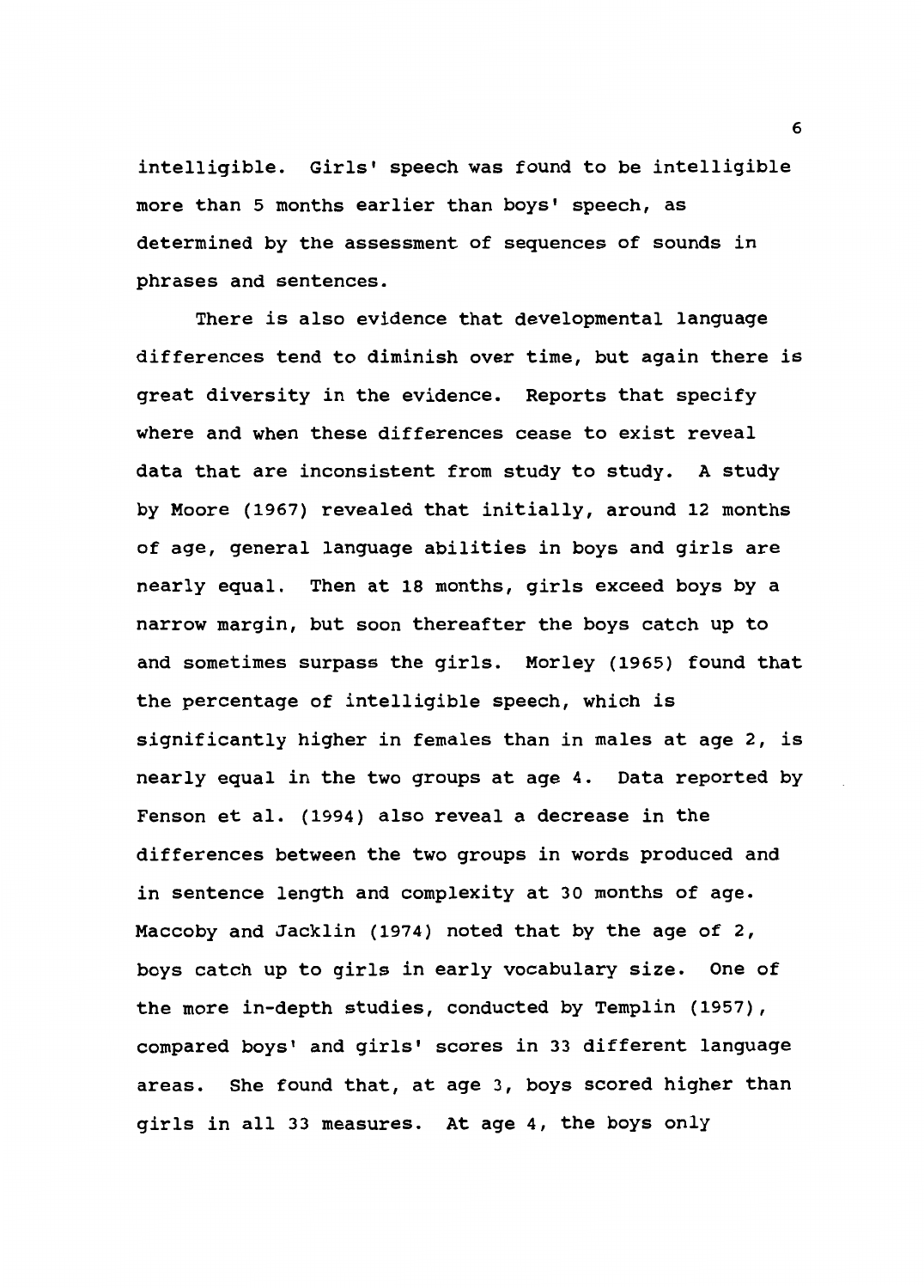slightly exceeded the girls in articulation, but not in other areas such as vocabulary and verbalization length and complexity.

## Possible Explanations for the Differences

When exploring the possibility of early developmental differences in boys' and girls' language, Moore (1967) explained that while boys' interests are directed toward mechanical things and how they work, girls' interests are directed toward domestic play and personal relationships. He suggested that these differences result in a predisposition for infant girls to respond more readily to auditory stimuli while boys respond more readily to visual stimuli. McCarthy (1953) stressed the importance of imitative babbling as a highly recognized factor in the establishment of language patterns. She claimed that because the primary caretaker and companion for children of both sexes is most often female, infant girls find verbal communication more satisfying than infant boys. According to McCarthy, this is because the sound quality of the infant girl's voice is much more like that of the mother whom she has a need to imitate, whereas the infant boy's voice is very different than that of the father whom he has a need to imitate. She referred to this as the "echo reaction" stage in which the baby attempts to approximate his or her babbling sounds to that of the mother.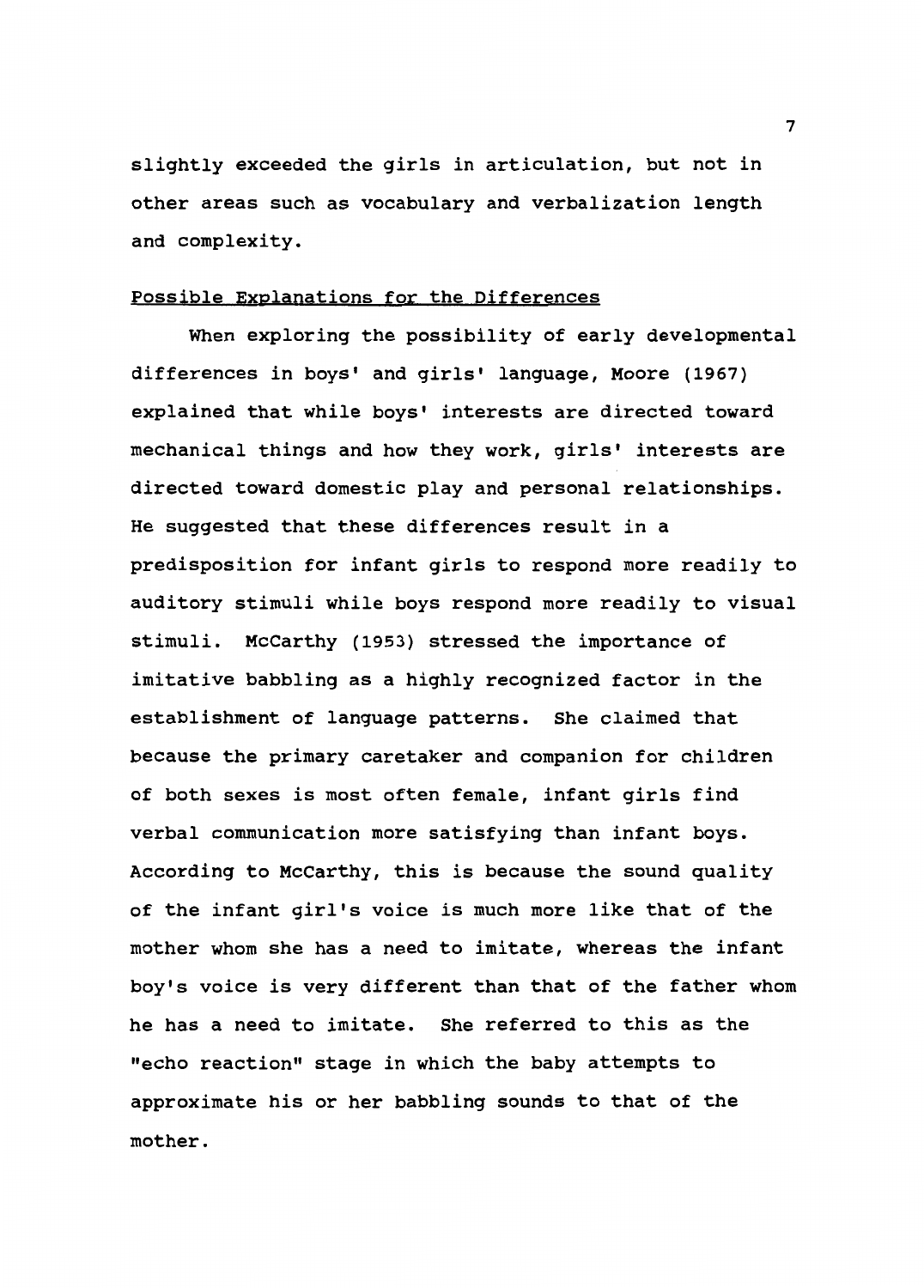More recently, O'Brien and Nagle (1987) suggested that children who play with different types of toys are exposed to different qualities and quantities of language. More specifically, children, typically females, who frequently play with dolls may receive more opportunities to learn and practice language than other children, typically males, who frequently play with vehicles. Huttenlocher et al. (1991) reported that findings of early gender differences, at least in vocabulary growth, suggest the existence of maturational differences in the language capacities of boys and girls, with these differences favoring girls up to at least 2 years of age. This coincides with Moore (1967) who, as previously mentioned, suggested that girls are biologically predisposed to respond to auditory stimuli earlier than boys.

## The Role of Maternal Linguist Input

Linguistic input is a primary source of information for learning verbal language. Copious documentation addresses the existence of a special speech style which is used when talking to infants and toddlers. Some researchers report that mothers "fine-tune" their speech to match the infant's social and affective responsiveness (Murray, Johnson, & Peters, 1990; Smolak, 1987; Snow, 1972). Murray et al. expanded this idea by stating that the decrease in the mother's mean length of utterance (MLU) from the infant's early months to later months is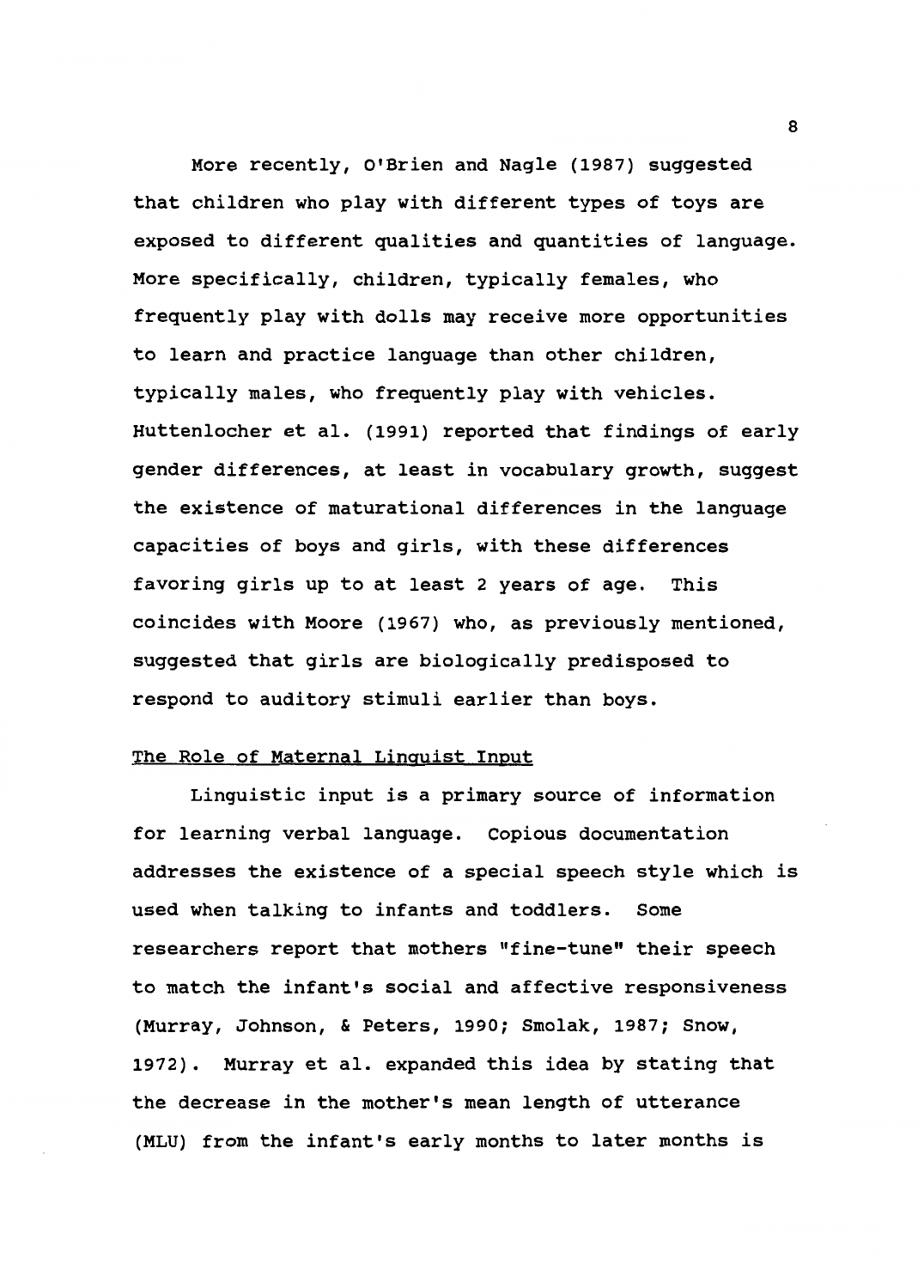actually a period of "gross-tuning". Then as the infant begins to comprehend language, the mother "fine-tunes" her speech with a further reduction in MLU during the second half of the infant's first year. Phillips (1973) determined that mothers' MLU reaches a "floor" at about 1 year, followed by a progressive increase as the child gains linguistic competence.

According to Snow (1972), mothers' speech differs in many ways when talking to 2-year-olds versus 10-year-olds. She found that when addressing the 2-year-old, the mothers' speech was simpler and more redundant. Also the utterances were shorter in length, and complete sentences were repeated four times more often. Snow found that mothers modify their speech less when talking to children whose responses could not be observed. She suggested that the child plays some role in eliciting the mother's linguistic modifications. Smolak (1987) agreed that maternal speech is influenced by the child's behavior, however, others (Retherford, Schwartz, & Chapman, 1981) suggested that children change to become more like the mothers. These two views were combined by Tiegerman and Siperstein (1984) who suggested that the linguistic input is shaped by the child, and the adult is acutely aware of and tuned into the child's communicative behavior.

Researchers have also explored the possibility that mothers use language styles that vary in both quality and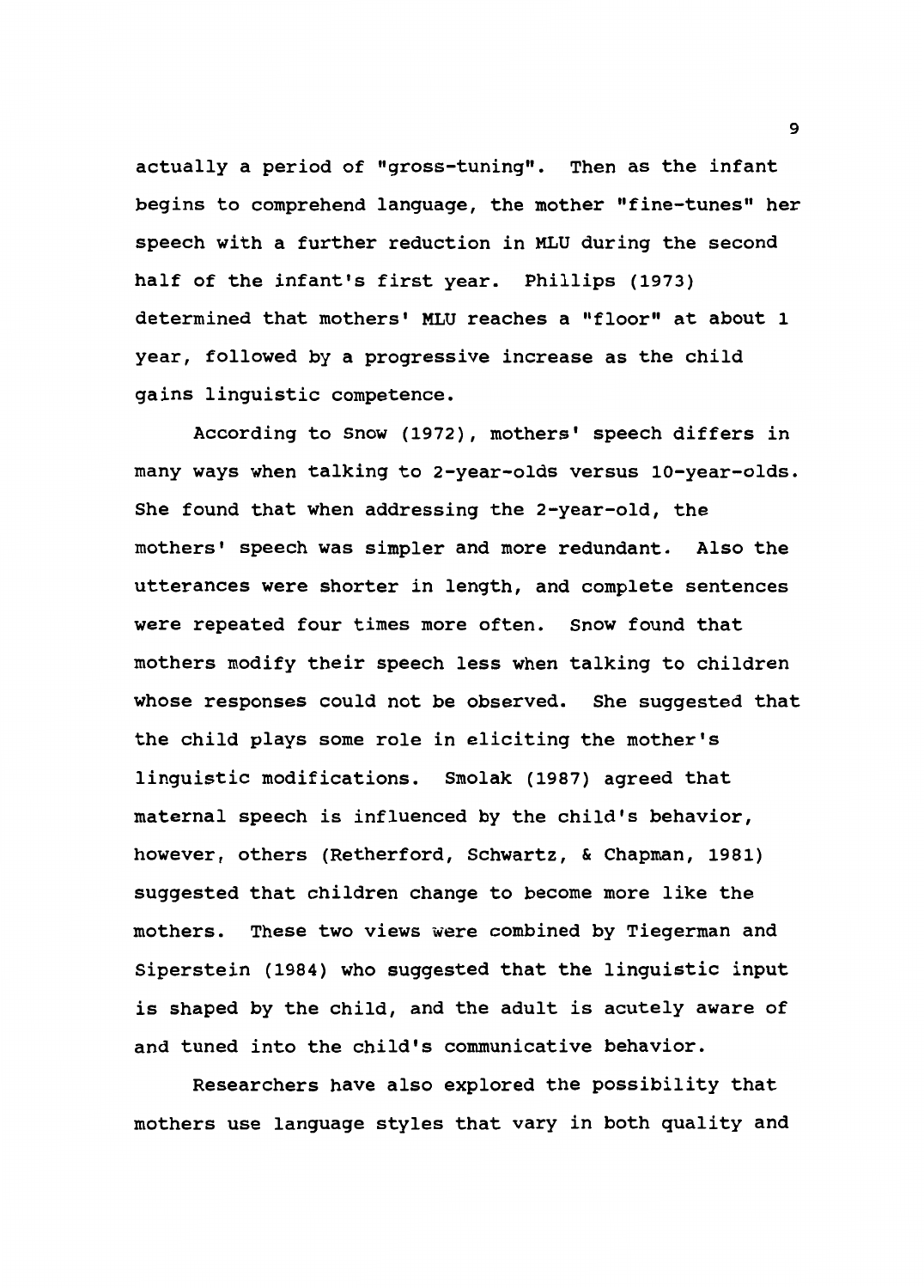quantity when talking to sons versus daughters. Studies which focused on the quantity of maternal input reported conflicting results. Some concluded that mothers tend to speak more to girls than to boys (Cherry & Lewis, 1978; Halverson & Waldrop, 1970). Yet others (Cohen & Beckwith, 1976; Huttenlocher et al., 1991; Schachter, 1979) reported no difference in the amount of mothers' speech to sons versus daughters.

When addressing the quality of maternal input, O'Brien and Nagle (1986) suggested that parents may provide "differential language-learning" opportunities to sons and daughters based on the context of play behavior. Previous research has shown that different toys are associated with different kinds of play behavior (Liss, 1981; O'Brien & Huston, 1985). These studies tend to agree that doll play is associated with increased talkativeness, whereas truck play is associated with higher physical activity. O'Brien and Nagle (1987) studied linguistic interaction between parent and child in three play contexts: dolls, vehicles, and shape sorters. With the shape sorters, parents' speech was mainly functional, with a lot of directives, attentionals, and praise. Use of nouns, active verbs, and modifiers was lowest in this context. With dolls, parents were more verbal and encouraged more verbalizations from the child as well. Parents' utterances were also longer and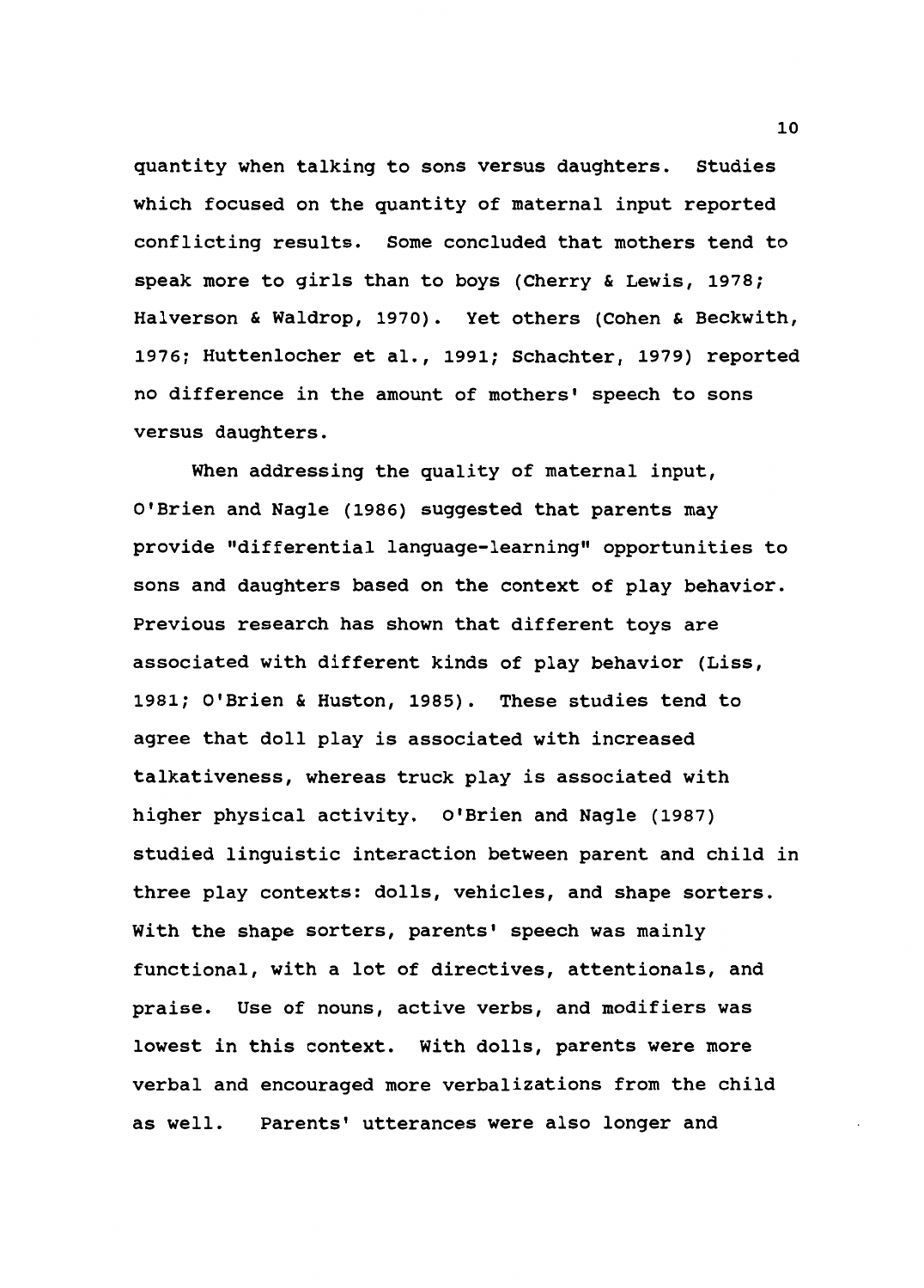contained a high proportion of questions. Use of nouns and active verbs was high as was ratio of nouns to pronouns. Number and length of utterances and use of pronouns and verbs while playing with the vehicles was the lowest of the three contexts studied.

Although evidence supporting differences often reveals more rapid language development in girls than boys, there is also evidence to the contrary. Likewise, the evidence with regard to what the differences actually are, and if and when they resolve is also conflicting. At this point, there is inconclusive data for determining whether or not differences between boys' and girls' normal language development actually exist.

Gender Differences and Language Delay

Research on language delay more often focuses on the subjects' age relative to communication skills, and less often on the relationship between gender and communication skills (Huttenlocher et al., 1991). Morley (1965) looked at sex differences in toddlers who had articulation delays. She looked at two groups of toddlers, one group with "defective development of speech," and a second group with "severe defects of articulation." Her findings revealed a highly significant difference between boys and girls for the age when articulation is acquired in both groups. She also noted that these "defects" tend to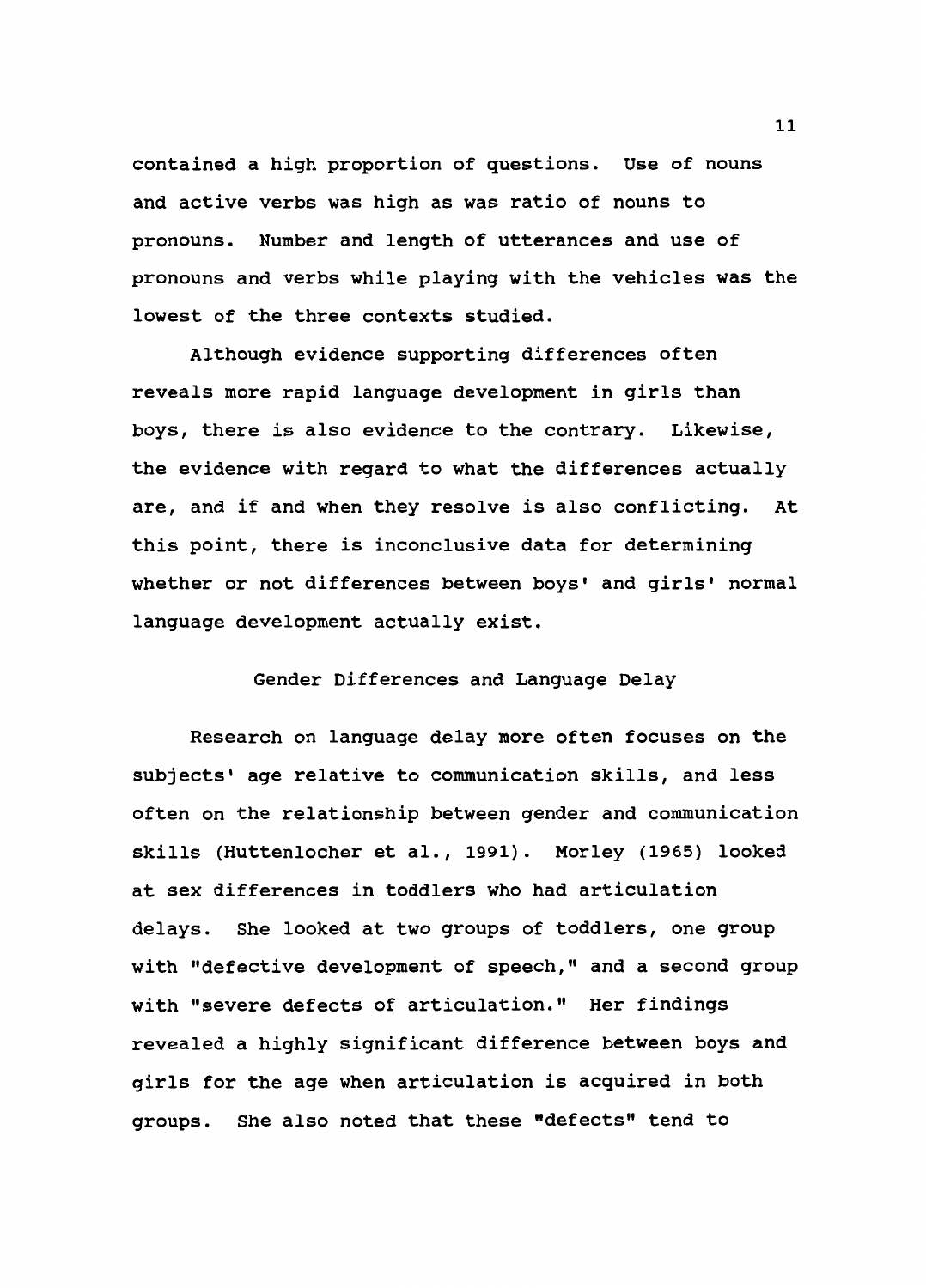persist longer in boys than in girls, perhaps even up to the ages of 4 and 5. Evidence to the contrary was reported by Paul (1993). She found that late-talking boys' and girls' articulation scores are very similar at the 3- and 4-year age levels, and that expressive syntax scores, as measured by the Developmental Sentence Score (DSS) , indicate that boys have a greater chance of moving into the normal range than girls at both the 3- and 4-year age levels.

## The Role of Maternal Linguistic Input

Some research shows evidence suggesting that children with delayed language experience a linguistic environment that differs from that of normally developing children (Bondurant, Romeo, & Kretschmer, 1983; Schodorf & Edwards, 1983; Tiegerman & Siperstein, 1984). Although mothers of language delayed children provide much of the same linguistic information as mothers of normally developing children, there are some important linguistic adjustments made when speaking to children with language delay (Bondurant, et al., 1983). Bondurant et al. reported that these adjustments involve reduction in mean length of utterance, the number of questions used, and the amount of acceptance provided. Increases were noted in the number of directions and the amount of rejection given. Paul and Elwood (1991) reported that the only difference in mothers' speech to language delayed children was in the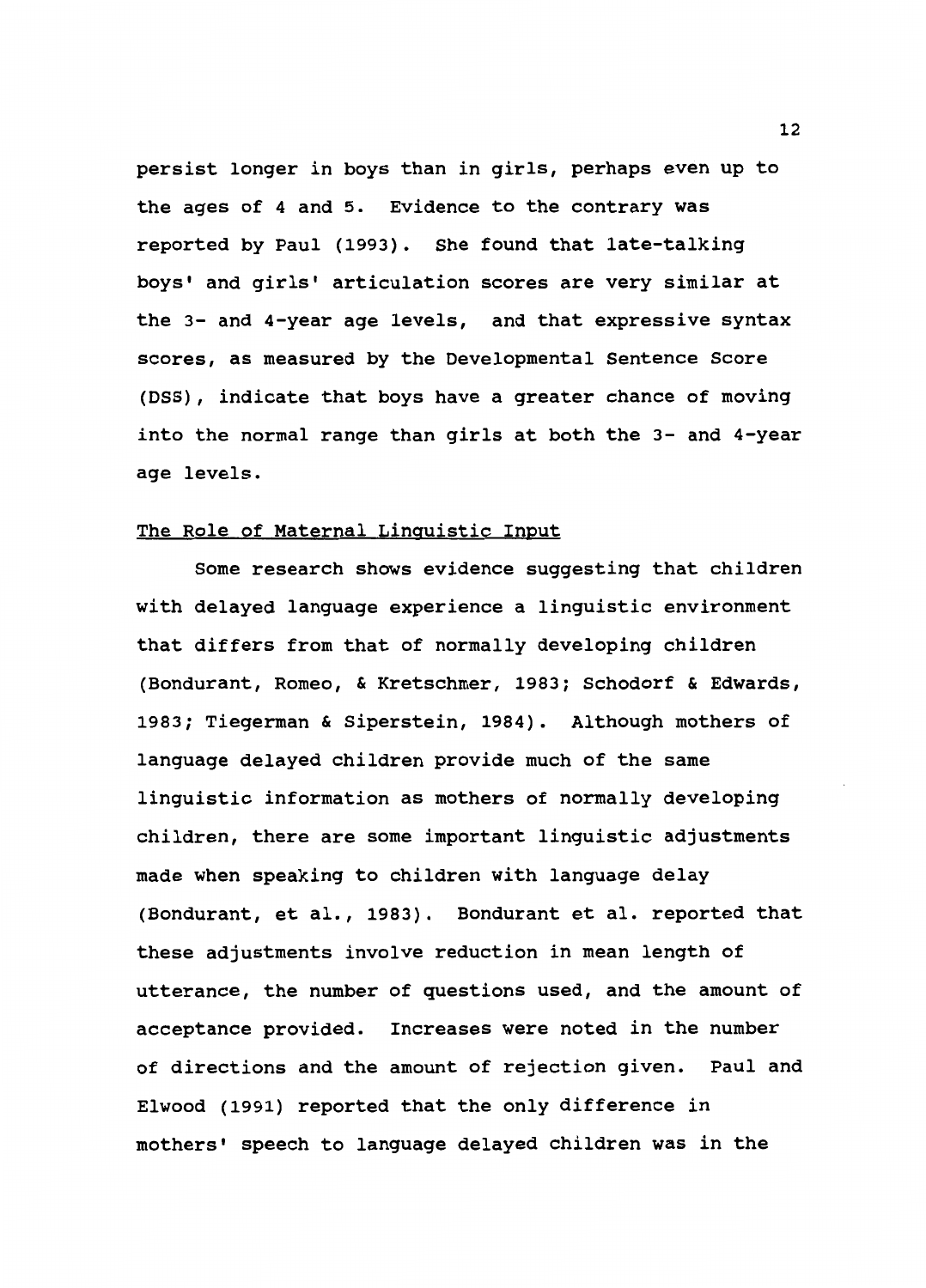frequency with which expansions and extensions were used. However, the ratio of expansions and extensions used to the number of child utterances was similar to that seen in normally developing children, indicating that mothers do expand for these children, but the language delayed children simply give the mothers fewer utterances to expand upon.

Cunningham, Siegel, van der Spuy, Clark, and Bow (1985) conducted a study that looked at maternal input and normal versus delayed language development. They found that maternal speech to boys with delays in both language expression and comprehension was significantly less complex than maternal speech to normally developing boys. This study did not include a comparison of girls with normal and delayed language.

#### Outcomes of Early Language Delay

Numerous studies have been conducted to determine if language delay in preschool children is a reliable predictor of later language and academic difficulties (Aram, Ekelman, & Nation, 1984; Aram & Nation, 1980; Scarborough & Dobrich, 1990; Silva, Williams, & McGee, 1987). Aram and Nation looked at language delayed preschoolers and reported that approximately 40% continued to have some speech and language difficulties into their school years, were not in regular classrooms, and showed below-normal achievement in reading and math. This led to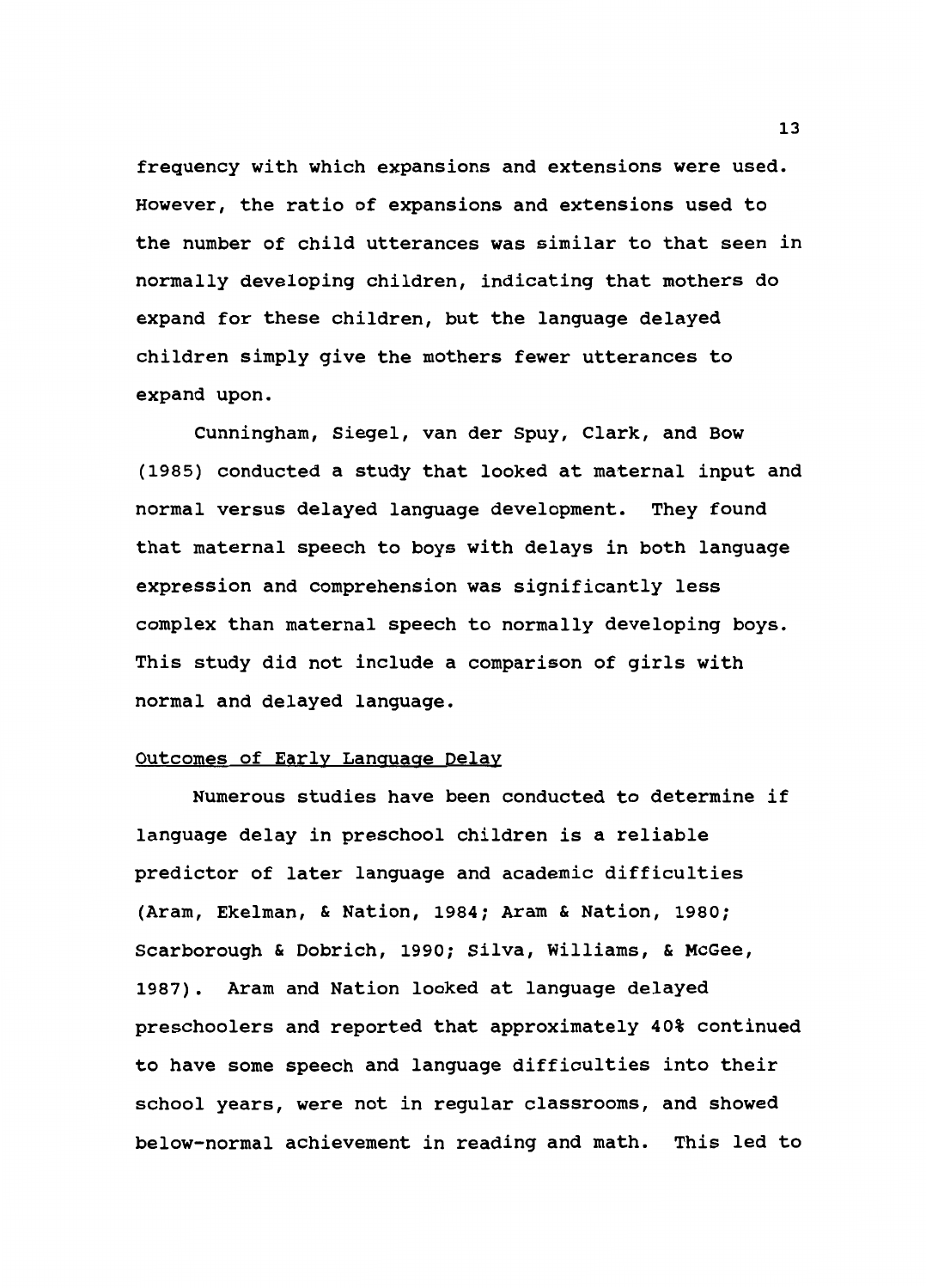the conclusion that language delayed preschoolers do not "grow out" of their language problems. Scarborough and Dobrich found evidence that indicated that language delayed preschoolers who had achieved normal or nearnormal language skills by age 5 were at risk for problems with reading ability later on. Although articulation deficits appear to resolve spontaneously by the age of 5 (Scarborough & Dobrich, 1990; Whitehurst et al., 1991; Winitz, 1959), Shriberg and Kwiatkowski (1988) reported that nearly one-third of preschool children who presented with articulation difficulties required special education services once in school. This appeared to be true even when the articulation difficulties no longer existed.

Rosenthal (1970) suggested that speech and language disorders in children are related to later educational achievement, vocational status, and social adjustment. A study conducted by Silva et al. (1987) confirmed the importance of early language delay as a predictor of lower than average intelligence and reading ability as well as increased behavior problems. Data collected by Aram et al. {1984) indicated that language disorders in children are often not confined to oral language, or to the early childhood years. Rather, the majority of children in their study continued to present with "broadly based language-learning problems" later on, and as a result, encountered educational and social consequences as much as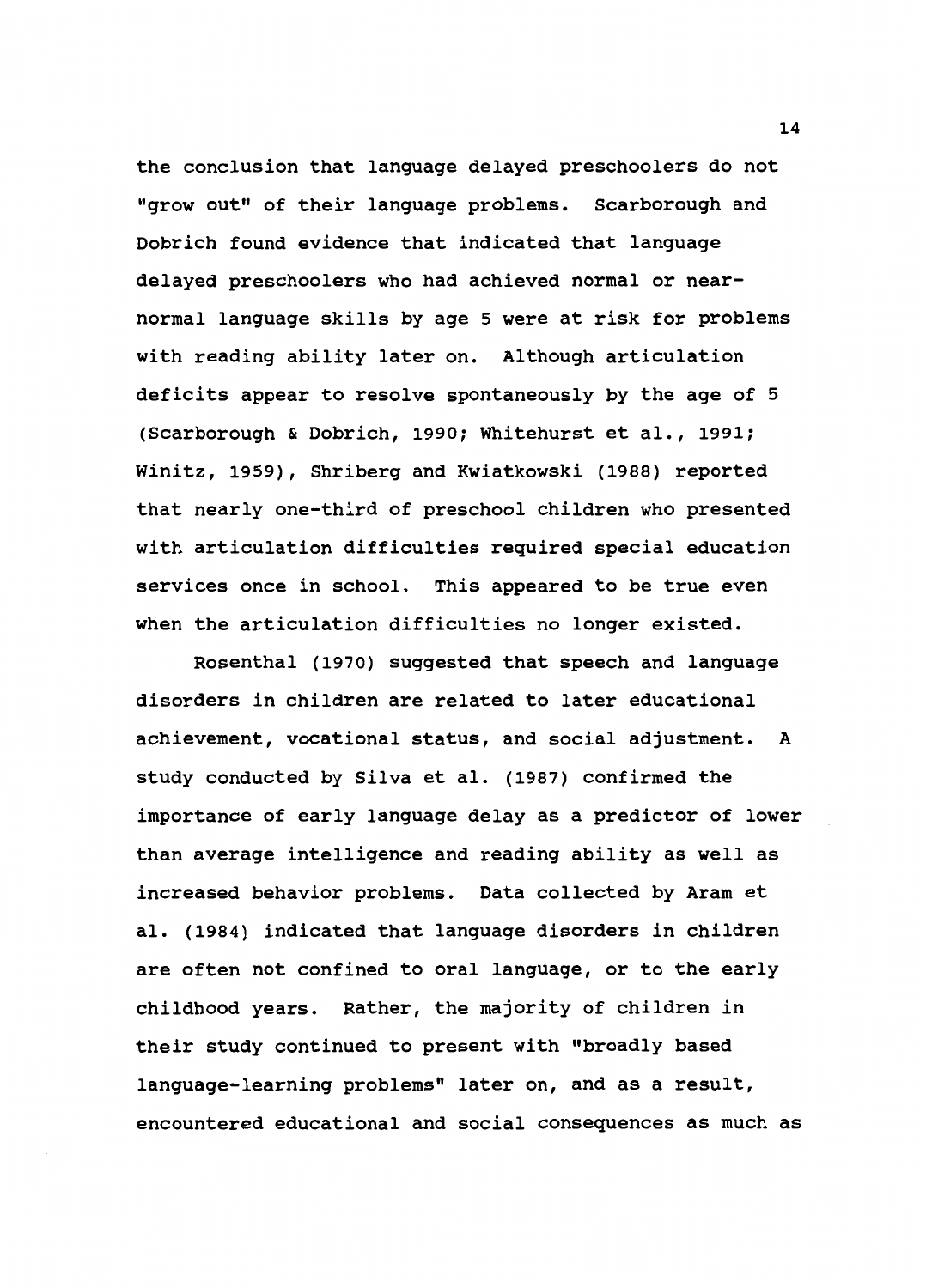10 years later.

In a longitudinal study conducted by Walker, Greenwood, Hart, and Carta (1994), results showed that the number of different words used, MLU, and IQ at 36 months of age were significantly related to both expressive and receptive language skills in kindergarten. Measures taken at elementary school age also revealed that receptive and expressive language, reading, and spelling skills were related to prior measures of language and IQ obtained between 7 and 36 months of age. Low socioeconomic status was also found to be a significant variable that inhibited development of language and academic skills. Whitehurst et al. (1994) looked at the relationship between literacy experiences and later reading skills in preschoolers attending Head Start. They reported that although literacy skills in this population are typically one standard deviation below the national average, increased exposure to books and reading materials significantly enhanced pre-academic literacy skills such as letter recognition, concepts of print, and writing.

Gender Differences and Language Related Disorders

## Learning Disabilities

There are many more males identified with learning disabilities (LO) than females. In a review of the literature by Finucci and Childs (1981), it was found that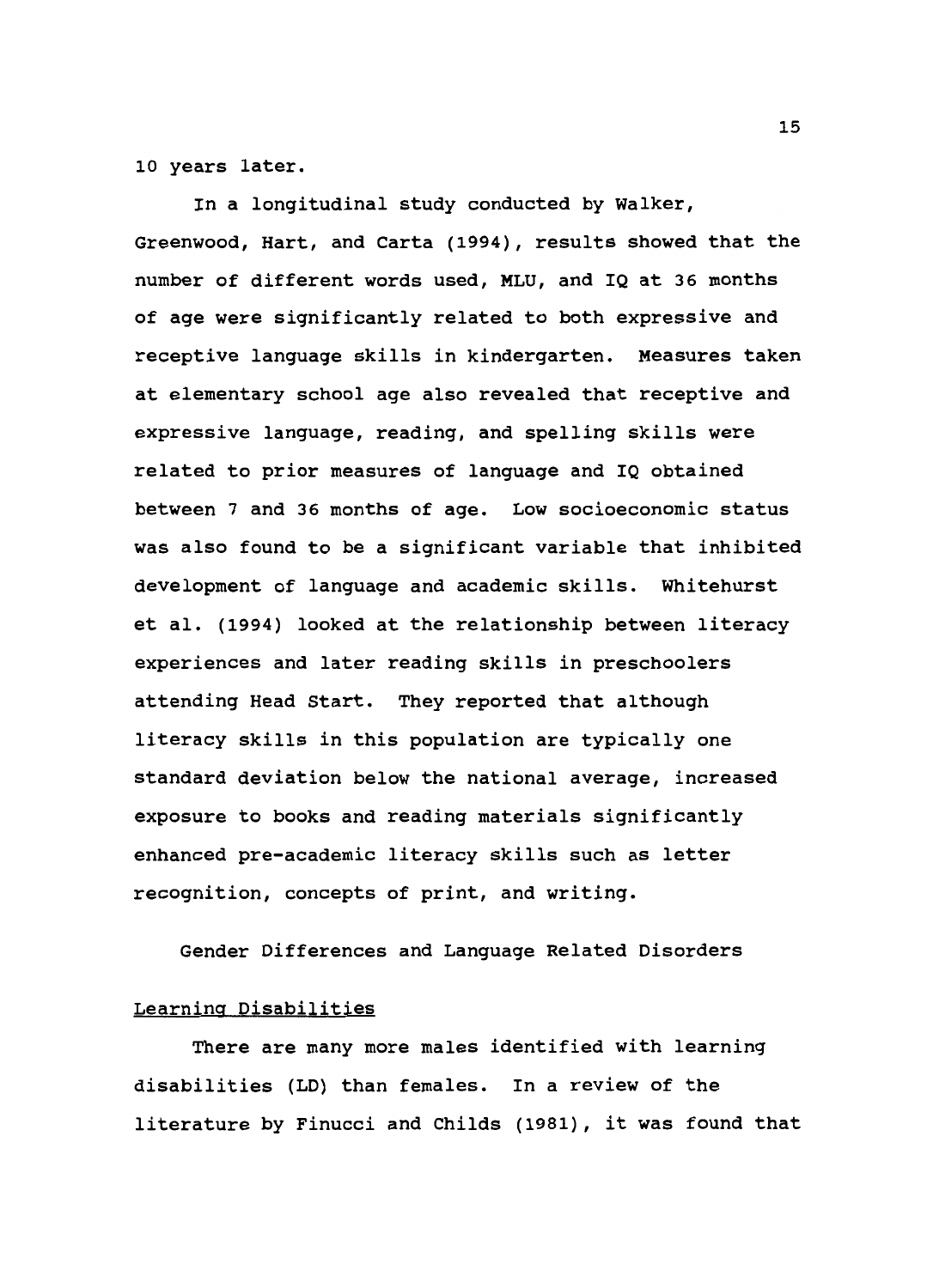the commonly reported ratio of males to females ranged from 4:1 to 6:1.

The most predominant characteristic seen in children with learning disabilities (LD) is an inability to learn to read, spell, and manage language processes which depend on a system of symbols, such as letters, words, and sentences (Kirk & Gallagher, 1983). Denckla (1983) stated that children with LD enter school with critical deficits in skills such as phonetic analysis, spelling, following sequences of directions, sequential organization of writing, and selective attention.

When comparing the intellectual abilities of males and females in the LD population, the Weschler Intelligence Scale for Children-Revised (WISC-R) reveals that males show significantly higher full scale intelligence quotients (FSIQ) than females (Phipps, 1982; Ryckman, 1981; Vogel & Walsh, 1987). Bradbury, Wright, Walker, and Ross (1975) studied elementary school students with learning disabilities. They found that males had higher verbal intelligence quotients (VIQ), performance intelligence quotients (PIQ), and FSIQ. Similar findings were reported by Eno and Woehlke (1980) and Tittemore, Lawson, and Inglis (1985). It was noted that coding, a performance subtest, was the one area where females excelled. It was hypothesized that this was due to superior fine motor skills, finger dexterity, eye-hand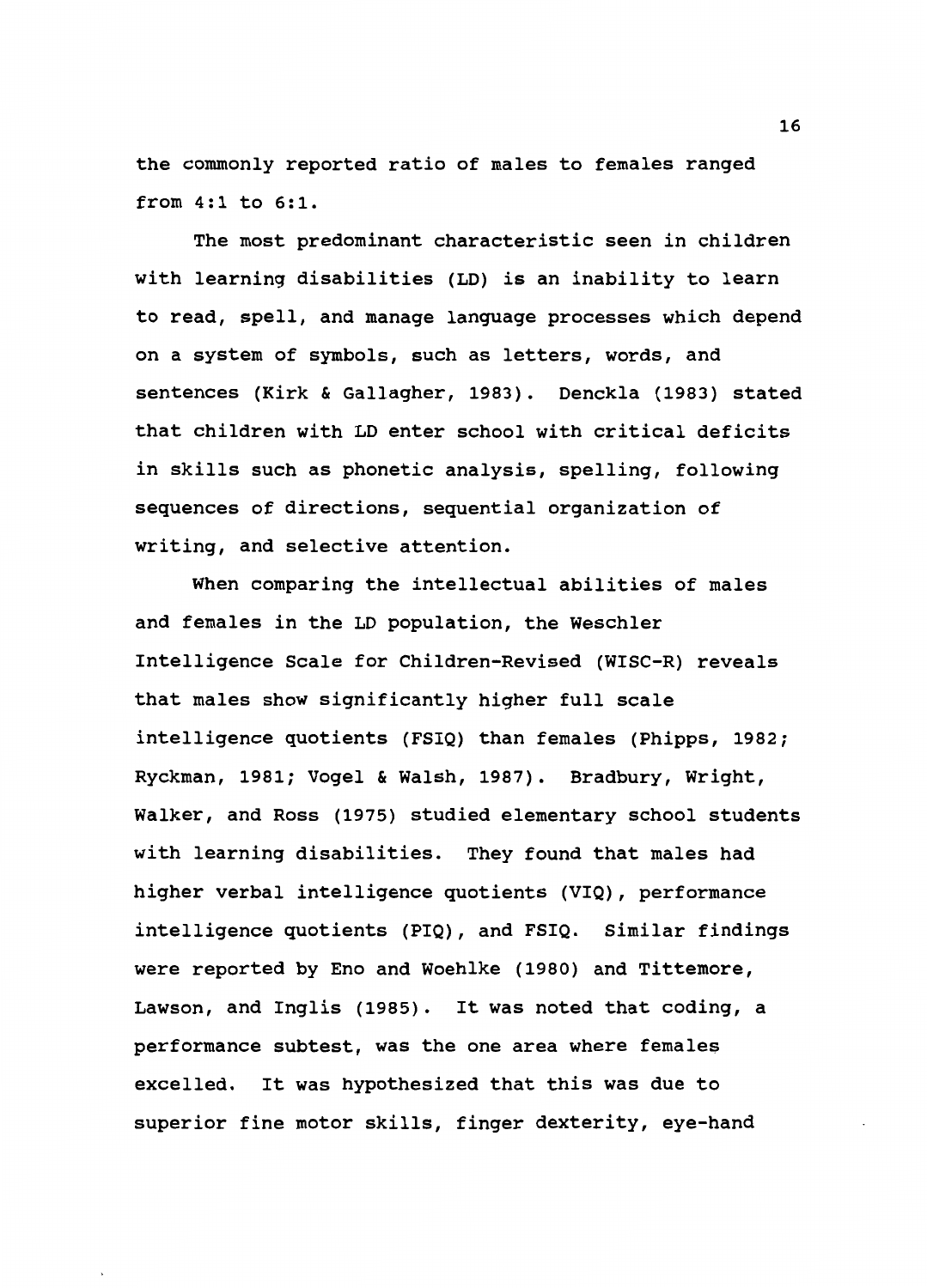coordination, visual-motor abilities, attention span, and concentration. Female superiority in these types of tasks is seen in children without LD also.

Several researchers have documented that children with LD are deficient in most aspects of semanticsyntactic processing, comprehension and production of morphology (Denckla & Rudel, 1976; Donahue, 1984; Wiig & Semel, 1984), vocabulary development (Wiig & Semel, 1984), and word retrieval (Denckla & Rudel, 1976). However, little if any investigation has been done regarding gender differences in these areas of language.

#### Reading Disorders

More males are identified with reading disorders (RD) than females. Finucci and Childs (1981) cited variations in male-to-female ratios as high as 15:1 and as low 3:1, with the majority of reported ratios in the neighborhood of 5:1. Children with RD tend to fall further behind their normal reading peers as they grow older, resulting in increased prevalence rates in older children (Benton & Pearl, 1979).

Shaywitz, Shaywitz, Fletcher, and Escobar (1990) suggested that the higher proportion of males with RD versus females is due in part to referral bias. Their data show that there is anywhere from two to four times more school-identified children with RD than those identified by scores on the WISC-R. Shaywitz et al.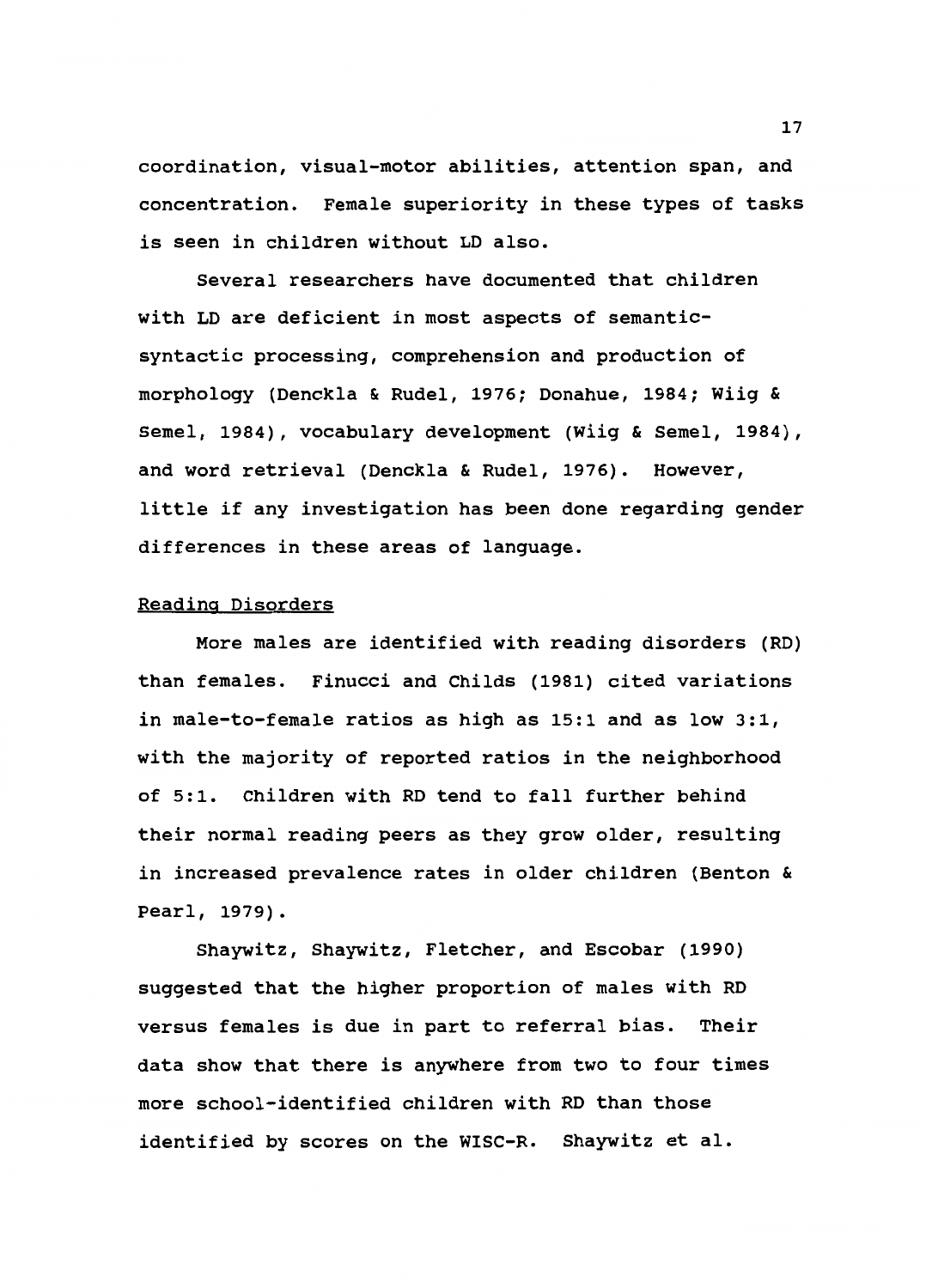explained that teachers rate boys as significantly more active, more inattentive, and less dexterous. They are also more often seen by their teachers as having problems with behavior, language, and academics in general as compared to their female counterparts. Therefore, boys are more readily identified as RD than girls. Despite teacher reports of difficulties in the classroom, Shaywitz et al. reported that measurements of overall ability and achievement are comparable between boys and girls.

When girls are identified as RD, they are often more severely impaired in reading before being identified (Phipps, 1982). Kashani, Chapel, Ellis, and Shekim (1979) compared boys and girls, all of normal intelligence, and found that more boys were referred for RD because of hyperactivity and/or behavior disorders, and girls were referred for language and learning disorders. However, when comparing levels of overactivity, attention span, and restlessness, no differences were found between the two groups.

A number of researchers have investigated the possibility of a biological explanation for gender differences in RD. Witelson (1976) suggested that at the time when children are learning to read, the cognitive processes required for reading were differentially organized in the brains of boys and girls. This theory has since been discounted (Naylor, 1980; Witelson, 1977).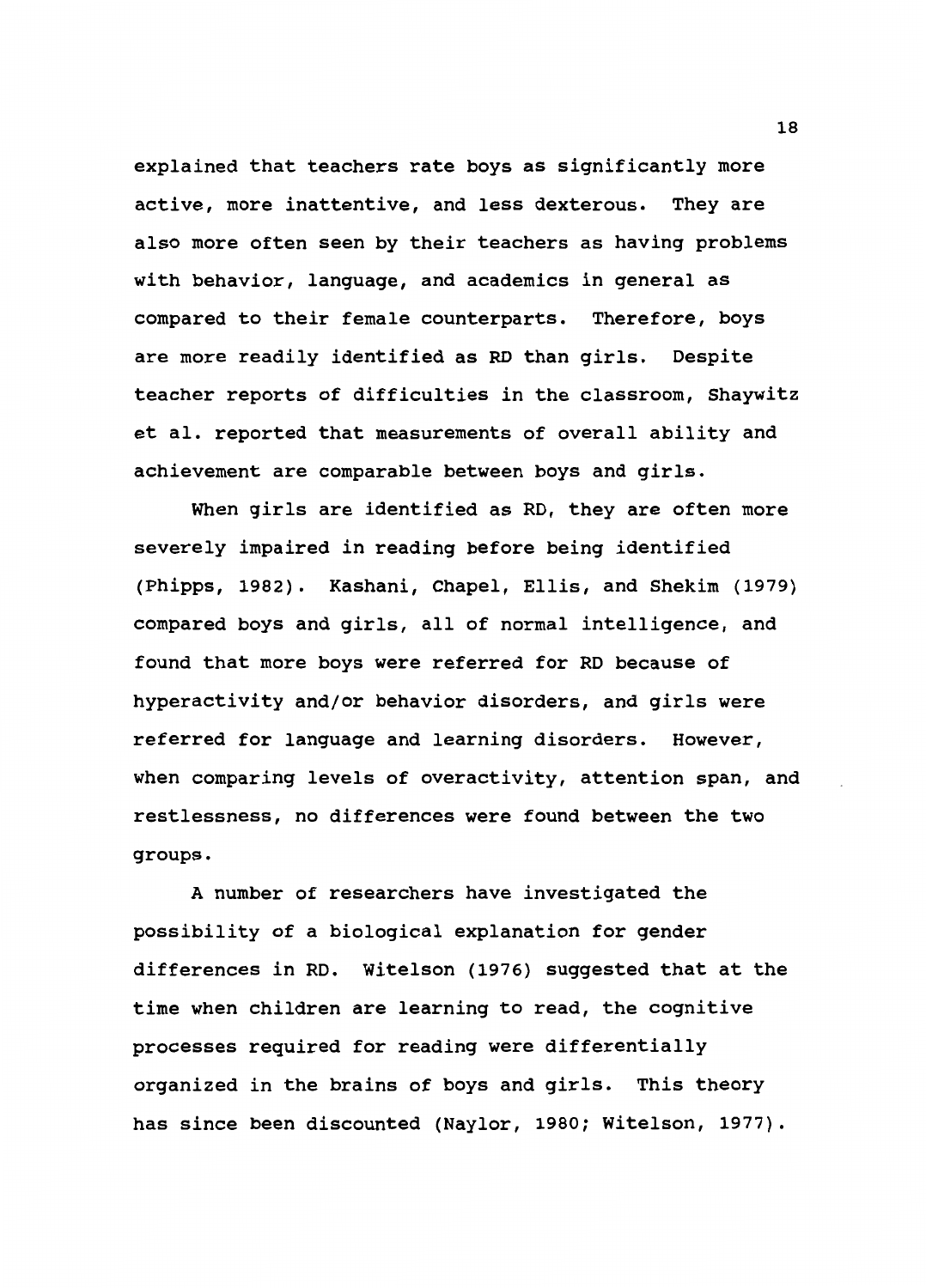It has also been suggested that hormonal and neuroendocrine factors are associated with sex differences seen in temperament, cognitive styles, and cognitive abilities. It has also been hypothesized that there is a relationship between these factors and hyperactivity and developmental dyslexia (Weintraub, 1981).

#### Summary

Most researchers find different rates and patterns of normal language development, but the data are not consistent with regard to where and when these differences occur. The evidence is also inconsistent as to the outcome of these differences. Do they tend to diminish, and if so, when? some report that the larger vocabularies seen in very young females are no longer evident by the age of 2 (Huttenlocher et al. 1991; Maccoby & Jacklin, 1974), and others say by the age of 4 (Morley, 1965). When language delayed children are compared to their normally developing peers, there are some similarities as well as some differences observed in developmental patterns. Morley (1965) reported that language delays tend to persist longer in girls, and Paul (1993) reported that by age 4, boys with a history of language delay were more likely to be in the normal range than were girls with this history. It is suggested that linguistic environment differs between boys and girls (O'Brien & Nagle, 1987).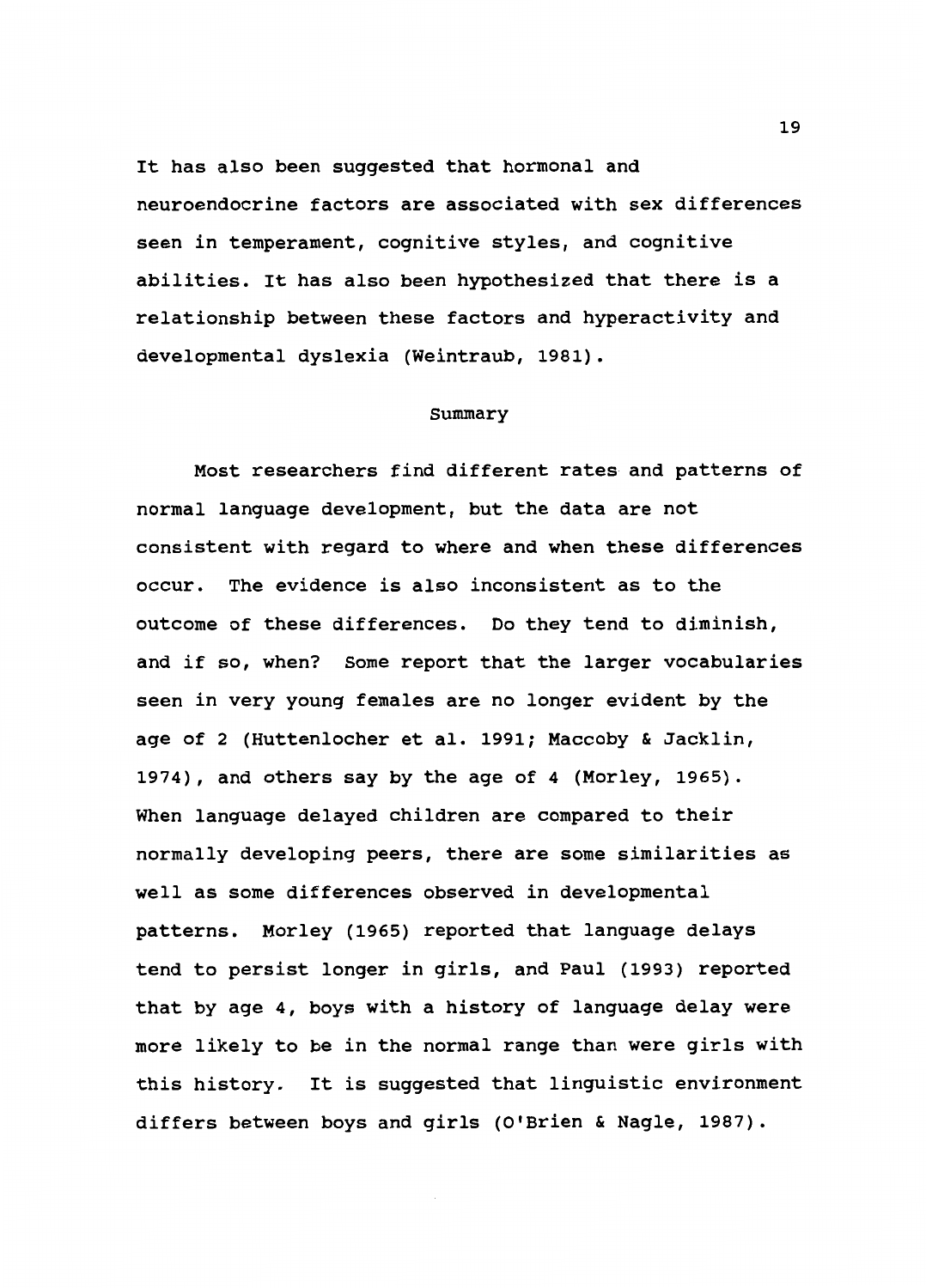Objects girls tend to play with, such as dolls, elicit more verbal interaction than objects boys play with, such as trucks. The linguistic environment also varies between normally developing and language delayed children (Bondurant et al., 1983; Schodorf & Edwards, 1983; Tiegerman & Siperstein, 1984). Mothers adjust their speech to match the communicative behavior of the child; therefore, the child with delayed language skills not only elicits less linguistic input from the mother, but also a less optimal language style.

It is generally agreed that early language delay tends to persist into the school years. Children with early language delay have a higher incidence of learning disabilities and reading disorders later on. Approximately 40% of the children identified as having early language delay are not in regular classrooms and have below-normal math and reading skills (Aram & Nation, 1980) .

The prevalence of language delay, learning disabilities, and reading disorders is significantly higher in males than in females. More boys are identified with both learning disabilities and reading disorders during the school years (Finucci & Childs, 1981); however, girls tend to be more severely impaired in reading before they are identified (Phipps, 1982).

Although some studies examine gender differences, the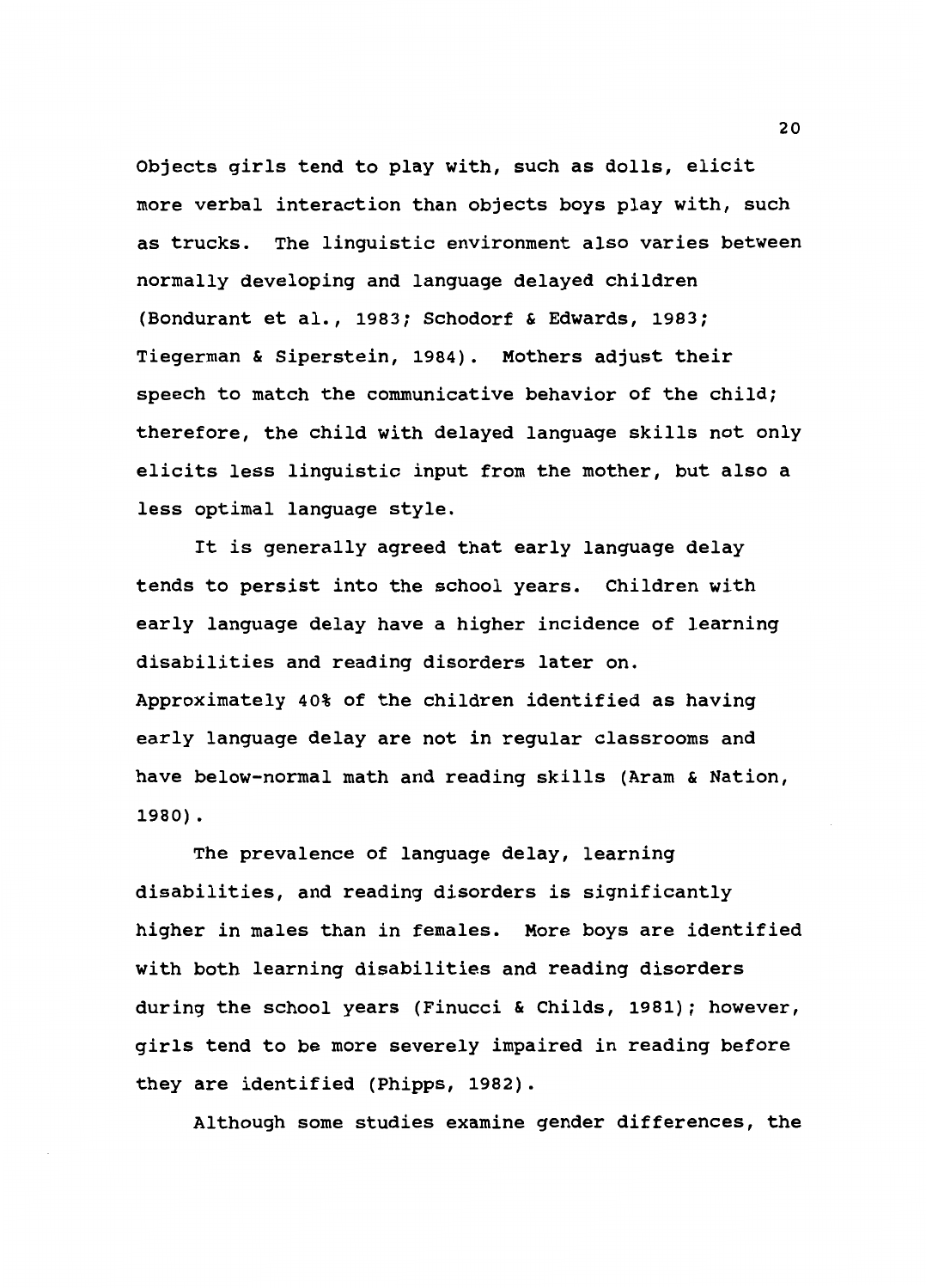majority look at chronological age in relation to variances in language development. A review of the literature indicates the need for additional research that emphasizes the role of gender and its relationship to language disorders.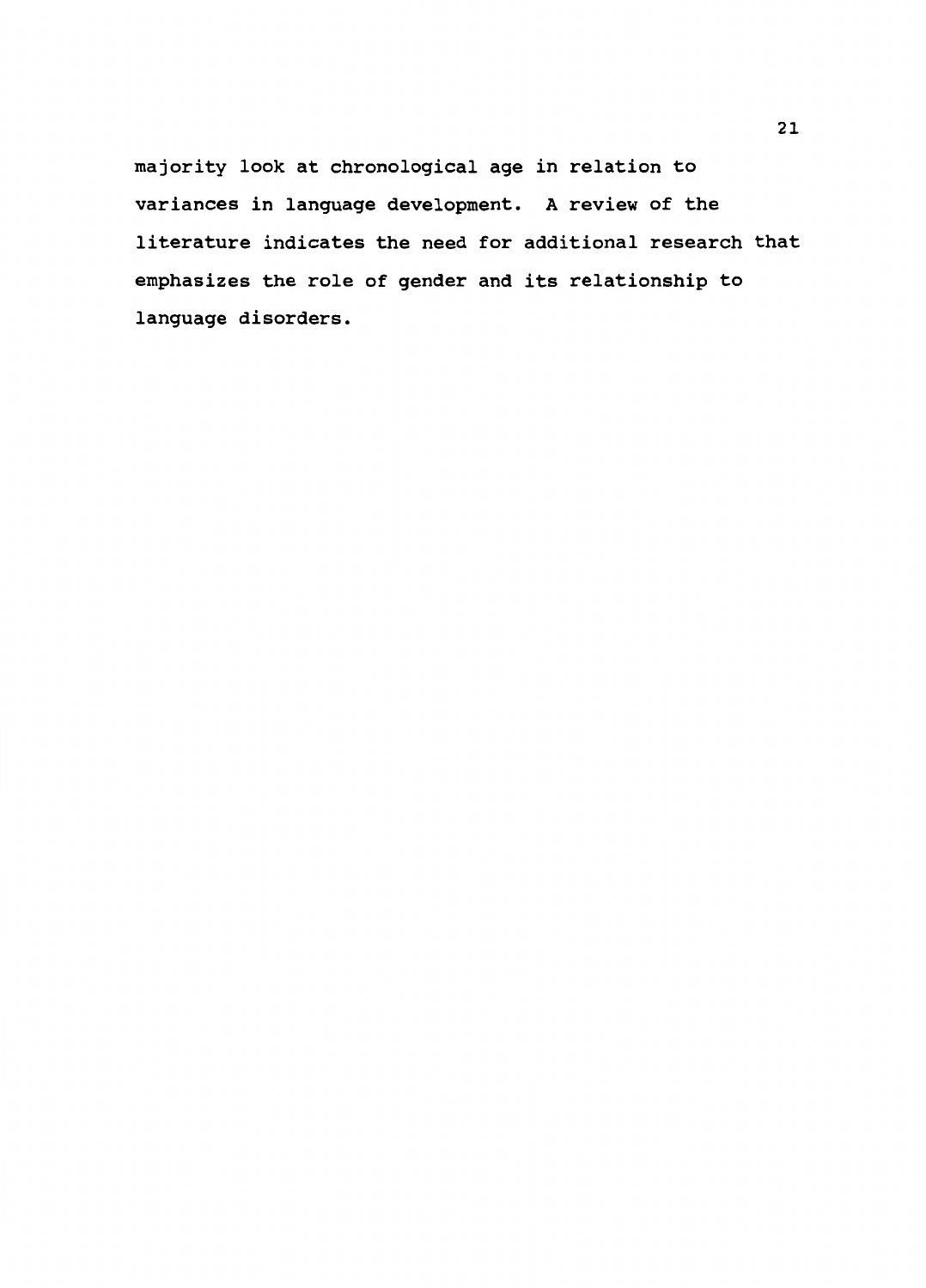## CHAPTER III

#### METHODS AND PROCEDURES

## Subjects

## Selection of Subjects for the Present study

The present study is a secondary analysis of data that was previously collected for the Portland Language Development Project (PLOP) and for a smaller, subsidiary study of the PLOP. The PLOP is a longitudinal study investigating the long-term prognosis of late-talking toddlers, and the subsidiary study, hereafter referred to as the *girls* study is a two-year project investigating the communication skills of late-talking girls. Both studies are under the direction of Dr. Rhea Paul, professor of Speech and Hearing Sciences at Portland State University.

Normal subjects, as well as late-talkers (LTs), were included in the PLOP, but only those subjects who were determined to be LTs at 20-34 months of age were considered for possible inclusion in the present study. Final subject selection for this study was accomplished by examining the data in the files of these pre-existing subjects. Subjects selected for the present study, 23 boys and 16 girls, include all LTs from the PLOP and the girls' study who had expressive vocabularies of less than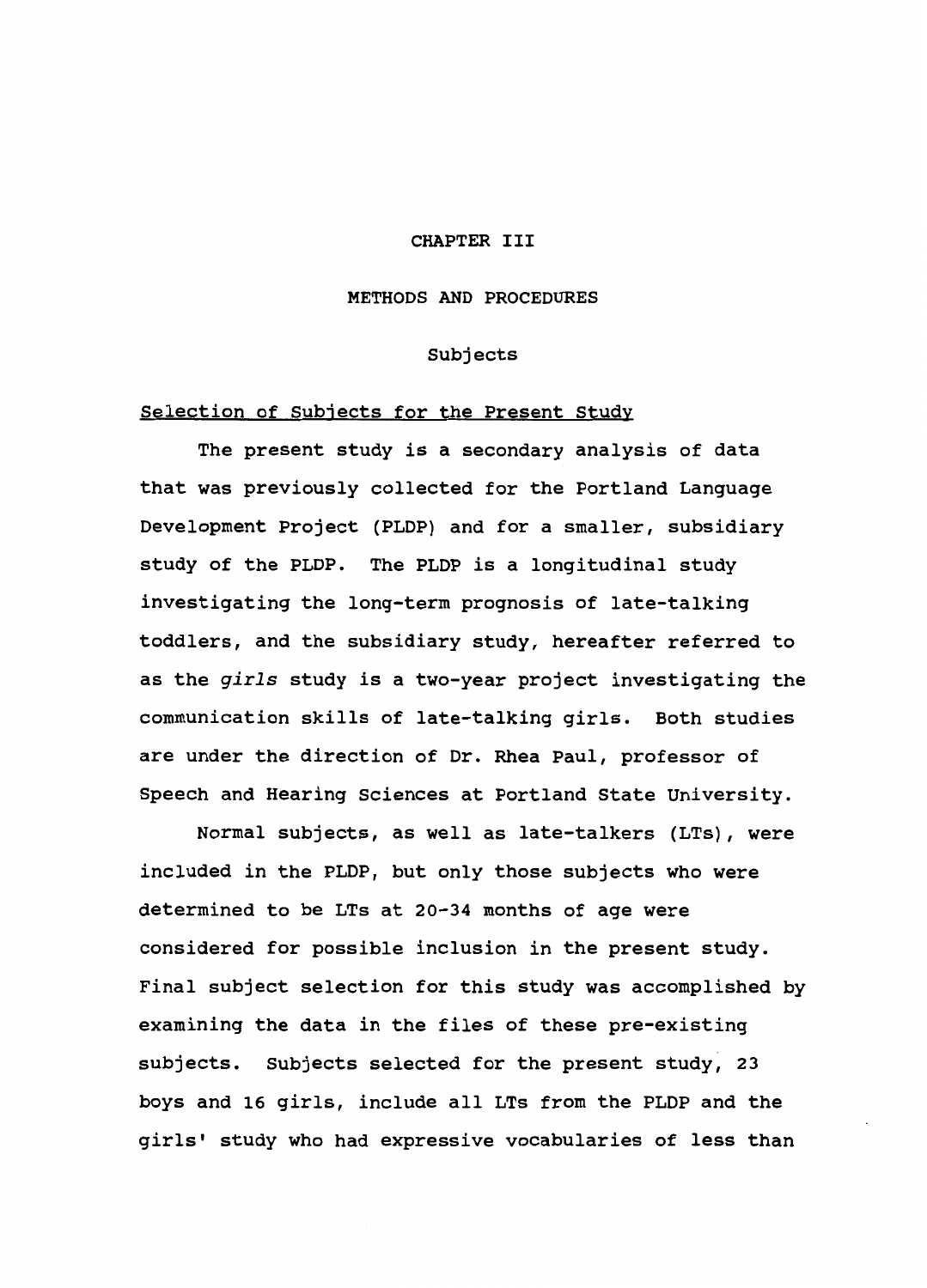50 words at 20-34 months and were present for follow-up evaluation at the age of 3.

## Subject Recruitment for the PLOP and Girls Study

Subjects for the PLOP and girls study were initially identified by two methods. The first method was through three local pediatricians' offices. Parents bringing their children in for 18 month and 24 month well-baby visits were asked to complete a preliminary questionnaire if they were interested in participating in the study. The second method was through newspaper and radio advertisements requesting boys and girls who were 2 years old but not talking. Parents who responded to the newspaper and radio advertisements were given the same questionnaire as the parents visiting the pediatricians' offices. Information obtained on the questionnaire included the parents' occupations, the child's birthdate, the number of different words the child used, and whether or not the child used word combinations. A total of 300 completed questionnaires were collected.

Criteria for eligibility in the LT group were vocabularies of less than 50 words or no two-word combinations at 20-34 months, by parent report. The remaining candidates were reported to have vocabularies exceeding these amounts and were considered eligible for the control (normal) group. Subjects for the two studies were then drawn from the pool of candidates and divided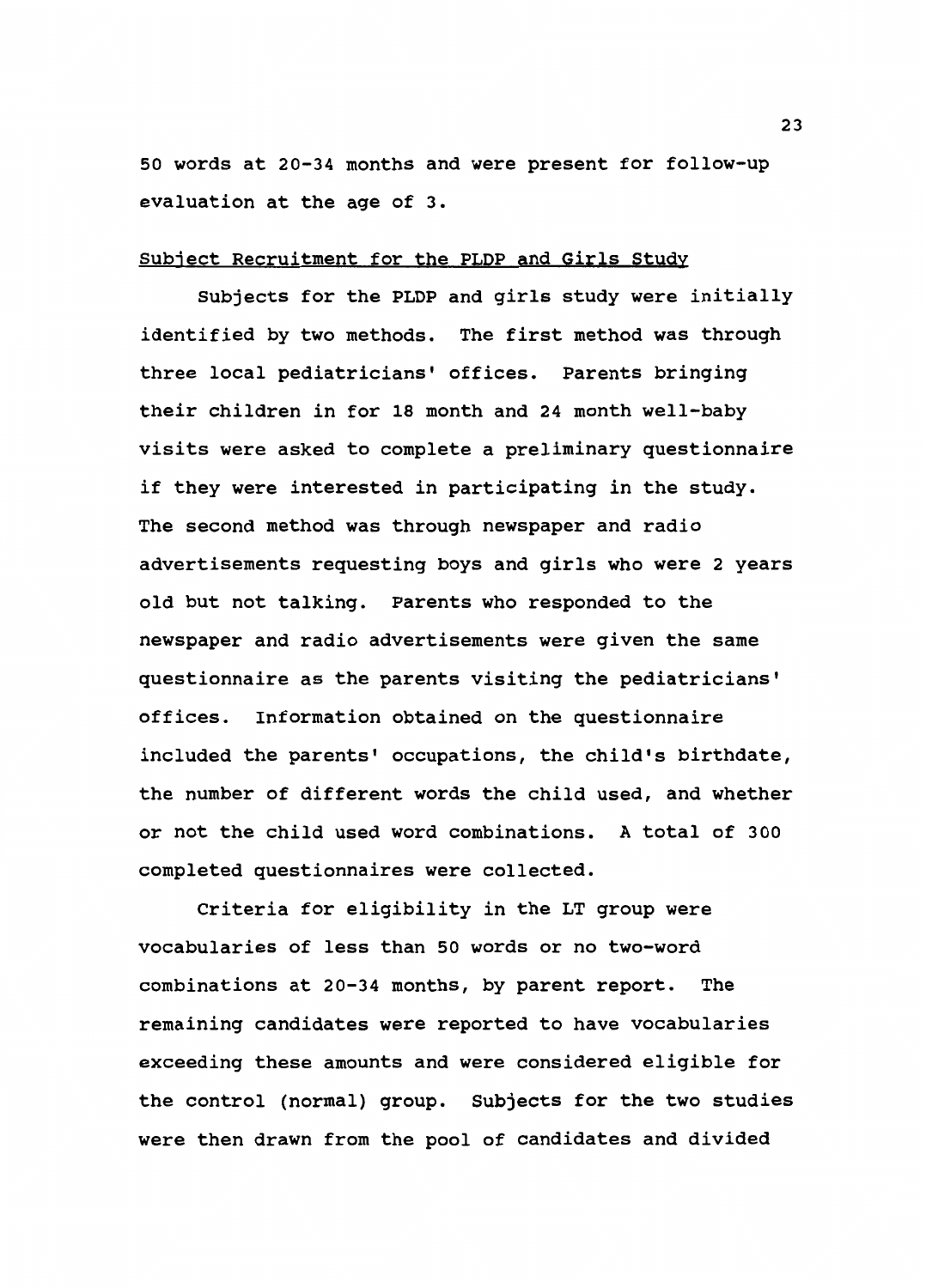into two groups: normal and LT. All LTs were included, and a control group matched for age, sex, race, and socioeconomic status was selected from the pool of subjects whose parents reported more than 50 words on the questionnaire. Socioeconomic status was based on Myers and Bean's {1968) adaptation of Hollingshead's four-factor scale of social position.

To confirm placement in the two diagnostic groups {normal and LT), Rescorla's Language Development Survey {LDS), which consists of 300 of the most frequently appearing words in a child's early expressive vocabulary, was then administered to parents of children participating in the study. Rescorla {1989) reported that the LDS is a valid and reliable tool for indexing expressive vocabulary size and identifying language delay in this age group.

All subjects passed a hearing screening in a sound field at 25 dB HL, and informal observation ruled out any physical handicaps or other disabilities, such as autism.

## Description of Subjects for the Present Study

Subjects identified as LTs at intake for the PLDP and for the girls study were seen yearly for reevaluations. Subjects for the present study were selected from the subjects in these larger cohorts of LTs who were present for follow-up assessment at age 3.

The total number of subjects selected for the present study is 39, 23 boys and 16 girls. Demographic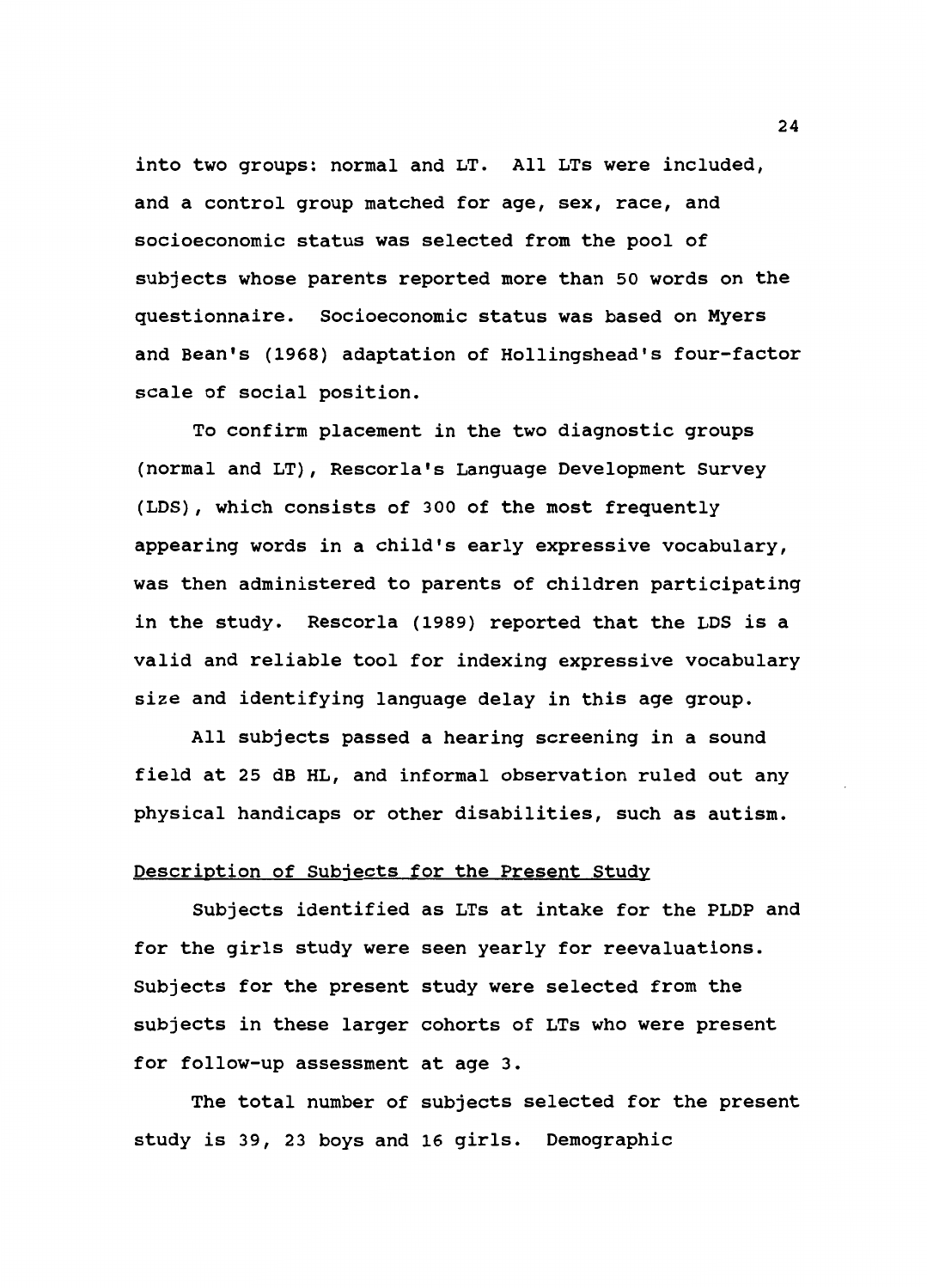information for these subjects is presented in Table 1. There were no significant differences on any of the variables included in Table 1.

## Table 1

Demographic Means and Standard Deviations for Subjects Used in the Present Study

|                           | <b>BOYS</b> |      | <b>GIRLS</b> |      |
|---------------------------|-------------|------|--------------|------|
|                           | $(n=23)$    |      | $(n=16)$     |      |
|                           | Mean        | S.D. | Mean         | S.D. |
| Chronological age         |             |      |              |      |
| at intake (months)        | 26.0        | 3.23 | 26.0         | 2.94 |
| Chronological age         |             |      |              |      |
| at follow-up (months)     | 37.8        | 2.37 | 37.2         | 1.38 |
| Socioeconomic status      |             |      |              |      |
| at intake (1 to 5 scales) | 3.4         | 0.8  | 3.2          | 1.00 |
| Expressive vocabulary     | 18.0        | 13.6 | 21.7         | 15.0 |
|                           |             |      |              |      |

Note. Expressive vocabulary was measured by the Language Development Survey (LOS).

## Procedures

Subjects in the PLOP and in the girls study were seen for follow-up evaluations at 3 years of age. These evaluations were conducted at an earlier date by trained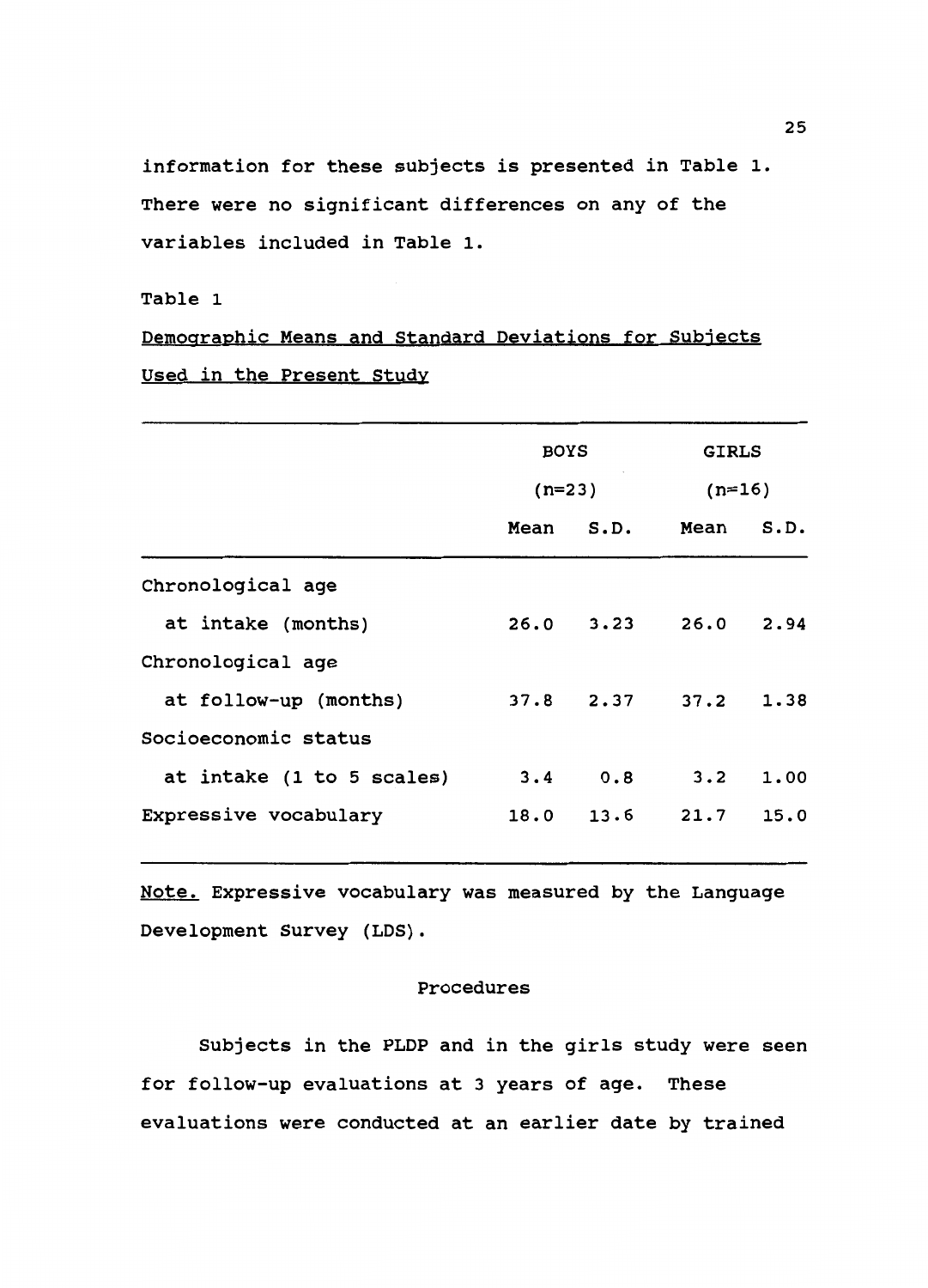graduate research assistants, and the data were retrieved from the subjects' files for use in the present study. Tests administered at age 3 include the Developmental Sentence Score (DSS), the Expressive One-Word Picture Vocabulary Test (EOWPVT), the Goldman-Fristoe Test of Articulation (GFTA), the Peabody Picture Vocabulary Test-Revised (PPVT-R), the Test of Auditory Comprehension-Revised (TACL-R), the Northwest Syntax Screening Test (NSST-E), the Preschool Language Scale (PLS), the Test of Language Development-Primary (TOLD-P), and the Vineland Adaptive Behavior Scale (VABS). Tests used for the present study were drawn from this larger group of tests and include the DSS, EOWPVT, TACL-R, PPVT-R, and GFTA.

Language samples for the DSS were collected during free play between the mother and child. These ten-minute spontaneous language samples were audiotaped using a Sony model cassette tape recorder, Sony ECM-DS electret condenser microphone, and Sony brand cassette tapes. Each subject's language sample was transcribed by hand and later analyzed by trained graduate research assistants using Lee's (1974) DSS. The TACL··R, EOWPVT, PPVT-R, and GFTA were administered and scored by the same graduate research assistants. Administration was done according to the instructions outlined in each test manual. Tests were administered to each subject individually in clinic rooms at Portland State University Speech and Hearing Sciences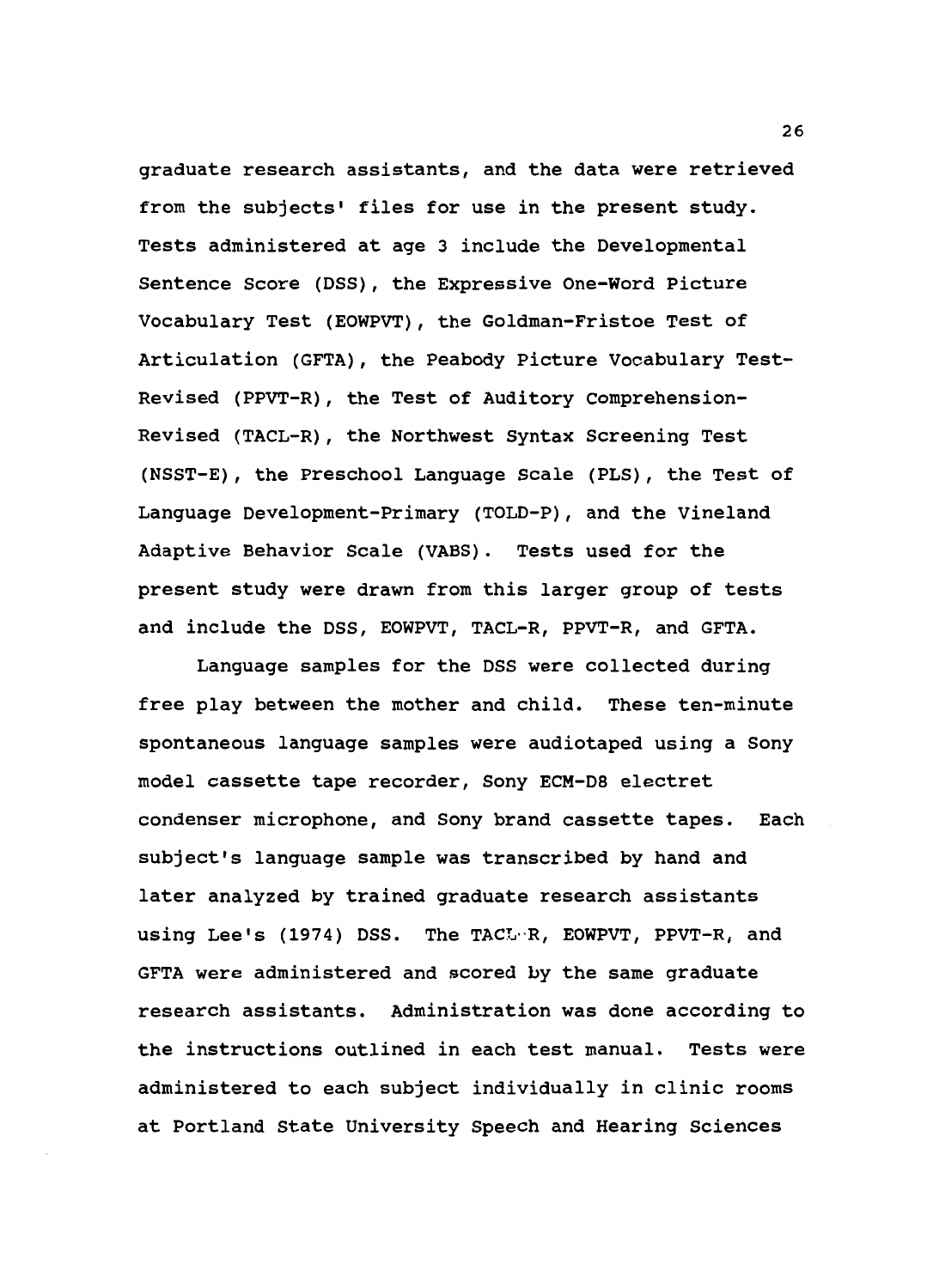Department.

Instrumentation for the Present Study

The standardized tests used for comparison in the present study are shown in Table 2. All tests were obtained at age 3 as part of the PLOP and the girls study, and the data were later retreived for analysis in this study.

## Developmental Sentence Score

The DSS (Lee, 1974) is a norm-referenced instrument, standardized on 200 children from the states of Illinois, Maryland, Michigan, and Kansas. All but 3 children were from middle-class families. There were 10 children at every 3-month interval between the ages of 2 years and 6 years 11 months. The DSS assesses syntactic complexity based on eight grammatical categories: indefinite pronouns, personal pronouns, main verbs, embedded secondary verbs, negative markers, conjunctions, interrogative reversals, and Wh-question forms. The utterances are assigned points for each category based on developmental level of complexity. A sentence point is also given for each utterance produced correctly, according to adult standards for grammatical form. An attempt mark is used instead of a point to note that the structure was attempted, although used incorrectly.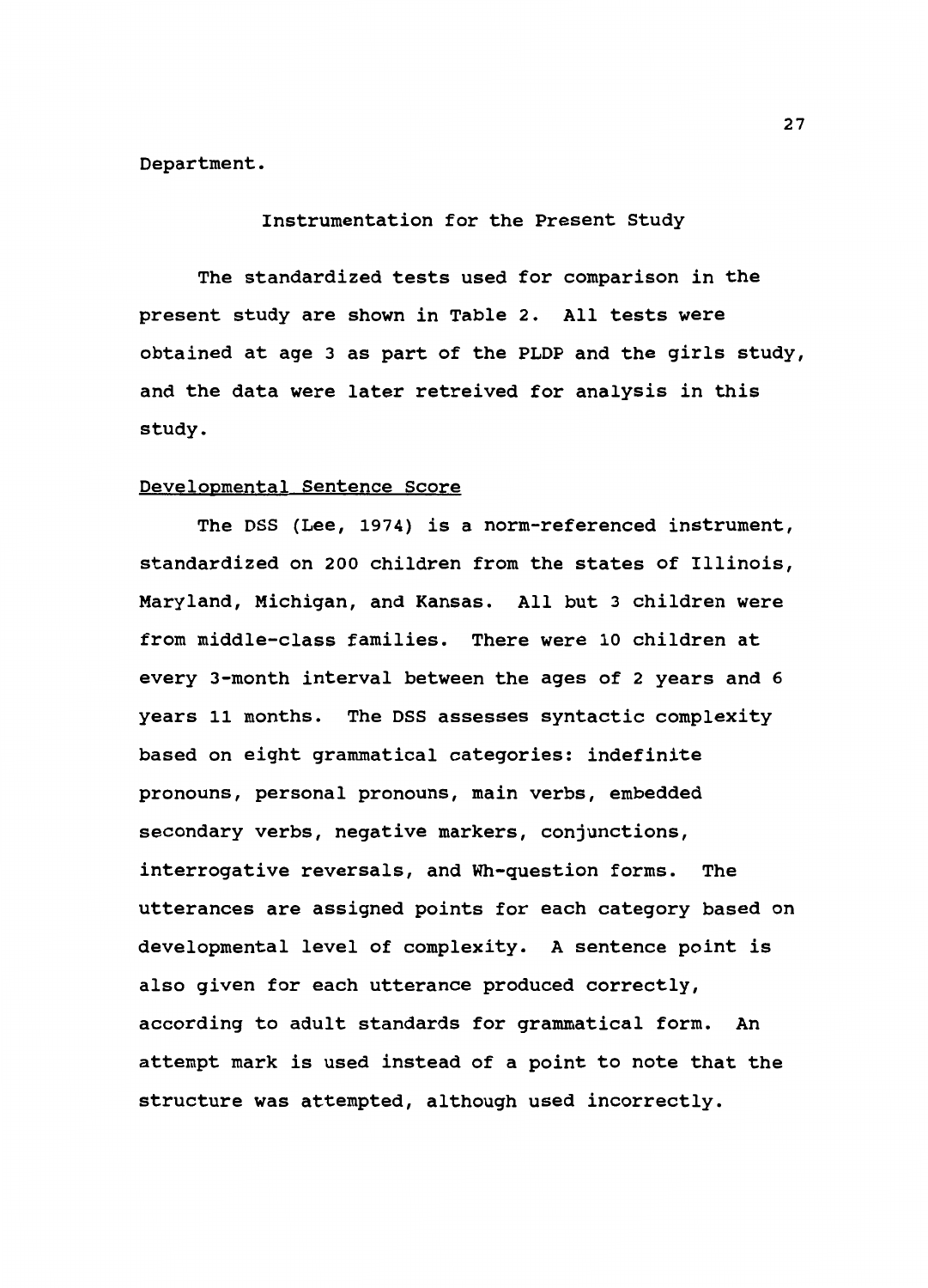## Table 2

Standardized Measures Used for Comparison in This Study

| Instrument                      | Area Assessed | Reference             |
|---------------------------------|---------------|-----------------------|
| 1. Developmental                | Expressive    | Lee, L. (1974).       |
| Sentence Score                  | syntax and    | Developmental         |
|                                 | morphology    | Sentence Analysis.    |
|                                 |               | Evanston, IL:         |
|                                 |               | Northwestern          |
|                                 |               | University Press      |
| 2. Goldman-Fristoe Articulation |               | Goldman, R. &         |
| Test of                         |               | Fristoe, M. (1986).   |
| Articulation                    |               | Circle Pines, MN:     |
|                                 |               | American Guidance     |
|                                 |               | Service, Inc.         |
| 3. Test of Auditory Receptive   |               | Carrow-Woolfolk, E.   |
| Comprehension of                | syntax and    | (1985). Allen, TX:    |
| Language-Revised                | morphology    | DLM Teaching Resource |
| 4. Expressive                   | Expressive    | Gardner, M. (1981).   |
| One-Word Picture                | vocabulary    | Novato, CA: Academic  |
| Vocabulary Test                 |               | Therapy Publications  |
| 5. Peabody Picture Receptive    |               | Dunn, L., & Dunn, L.  |
| Vocabulary                      | vocabulary    | (1981). Circle Pines, |
| Test-Revised                    |               | MN: American          |
|                                 |               | Guidance Svc., Inc.   |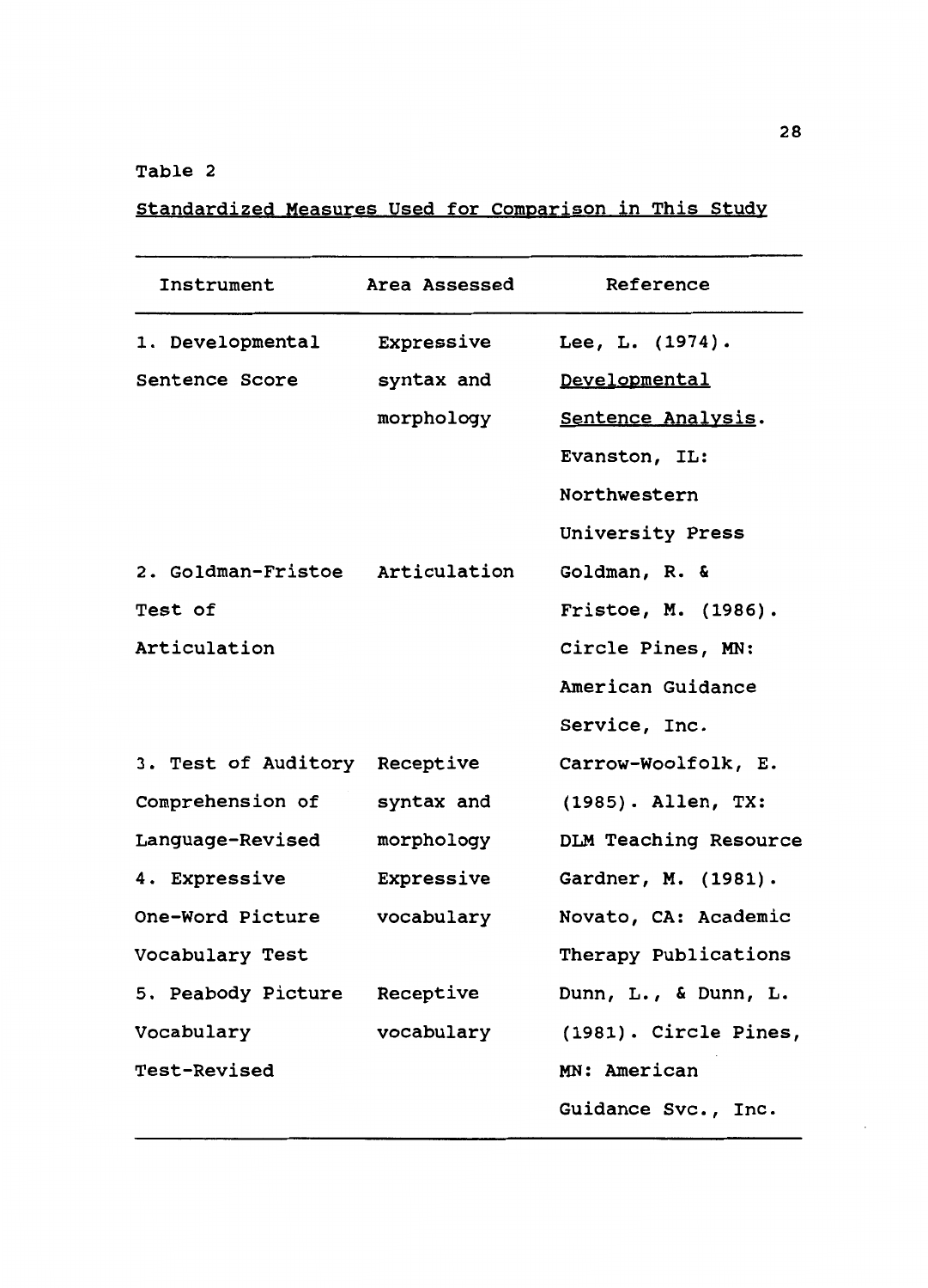Internal consistency of the DSS is .71, and splithalf reliability is .73. Interrater reliability, using the scores from 2 different judges, showed no significant differences.

#### Goldman-Fristoe Test of Articulation

The GFTA, developed by Goldman and Fristoe (1986), assesses articulation of the consonant sounds in spontaneous and imitative speech by examining sounds-inwords, sounds-in-sentences, and stimulability for misarticulated sounds. Production of sounds in initial, medial, and final position is evaluated. Picture cards are used to elicit sounds-in-words, and narrative stories combined with picture cards are used to elicit sounds-insentences. Production of 11 consonant blends is also included, with the earlier developing phonemes listed first, followed by those which are acquired later. Stimulability is tested using sounds-in-syllables.

Standardization was based on a stratified sample of 38,884 children, grades 1 through 12, from across the United States who were participating in The National Speech and Hearing Survey conducted in 1971. The GFTA was one measure used to collect data for this survey. Norms for younger children, ages 2.0 through 5.11, which were obtained several years later were based on the sample of subjects used to standardize the Khan-Lewis Phonological Analysis.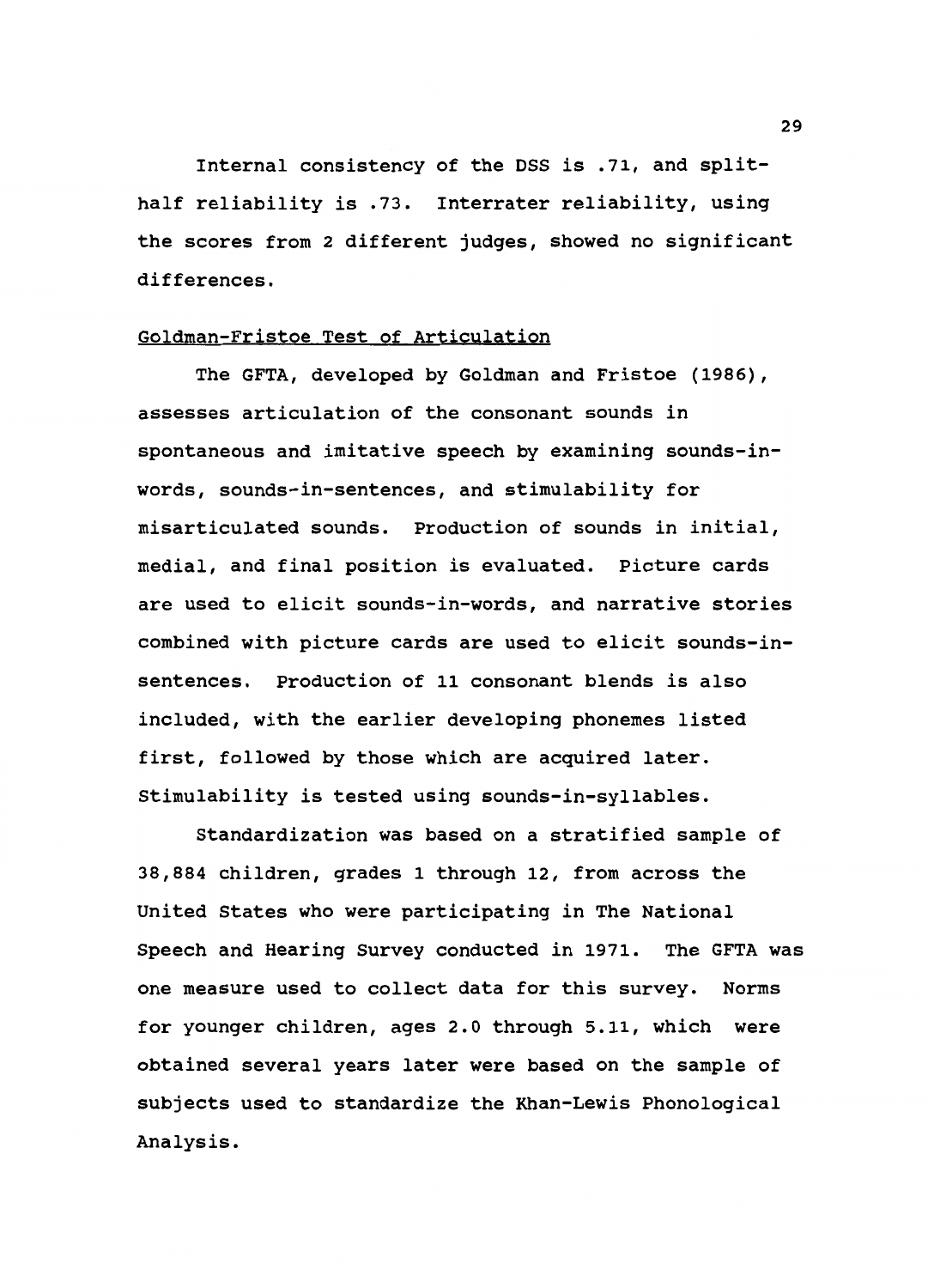Test-retest reliability for the GFTA is 95% and 94% for the sounds-in-words and sounds-in-sentences subtests, respectively. Interrater reliability is 92% for presence or absence of sound and 88% for type of production. Interrater reliability for sounds-in-words is 91% for both presence or absence of sound and type of production.

Raw scores and percentile rank can be used for interpretation of results in both the sounds-in-words and syllable stimulability subtests. For this study, the percentile rank for the sounds-in-words subtest was used for comparison between the two groups of subjects. A percentile rank of .01 was used for subjects who did not respond or could not complete the sounds-in-words subtest due to inability to attend.

#### Test for Auditory Comprehension of Language-Revised

The TACL-R (Carrow-Woolfolk, 1985) was designed to identify receptive language disorders by assessing auditory comprehension of semantic relations, grammatical forms, and elaborated sentences. Verbal stimuli in the form of words or sentences are read, and the subject must point to the one picture out of three that illustrates the stimulus presented. Verbal stimuli within each subtest progress from simple to complex, and administration continues until three consecutive incorrect responses occur.

The TACL-R was standardized using 1,003 subjects,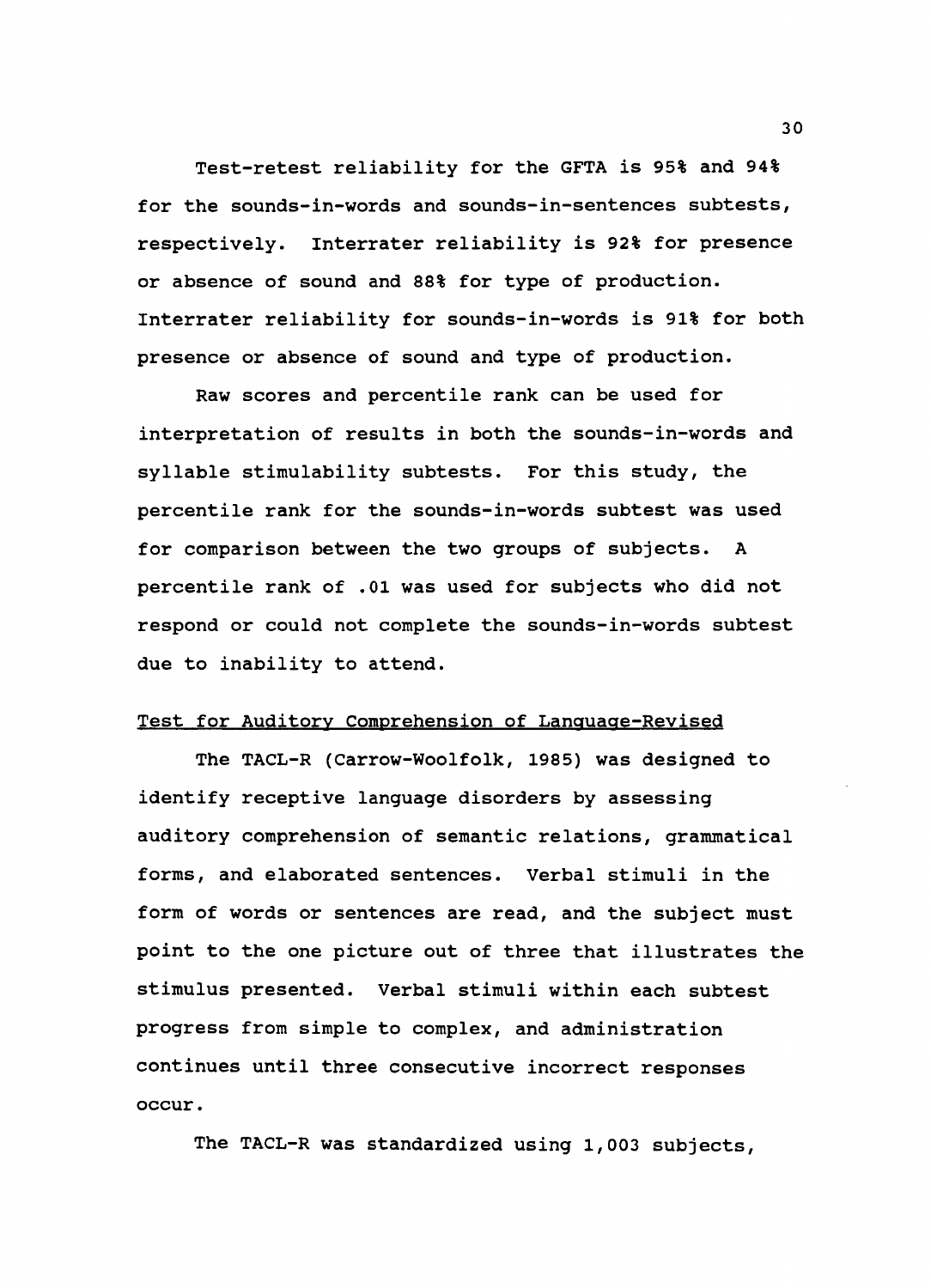ages 3.0 through 9.11, selected by stratified random sampling. Each age level was stratified by family occupation, ethnic origin, age, sex, community size, and geographic distribution. Reported reliability measures include internal consistency ranging from .91 to .97, and test-retest reliability ranging from .89 to .95.

The TACL-R provides norm-referenced information for interpretation of results including percentile rank by age and grade, conversion tables for standard scores, standard errors of measurement according to age and grade, and age equivalent scores. Non-normalized scores are also included. For this study, the standard score was used for comparison between the two groups of subjects. A standard score of 69 was used for subjects who did not respond or who could not complete the test due to inability to attend.

## Expressive One-Word Picture Vocabulary Test

The EOWPVT (Gardner, 1990) was designed to assess a child's acquired expressive one-word vocabulary. It consists of picture cards containing one or more items that must be named. Scoring begins where eight consecutive correct responses are recorded and ends where six consecutive incorrect responses are recorded.

Standardization was based on performance of 1,118 children, ages 2.0 through 11.11, in the San Francisco Bay Area. At least 100 children were in each 12-month age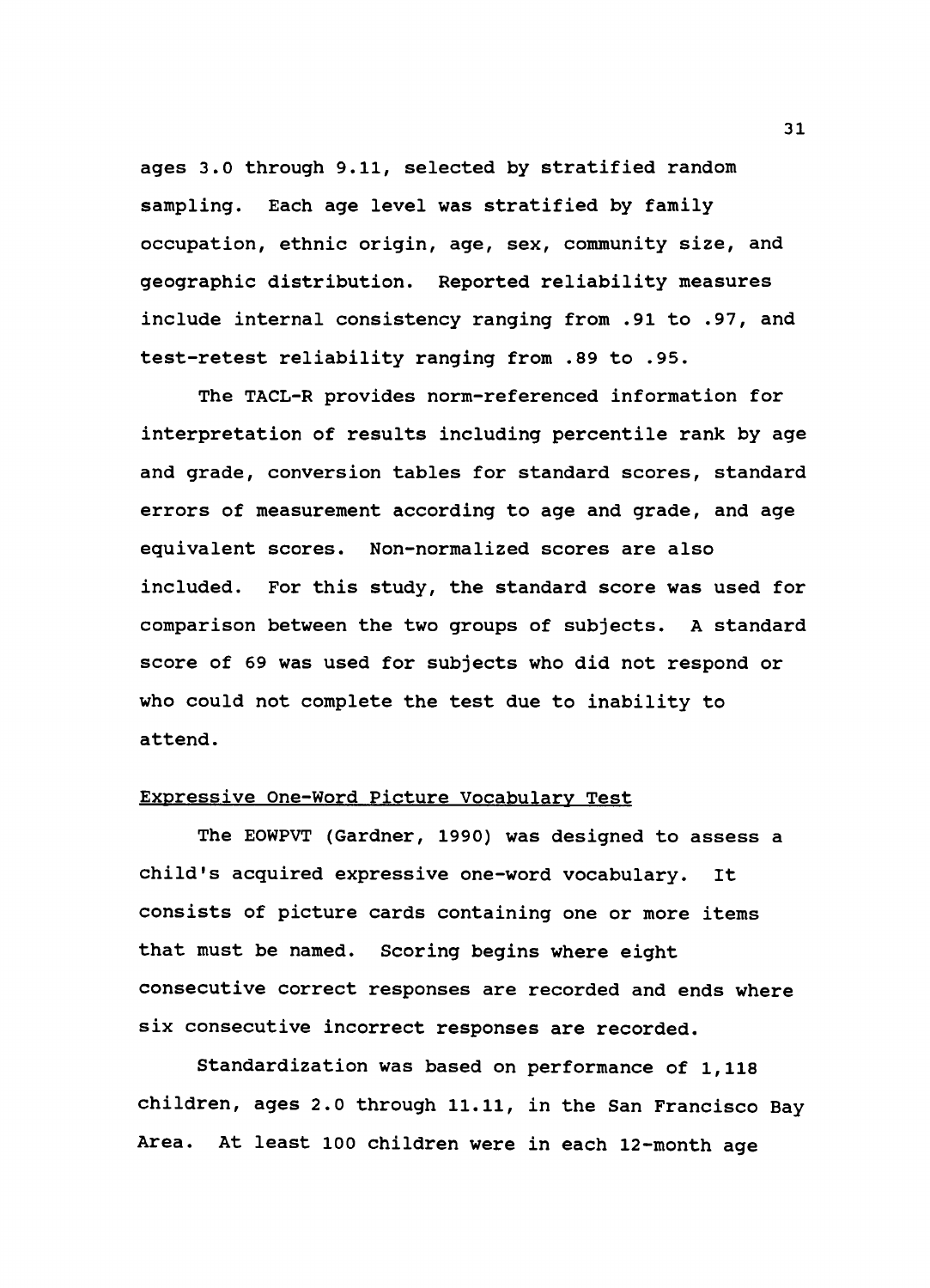group, with the exception of the 2.0-2.11 and 3.0-3.11 age groups, which contained 53 and 77, respectively. Splithalf reliability is reported for each age group and ranges from .87 to .96, with a median of .94. Content validity was obtained through selection of English words that could be illustrated without ambiguity, and for which usage was not associated with race, culture, region, creed, or sex. Item validity was obtained through retention of words most likely to be acquired as chronological age increased, and through correlation of scores with the Peabody Picture Vocabulary Test (PPVT). IQ scores from the EOWPVT were also compared to those from the PPVT.

Four types of scores can be derived from the raw score, including mental age, deviation IQ, stanine, and percentile rank. For this study, the deviation IQ score based on the results of all subtests was used for comparison between the two groups of subjects. A deviation IQ of 55 was used for subjects who did not respond or could not complete the test due to inability to attend.

#### Peabody Picture Vocabulary Test-Revised

The PPVT-R, a measure of receptive vocabulary, was developed by Dunn and Dunn (1981). It consists of plates containing four pictures, one of which is an illustration of the stimulus word. The stimulus words are made up of object words (nouns) and action words (gerunds), with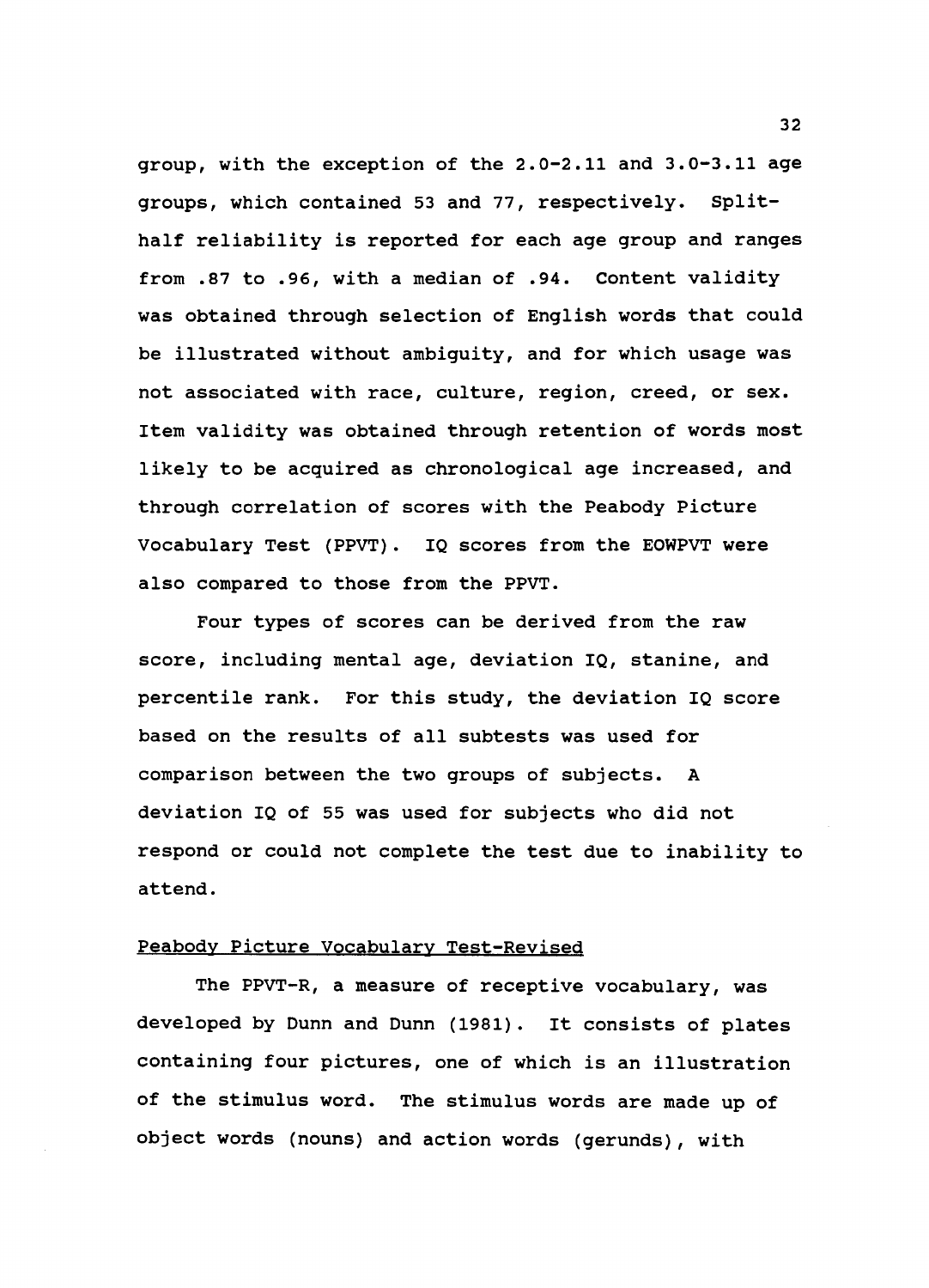level of difficulty ranging from easy for 2-year-old to hard for adults. The starting point is considered the point where 8 consecutive correct responses are given, and the ceiling is reached when 8 consecutive responses contain 6 errors.

The PPVT-R was standardized on a sample of 4,200 children and youth, ages 2.6 through 18.11 years. The sample was divided into 21 age groups, nine 6-month age groups for those below age 7, and 12 age groups for those age 7 and above. Each age group contained 200 subjects, 100 females and 100 males. The sample was drawn from the four regions of the continental United States, as defined by the 1970 U.S. Census. Occupational status, ethnic background, and community size were also among the stratification criteria used. Split-half reliability for children and youth ranges from .67 to .88, with a median of .so, and for adults the range is .so to .83, with a median of .82. Test-retest reliability shows that stability of scores decreases with time, from .75 for short-term stability to .59 for long-term stability defined as more than 1 year. Content validity was obtained through restriction of words that could not be illustrated without ambiguity. Nineteen content categories were used to obtain a good cross-section of words drawn from an initial pool of 3,885 words.

Raw scores can be converted to standard scores,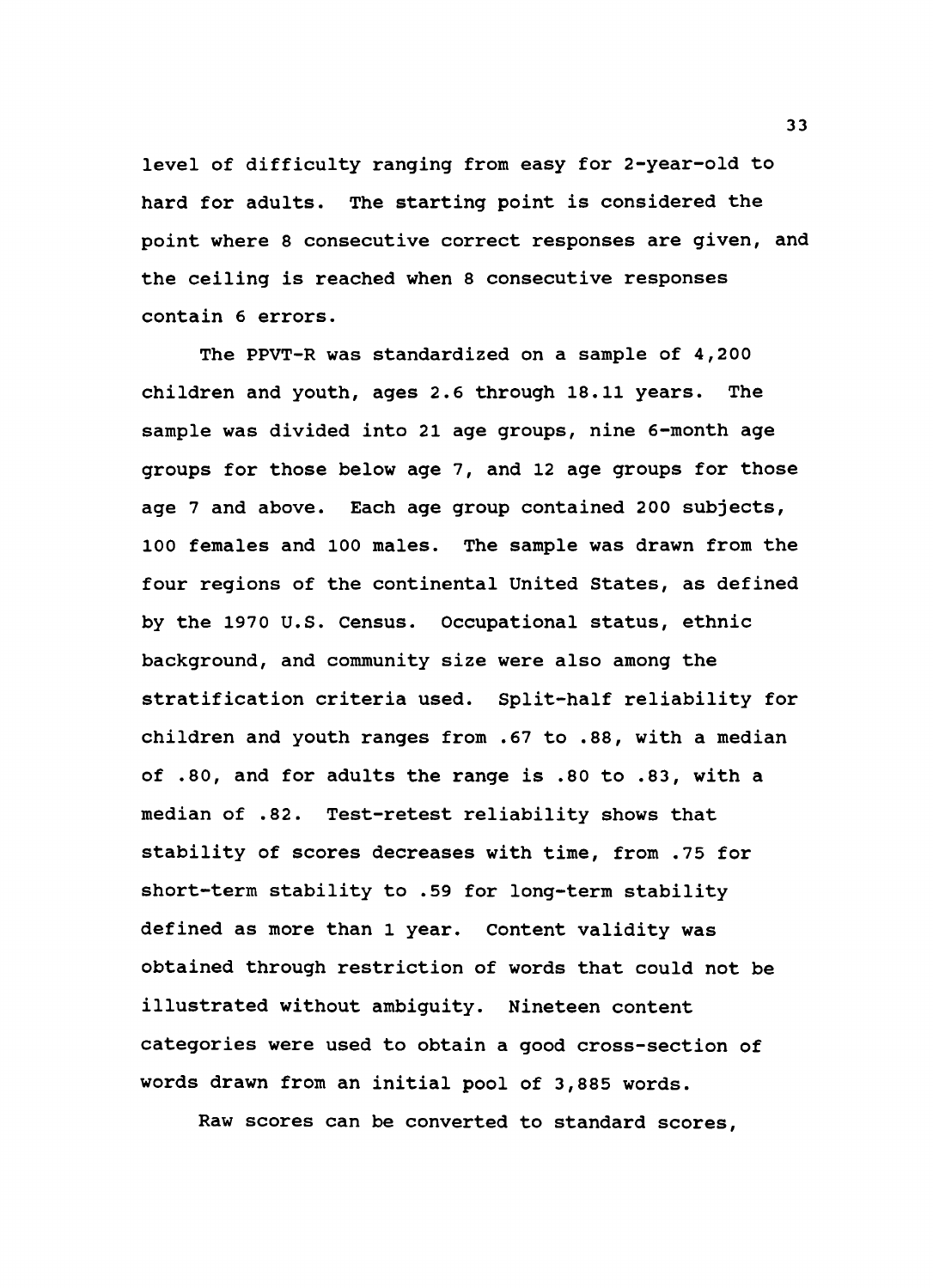percentile ranks, and stanines. Standard errors of measurement and developmental age norms are also reported. For this study, the standard score was used for comparison between the two groups of subjects.

## PLOP Reliability

The standardized tests used for the PLOP were administered by trained graduate students in speechlanguage pathology. Interrater reliabilities of the scores for each test as administered for the PLOP are shown in Table 3.

#### Table 3

Interrater Reliability for the PLOP

| Instrument    | Reliability |  |  |
|---------------|-------------|--|--|
| <b>EOWPVT</b> | 998         |  |  |
| <b>GFTA</b>   | 90%         |  |  |
| $PPVT-R$      | 100%        |  |  |
| <b>TACL-R</b> | 100%        |  |  |
| DSS           | 938         |  |  |
|               |             |  |  |

Interrater reliability of the OSS was obtained by random selection of 10% of the taped language samples and independent transcription of these samples by two graduate research assistants. The two transcriptions were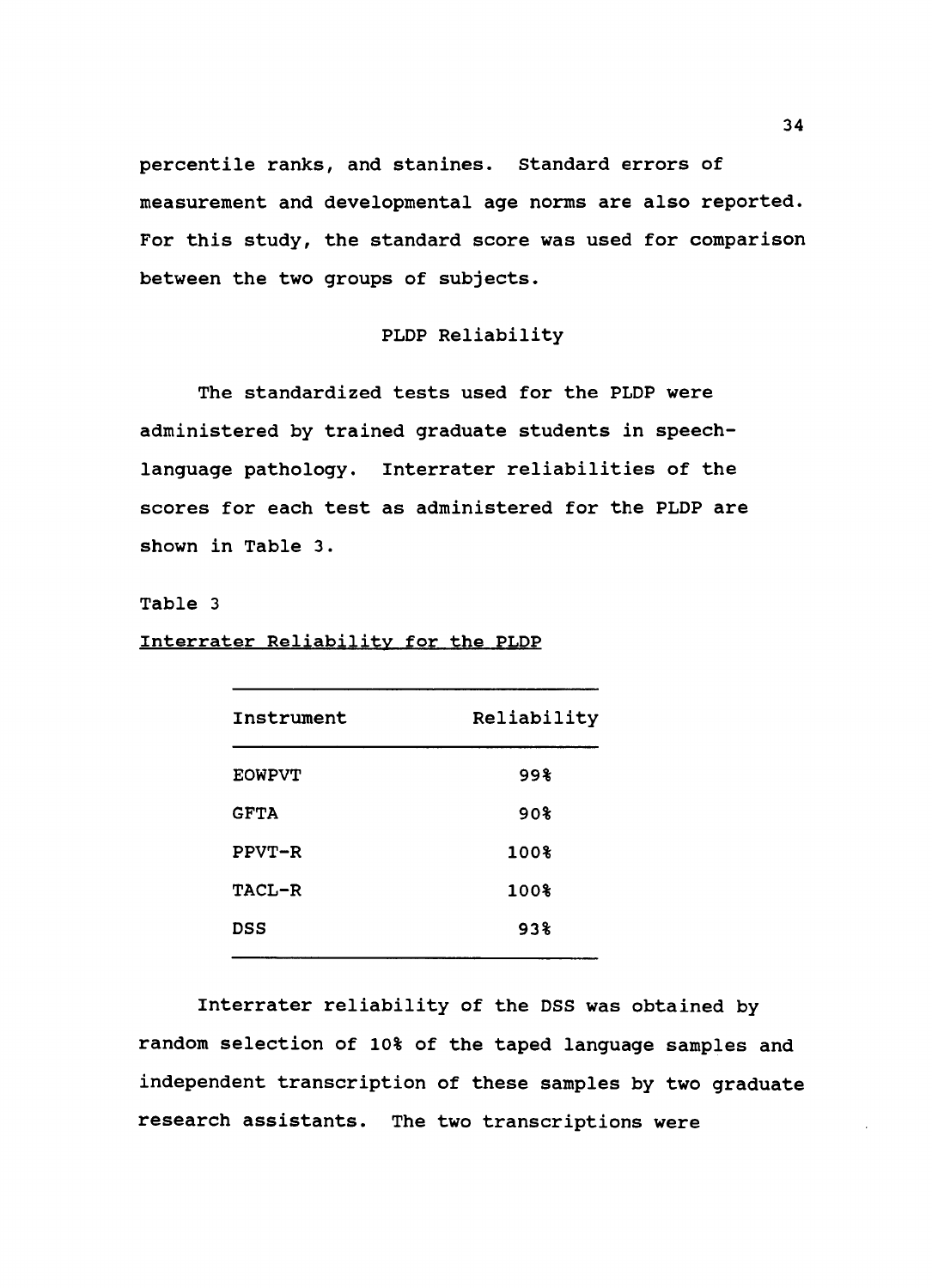compared, word-for-word, revealing a transcription reliability of 91%. Interrater reliability of the scores for all other assessment measures was obtained using a comparison of scores from independent test administrations by two graduate research assistants.

## Data Analysis

Data used in this study were taken from the data collected as part of the PLOP and the girls study. The type of score recorded for each instrument, and then used for the purpose of this study, is shown in Table 4. Although an attempt was made to administer all tests to all subjects, some tests were not completed due to the subject's lack of response or inability to attend long enough to complete the test. In these cases the standard score for zero correct, as determined by the test manual for each instrument, was used. A percentile rank of .01 was used for the GFTA. The standard scores for zero correct for each instrument are also shown in Table 4.

The scores each subject obtained on each of five different assessment measures were recorded from the individual subject's file. These individual scores were used to calculate a mean score for the boys and a mean score for the girls on each of the five measures of assessment. A two-tailed t-test was conducted using the aforementioned mean scores to identify differences between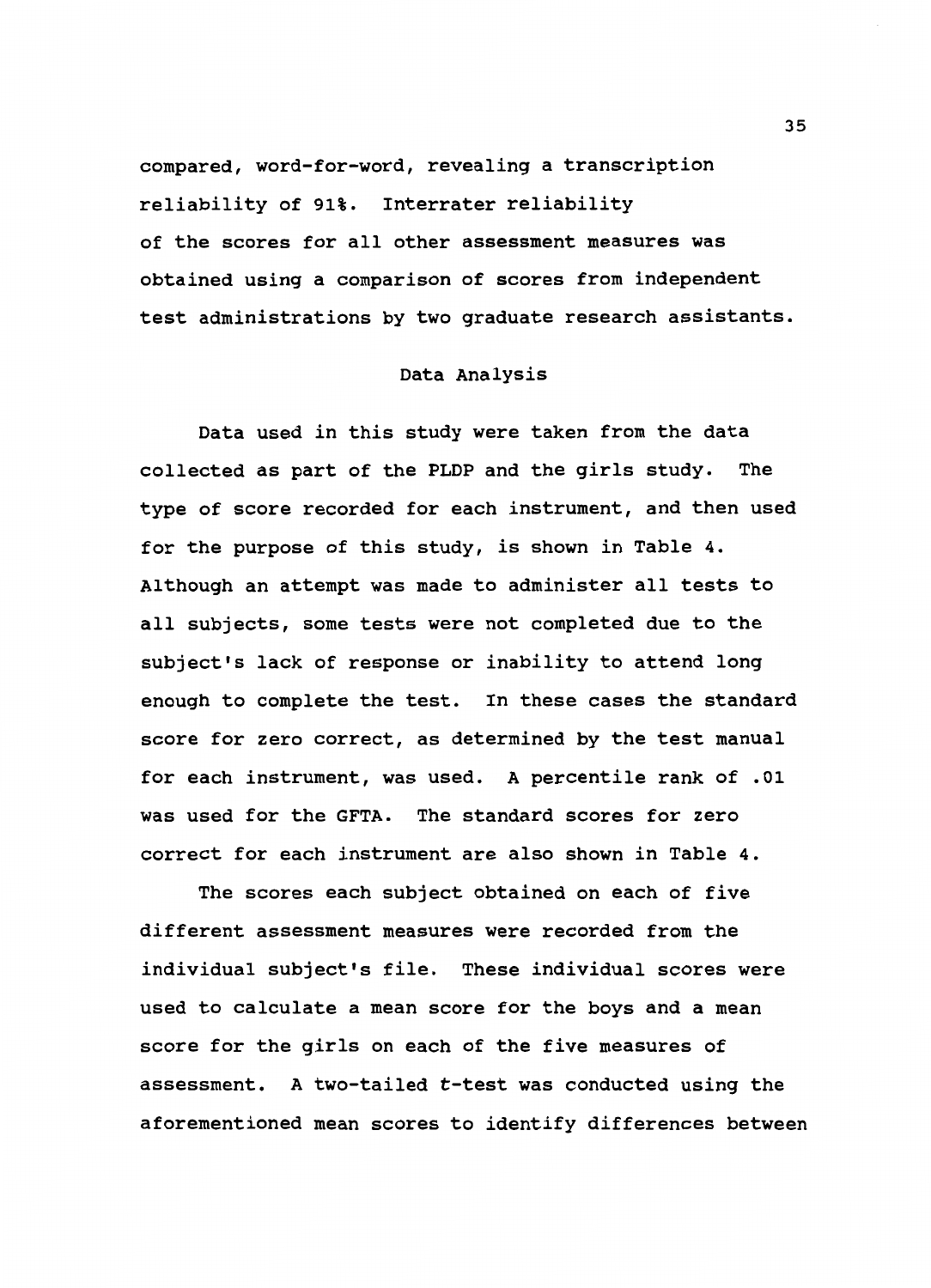the two groups on each measure of assessment.

## Table 4

Types of Scores Used for the Present Study

| Instrument    | Type of<br>Score | Score Used for<br>0 Correct Responses |
|---------------|------------------|---------------------------------------|
| <b>DSS</b>    | Raw Score        | <b>NA</b>                             |
| <b>GFTA</b>   | Percentile Rank  | 01                                    |
| TACL-R        | Standard Score   | 69                                    |
| <b>EOWPVT</b> | Standard Score   | 55                                    |
| <b>PPVT</b>   | Standard Score   | <b>NA</b>                             |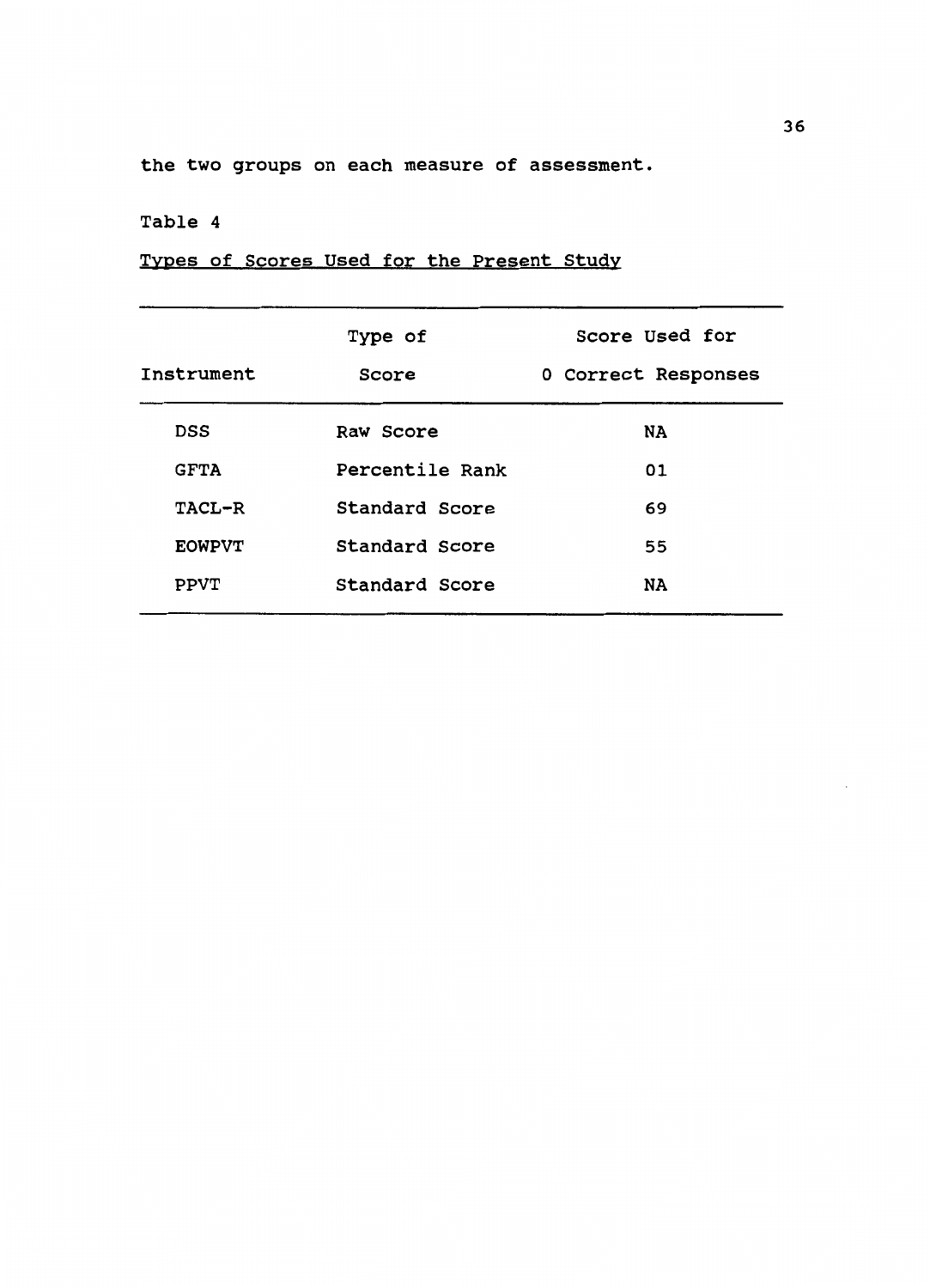#### CHAPTER IV

#### RESULTS AND DISCUSSION

#### Results

The purpose of this study was to determine if the language skills of late-talking toddlers differ between boys and girls at the age of 3. Test scores of five different standardized assessment measures were analyzed using a two- tailed t-test. The research question asked was: Is there a significant difference in the language scores of 3-year-old boys versus 3-year-old girls who were identified as late-talking toddlers at age 2?

The means and standard deviations for each of the five dependent measures were computed for the two subject groups to determine if there was a statistically significant difference between the boys' and girls' scores. The results show a significant difference at the .05 level of confidence between the two groups only on the EOWPVT which measures expressive one-word vocabulary. Differences on all other measures of assessment were not statistically significant at the .05 level. The results of the statistical analysis are presented in Table 5. Although not statistically significant, the boys' scores were consistently higher than the girls' scores on all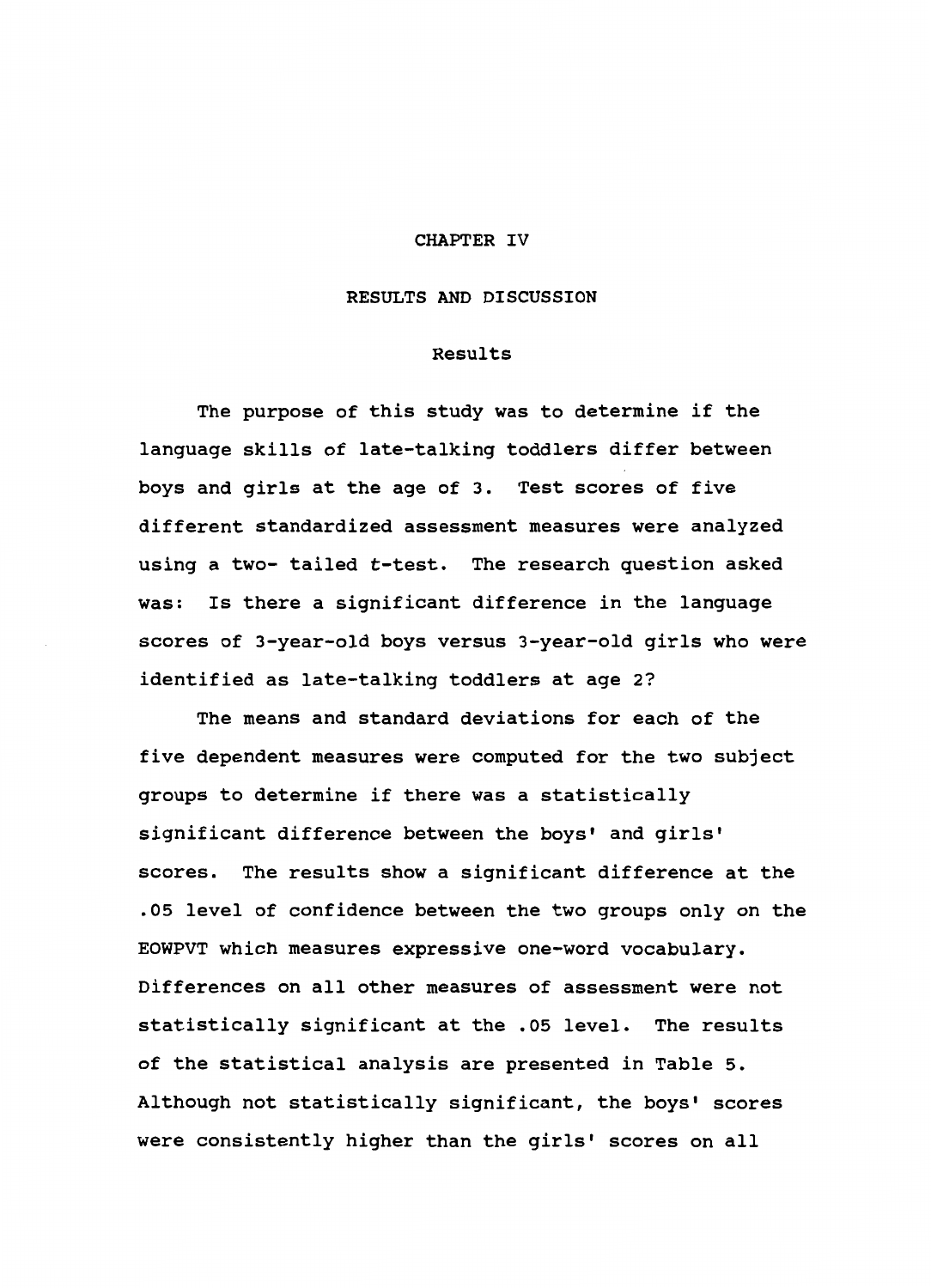other instruments. The only score that revealed a delay for the group of boys was the DSS. Delay is defined as being below the 10th percentile. The girls' scores on the DSS, the EOWPVT, and the GFTA all indicated delays.

#### Table 5

## Mean Scores, Standard Deviations, and t-Values

|                    | <b>BOYS</b><br>$(n=23)$ |  |                                | <b>GIRLS</b><br>$(n=16)$ |  |               |                                           |  |
|--------------------|-------------------------|--|--------------------------------|--------------------------|--|---------------|-------------------------------------------|--|
|                    |                         |  |                                |                          |  |               |                                           |  |
|                    |                         |  |                                |                          |  |               | Mean S.D. Delay? Mean S.D. Delay? t-Value |  |
| DSS                |                         |  |                                |                          |  | 1.70 2.57 Yes | 0.91                                      |  |
| <b>EOWPVT</b>      |                         |  | 97.30 19.57 No 80.69 22.66 Yes |                          |  |               | $2.44*$                                   |  |
| <b>GFTA</b>        |                         |  | 15.61 15.82 No 8.69 20.91      |                          |  | Yes           | 1.18                                      |  |
| $PPVT-R$           | 98.69 20.43             |  | No                             | 89.37 20.24              |  | No            | 1.41                                      |  |
| TACL-R 94.87 15.87 |                         |  | No                             | 91.62 27.36              |  | No            | 0.47                                      |  |

 $df = 37$ 

\* Significant beyond .05 level of confidence.

Standard deviations for the girls were larger than for the boys on all instruments, except the PPVT-R.

Administration of all assessment measures was not completed for all subjects. This was due to the subject's lack of response or inability to attend long enough to complete the test. Table 6 shows the numbers and percentages of boys and girls who did not complete each assessment measure.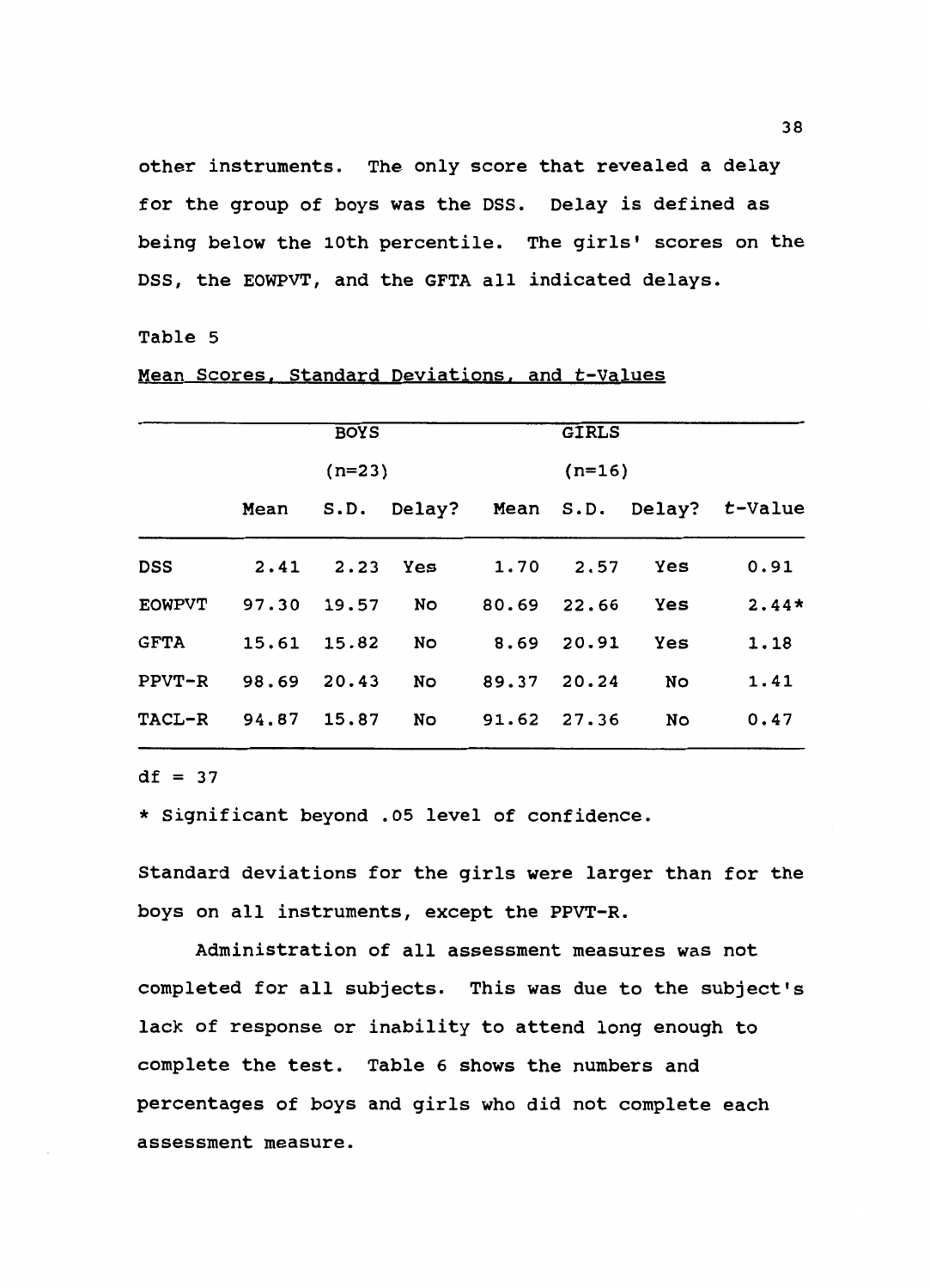#### Table 6

| Instrument    |              | Boys $(*)$ |    | Girls $(*)$ |
|---------------|--------------|------------|----|-------------|
| <b>EOWPVT</b> | 1            | (4)        | 3  | (19)        |
| <b>GFTA</b>   | 1            | (4)        | 5  | (31)        |
| TACL-R        | $\mathbf{1}$ | (4)        | 1  | (6)         |
| <b>PPVT-R</b> | 0            | (0)        | 0  | (0)         |
| DSS           | 9            | (39)       | 10 | (63)        |

Boys and Girls WhO Did Not Complete Each Test

## Discussion

The results of this study revealed a significant difference between the mean scores for expressive one-word vocabulary, as measured by the EOWPVT, of 3-year-old boys and girls who were identified as LTs at the age of 2. No significant differences were found between genders for any other areas of language examined including syntactic complexity as measured by the DSS, articulation of consonant sounds in words as measured by the GFTA, auditory comprehension of semantic relations, grammatical forms, and elaborated sentences as measured by the TACL-R, or receptive vocabulary as measured by the PPVT-R.

Although the only significant difference found in this study was on the EOWPVT, the results were sufficiently consistent to reveal a trend favoring the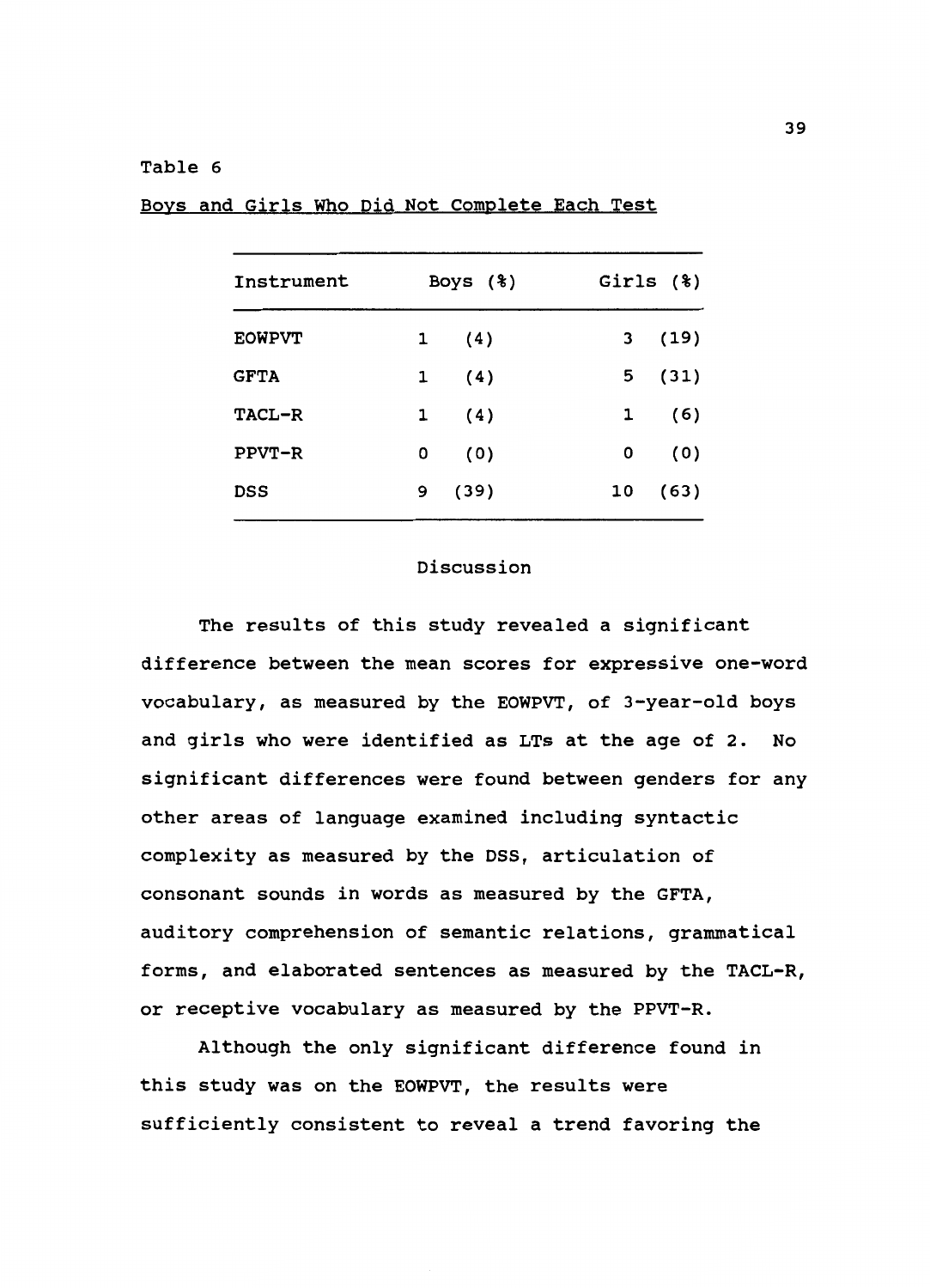boys. This trend is evident in several ways. First, the means for the boys' scores were consistently found to be higher than the means for the girls' scores. Second, the data on four out of five assessment measures indicated that there was a higher percentage of girls who did not respond or who could not complete the test. The PPVT-R was the only measure of assessment completed for all subjects in this study.

The data from this study shows that the boys' expressive vocabulary size reaches normal and exceeds that of the girls by age three.

Studies on the patterns of delayed language development have shown that expressive vocabulary size is the first aspect of the delay to resolve and is typically normal by age 3 (Paul, 1993; Whitehurst et al. 1991). The present results indicate that late-talking girls are slower to catch up in this aspect of development than are boys. Moreover, their generally lower scores on all measures suggest that their rate of "catching up" is slower than that of their male counterparts. Paul (1993) showed that a small group of girls (n=S) with delayed expressive language were less likely than boys to move into the normal range by school age. Results of the present study, which included twice as many girls (n=16), support Paul's findings that boys' expressive language improves more rapidly than that of girls with a history of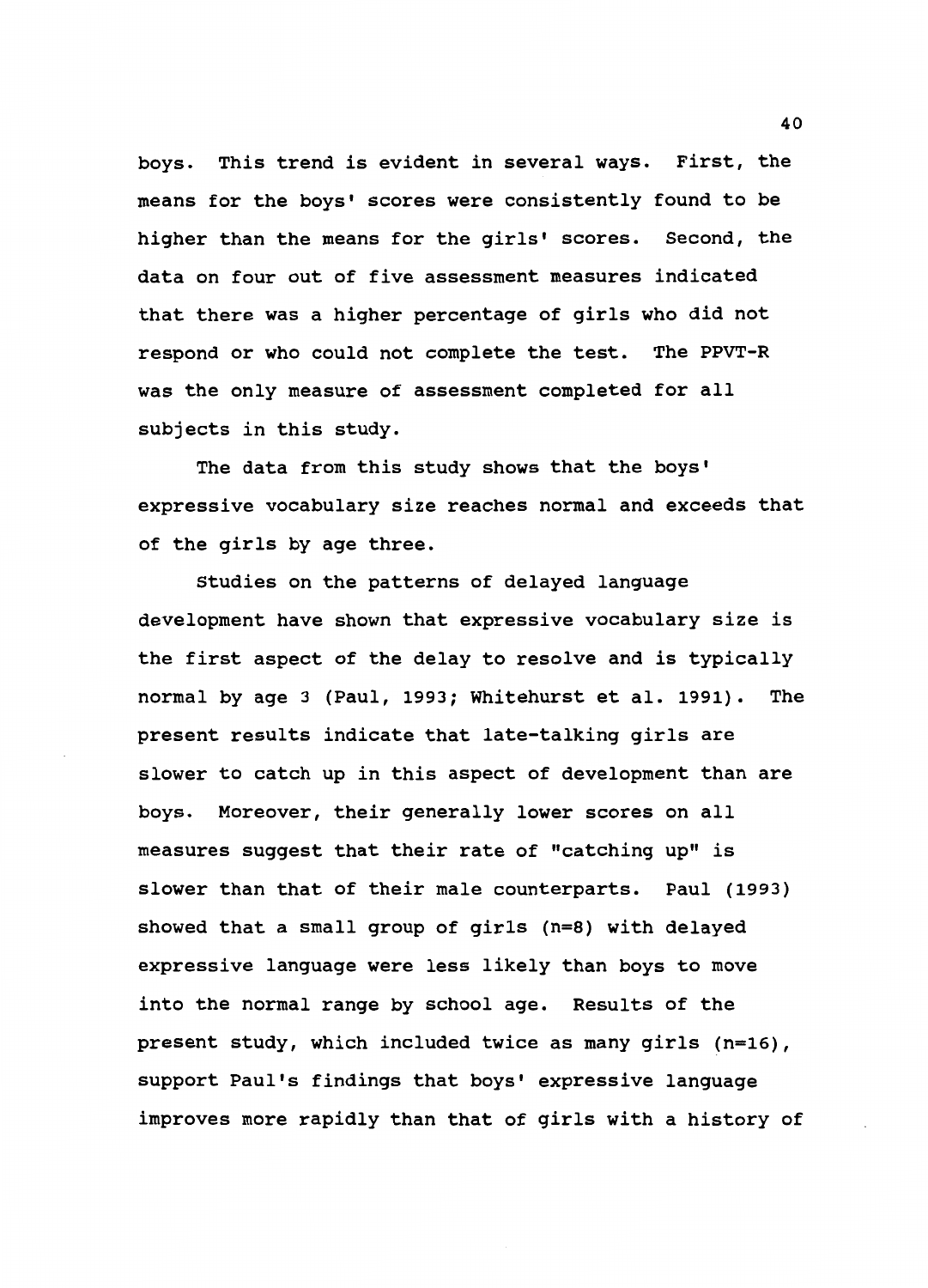slow language development.

The fact that higher percentages of girls were not able to complete 4 out of 5 assessment measures lends weight to this conclusion. The larger standard deviations seen in the female subjects suggest less homogeneity in this population. This larger variation could account for the failure to find significant differences on the measures used.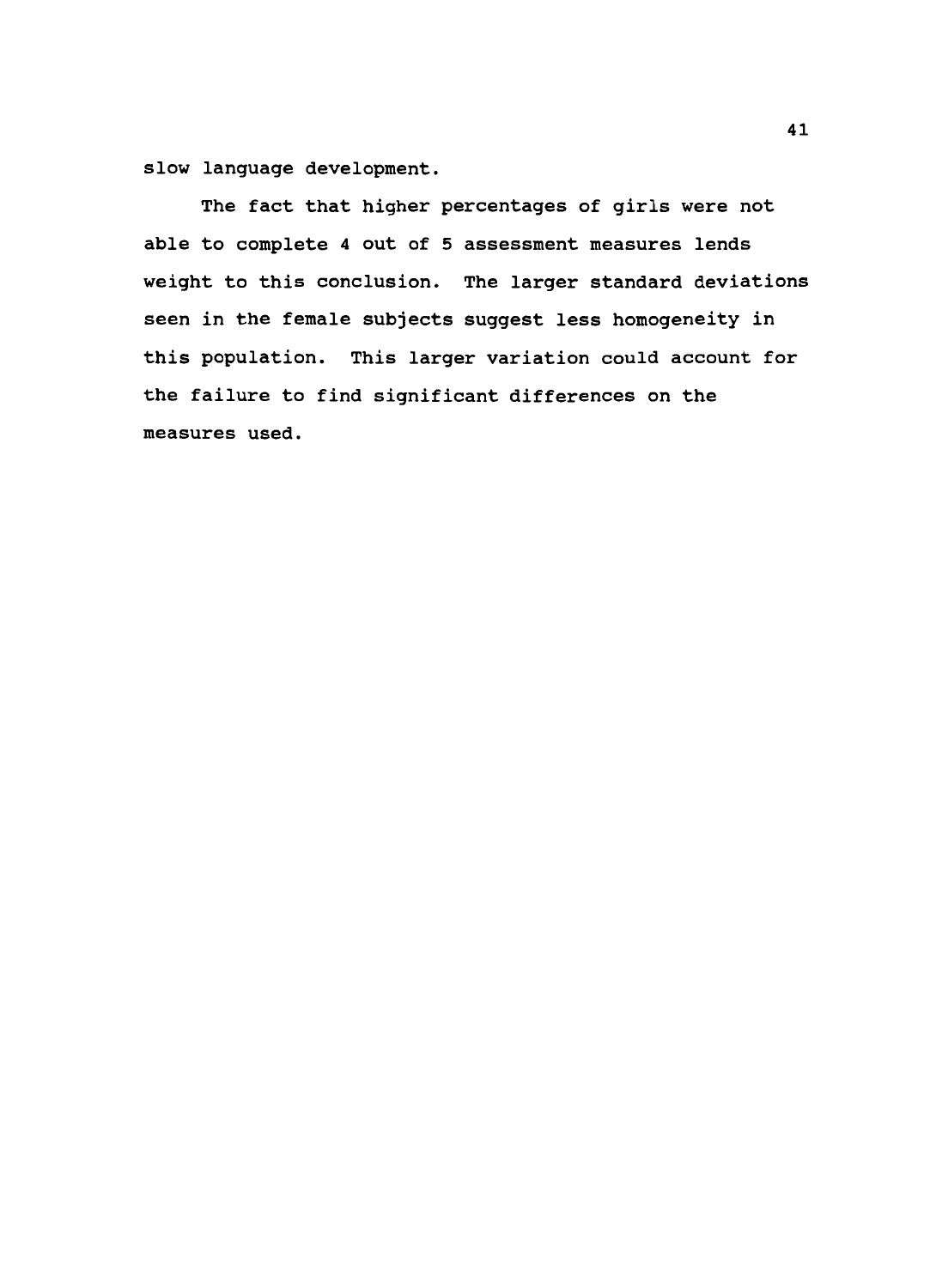#### CHAPTER V

#### SUMMARY AND IMPLICATIONS

### Summary

The purpose of this study was to investigate the language development of 3-year-olds who had an expressive vocabulary of less than 50 words at 20-34 months of age. Five assessment measures were utilized and compared between boys and girls to see if there was a significant difference between the mean scores of the two groups on each of the five instruments. The first measure, the Developmental Sentence Score (DSS), assesses syntactic complexity based on 8 grammatical categories: indefinite pronouns, personal pronouns, main verbs, embedded secondary verbs, negative markers, conjunctions, interrogative reversals, and Wh-question forms. The second measure, the Goldman-Fristoe Test of Articulation (GFTA), assesses articulation of the consonant sounds in spontaneous and imitative speech by examining sounds-inwords, sounds-in-sentences, and stimulability for misarticulated sounds. For this study, only spontaneous speech for sounds-in-words was used. The third measure, the Test for Auditory Comprehension of Language-Revised (TACL-R), assesses auditory comprehension of semantic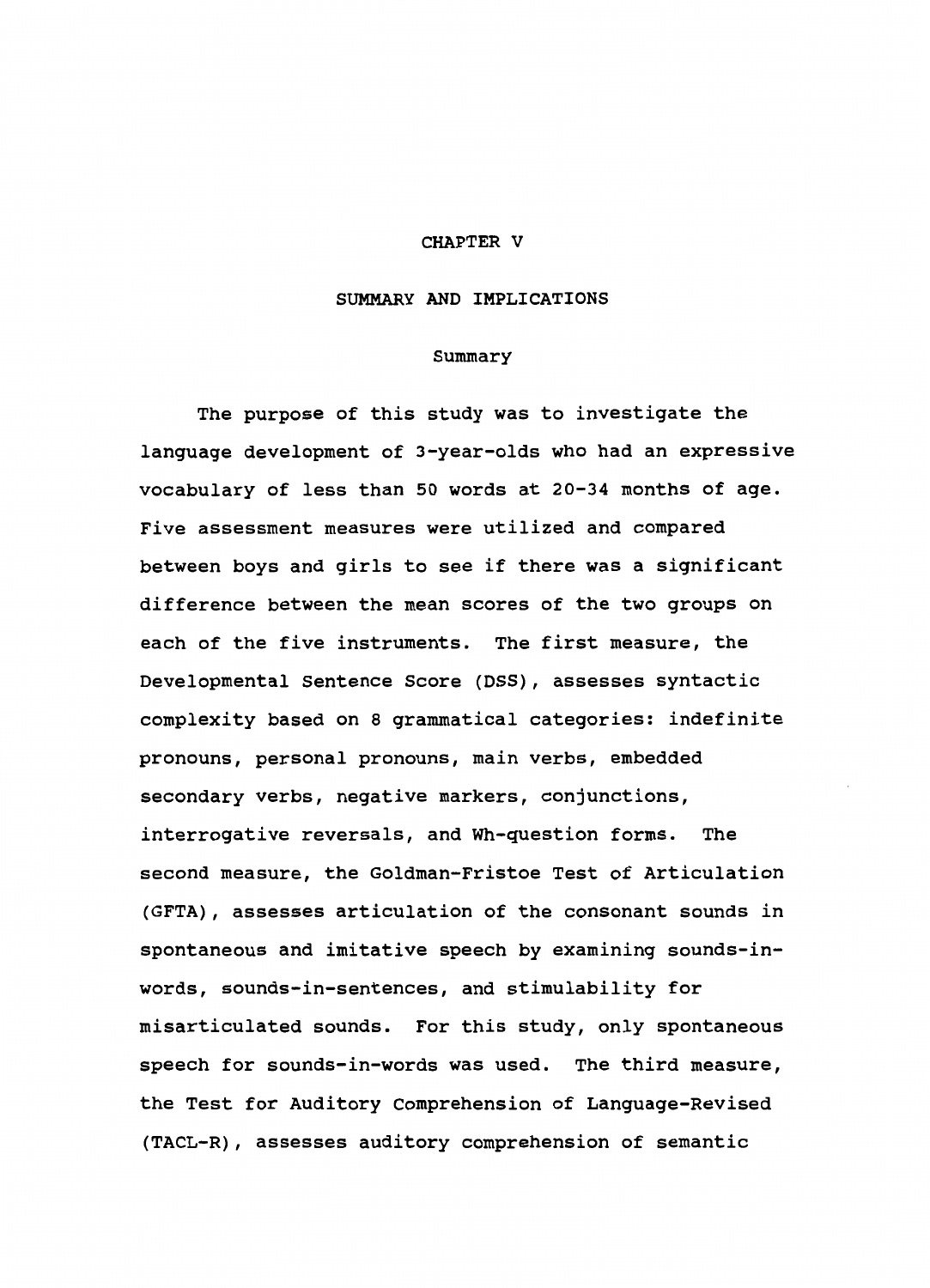relations, grammatical forms, and elaborated sentences. The forth measure, the Expressive One-Word Picture Vocabulary Test (EOWPVT), assesses acquired expressive one-word vocabulary. The fifth measure, the Peabody Picture Vocabulary Test (PPVT-R), assesses receptive vocabulary.

Participants in this study were 39 3-year-old subjects drawn from the larger cohort of late-talkers (LTs) in the Portland Language Development Project (PLOP) and from the girls study. All subjects for this study failed to meet the criteria for normal language development, according to parent report, by exhibiting an expressive vocabulary of less than 50 words at 20-34 months of age. All subjects passed a hearing screening, and had no other observable disabilities or physical handicaps.

A two-tailed t-test for dependent means was computed to determine if there was a statistically significant difference between the boys' scores and the girls' scores on five language assessment measures. Results revealed a difference significant beyond the .OS level of confidence for the EOWPVT only. Although only one instrument revealed a significant difference, the mean scores for the boys were higher than the mean scores for the girls on all five assessment measures.

Results of this study do not decisively confirm or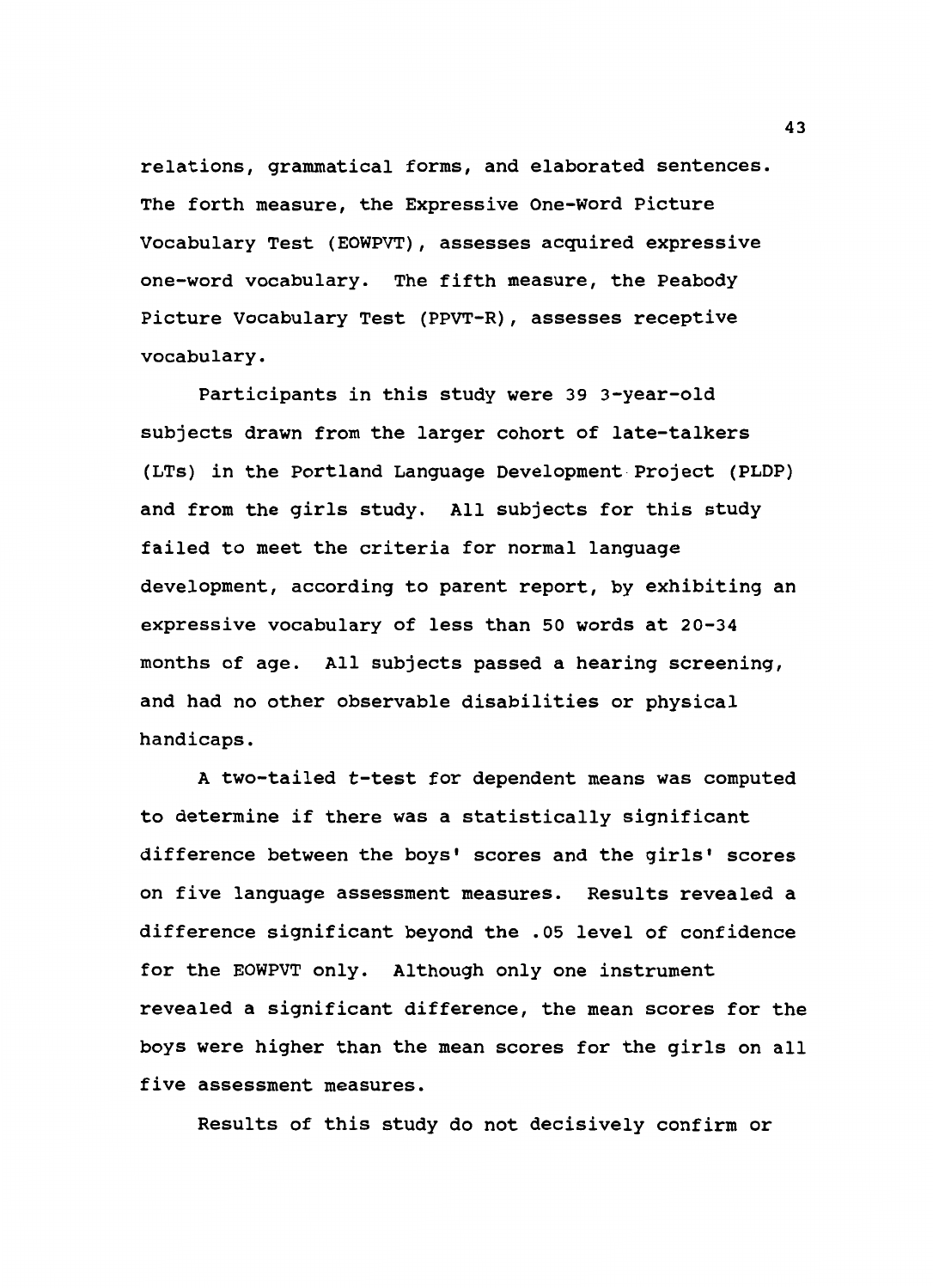rule out the possibility of gender as a reliable predictor of early language delay. However, the data do suggest a trend favoring boys. This trend is made apparent by the consistently higher mean scores for the boys, and higher percentages of boys in each assessment measure who responded to and completed each test.

## Implications

#### Clinical

These data showed a significant difference in the mean scores for expressive one-word vocabulary between late-talking boys and girls. Although the boys' mean scores were consistently higher than the girls' mean scores for all other assessment measures, these other differences were not significant. There is, however, evidence of a trend favoring the boys. This trend favoring the boys is consistent with the already existing evidence that girls identified as reading disordered or learning disabled are typically more severely affected than boys (Phipps, 1992). This is true for autism also (Lord, Schopler, & Revicki cited in Paul, 1993).

From a clinical perspective, it is important to explore the extent to which children with language delay are at risk for chronic deficits. This information would provide valuable insight when determining whether or not intervention would be beneficial. Examining gender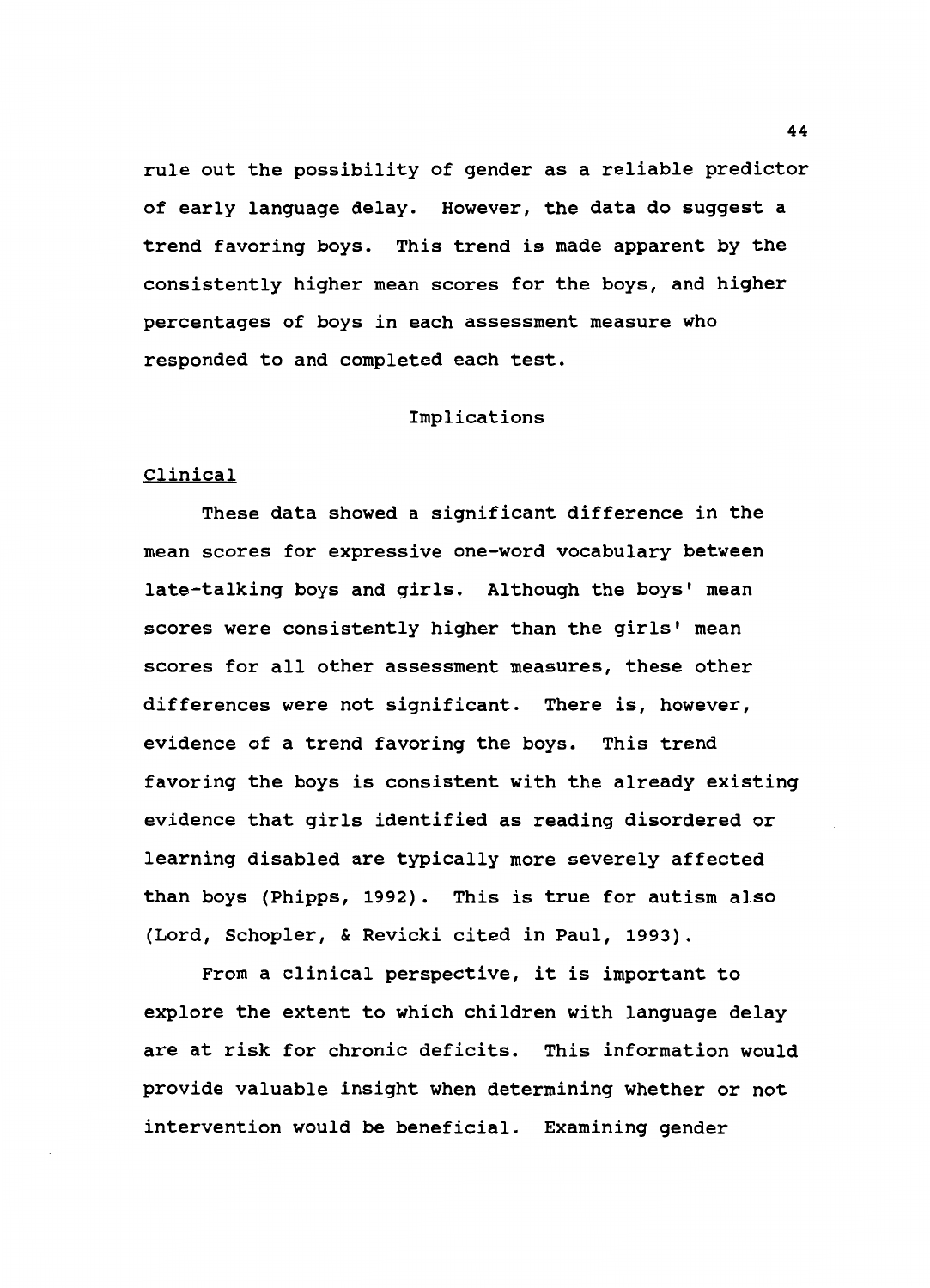differences in the developmental pattern and rate of language acquisition will help to identify those children at risk for chronic deficits.

The results of the present study indicated that girls who present with language delay at the age of 2, are likely to still be delayed in many areas at the age of 3. The data also revealed that even though boys may be more severely delayed than girls at age 2, they tend to outgrow this delay more readily than girls, particularly in the area of expressive vocabulary. Paul (1993) also reported that girls are less likely than their male counterparts to simply grow out of a language delay (Paul 1993).

At this time, there is no definitive protocol for determining whether to recommend language intervention for girls or boys with language delay or to wait and see if the they will outgrow the delay. Whitehurst, et al. (1991) drew the conclusion from current research on 2 year-old LTs that when hearing, intelligence, and understanding of language are all normal, then the child's expressive language will also reach normal limits without intervention. However, communicative ability is known to affect other domains such as education, cognition, and behavior. Finucci and Childs (1981) reported that boys, more often than girls, are identified with problems in these areas later on. A conclusion that can be drawn, therefore, is that girls would benefit from intervention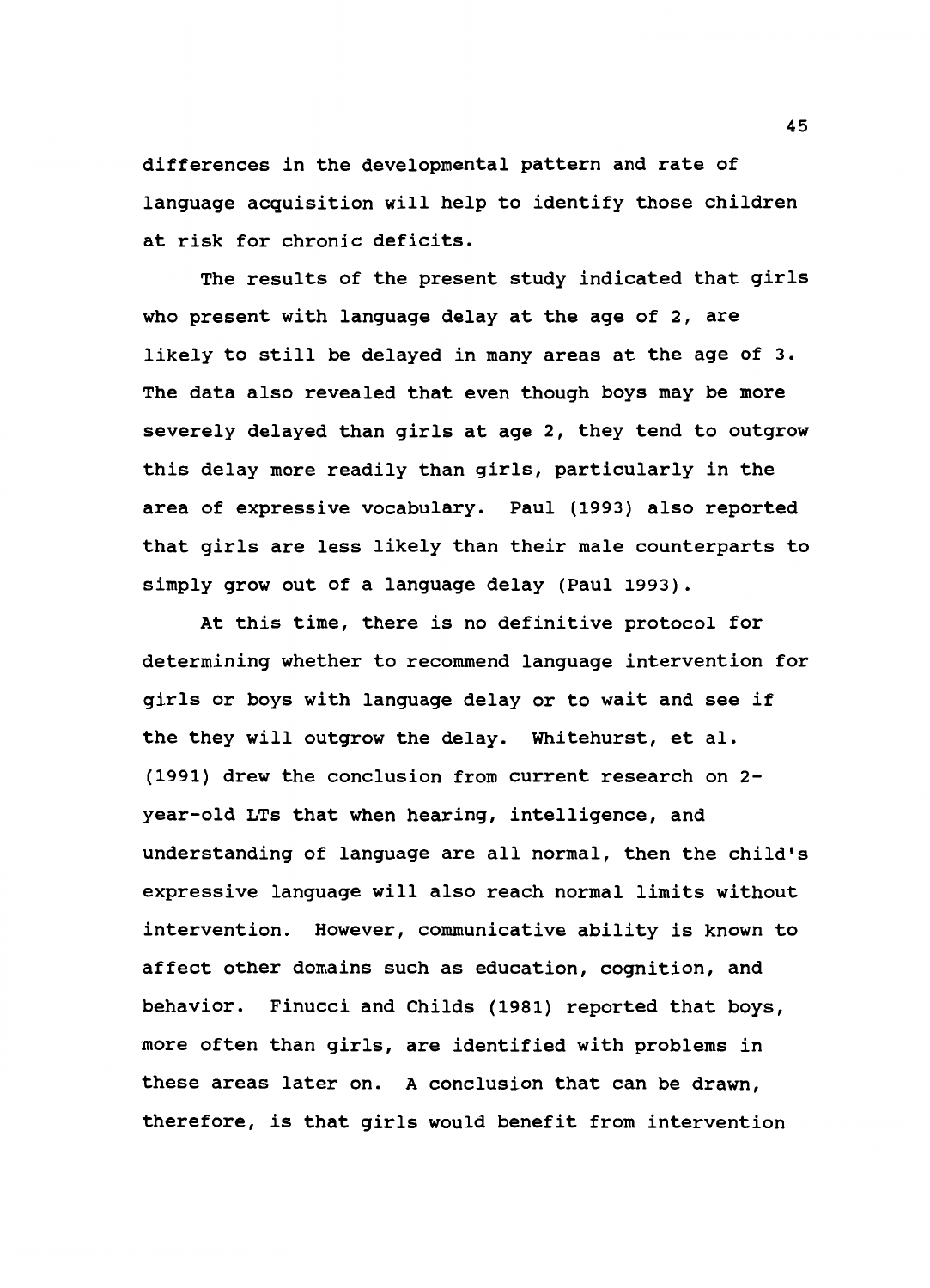to catch up with early language development, and boys would benefit from intervention to facilitate development in these other domains.

#### Research

There is an overwhelming supply of data examining both normal and delayed early language development. The problem is these data are inconclusive. Some data suggest no significant differences between boys and girls; other data suggest differences, but give conflicting evidence in regard to when and where these differences occur and what the outcome will be. Like most of the studies examining delayed language development, the data from this study are not conclusive on their own. This study only looked at differences between boys and girls in language skills as measured on certain standardized tests given at the age of 3. When combined with data from similar studies, however, a larger picture of the developmental progress of this population can be seen.

Further research would benefit from a larger sample size than was used for this study. Although the sample size for this study was somewhat larger than those utilized in many similar studies, the standard deviations found, particularly for the girls, were relatively large and may have affected the power of the statistics used. A larger group of subjects would provide a greater degree of statistical power. This increased power could serve to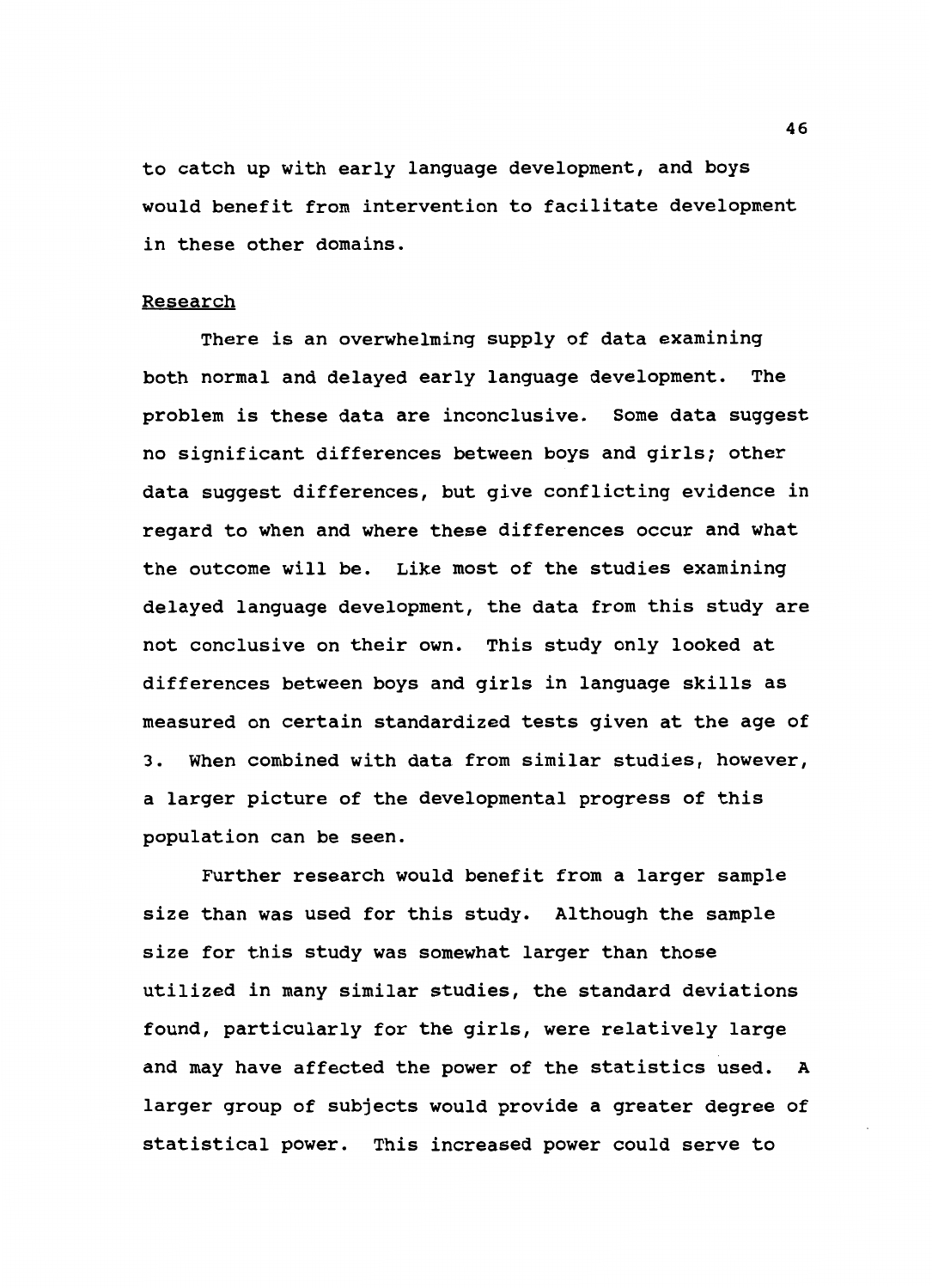resolve the controversies surrounding the significance of early language delay and what role, if any, gender plays in early identification of children at risk.

Longer term follow-up studies would also provide more conclusive data. This is especially true for the female population since more boys are identified with language delay, and, therefore, fewer girls are included in this type of study. The data presented in this study revealed that girls to not recover from language delay as quickly as their male counterparts. This finding supports the need for additional longitudinal studies involving girls.

Longitudinal studies conducted in the past have shown that children with a history of developmental language delay often demonstrate difficulties in academic, social, and behavioral domains later on (Aram, Ekelman, & Nation 1984; Aram & Nation 1980). Because language skills serve as a foundation for the development of these other domains, the contributions of further longitudinal studies can only increase our knowledge about long-term consequences, and enhance our ability to inhibit the extent and degree to which these consequences become deficits.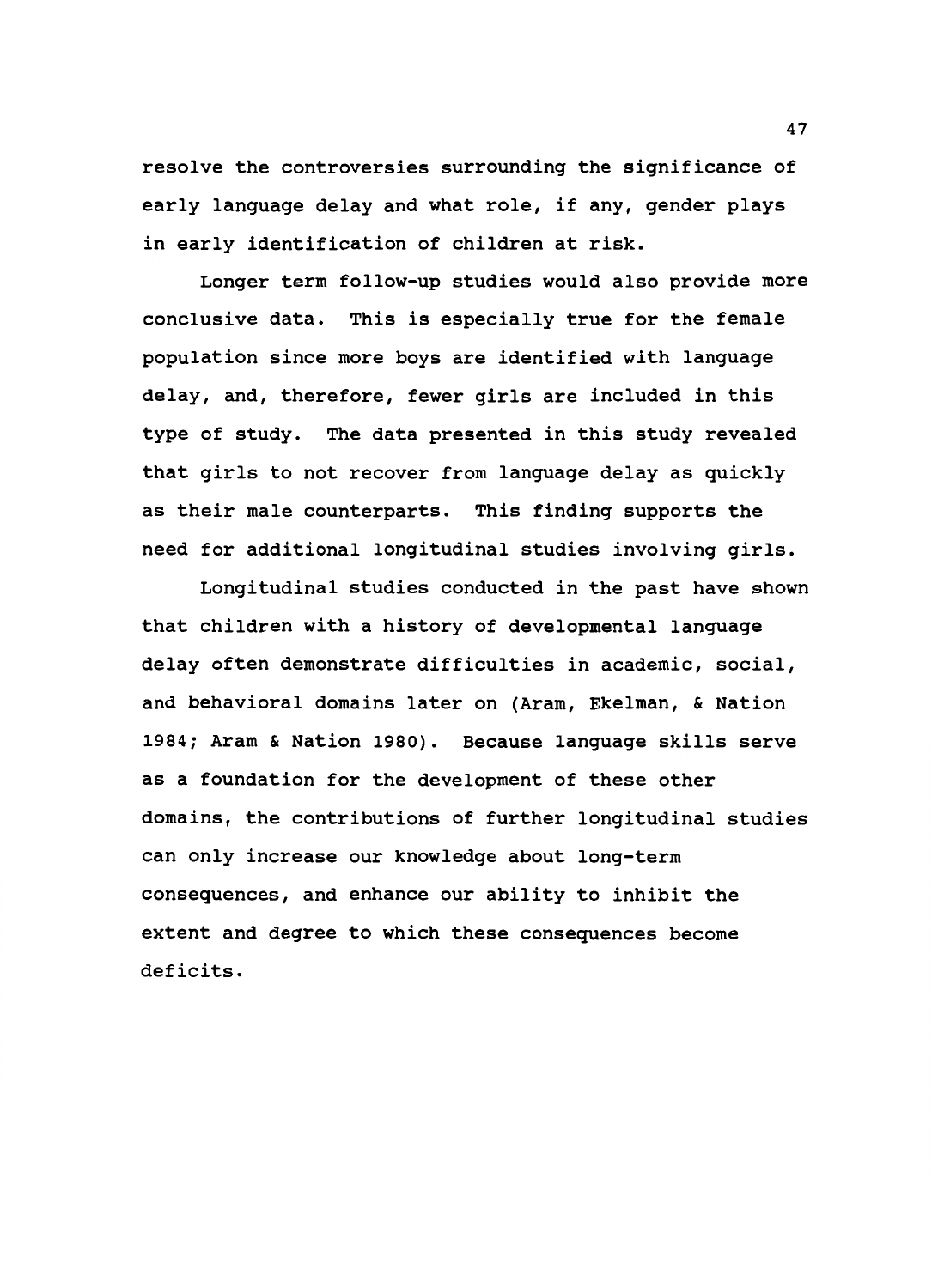#### REFERENCES

Aram, D., Ekelman, B., & Nation, J. (1984). Preschoolers with language disorders: 10 years later. Journal of Speech and Hearing Research, 27, 232-244.

Aram, D., & Nation, J. (1980). Preschool language disorders and subsequent language and academic difficulties. Journal of Communication Disorders, 13, 159- 170.

Benton, A., & Pearl, D. (1978). Dyslexia: An appraisal of current knowledge. New York: Oxford University Press.

Bondurant, J., Romeo, D., & Kretschmer, R. (1983). Language behaviors of mothers of children with normal and delayed language. Language. Speech. and Hearing Services in Schools, 14, 233-242.

Bradbury, P., Wright, s., Walker, c., & Ross, J. (1975). Performance on the WISC as a function of sex of E, sex of S and age of S. <u>Journal of Psychology</u>, <u>90</u>, 51-55.

Carrow-Woolfolk, E. (1985). Test for auditory comprehension of language-revised. Allen, TX: OLM Teaching Resources.

Cherry, L., & Lewis, M. (1978). Differential socialization of girls and boys: Implications for sex differences in language development. In N. Waterson & c. Snow (Eds.), The development of communication (pp. 189- 197). New York: Wiley.

Cohen, s., & Beckwith, L. (1976). Maternal language in infancy. Developmental Psychology Monograph, 12, 371-372.

Cunningham, c., Siegel, L., van der Spuy, H., Clark, M., & Bow, s. (1985). The behavioral and linguistic interactions of specifically language-delayed and normal boys with their mothers. Child Development, 56, 1389-1403.

Denckla, M. (1983). Learning for language and language for learning. In U. Kirk (Ed.), Neuropsychology of language reading and spelling (pp. 33-43). New York: Academic Press.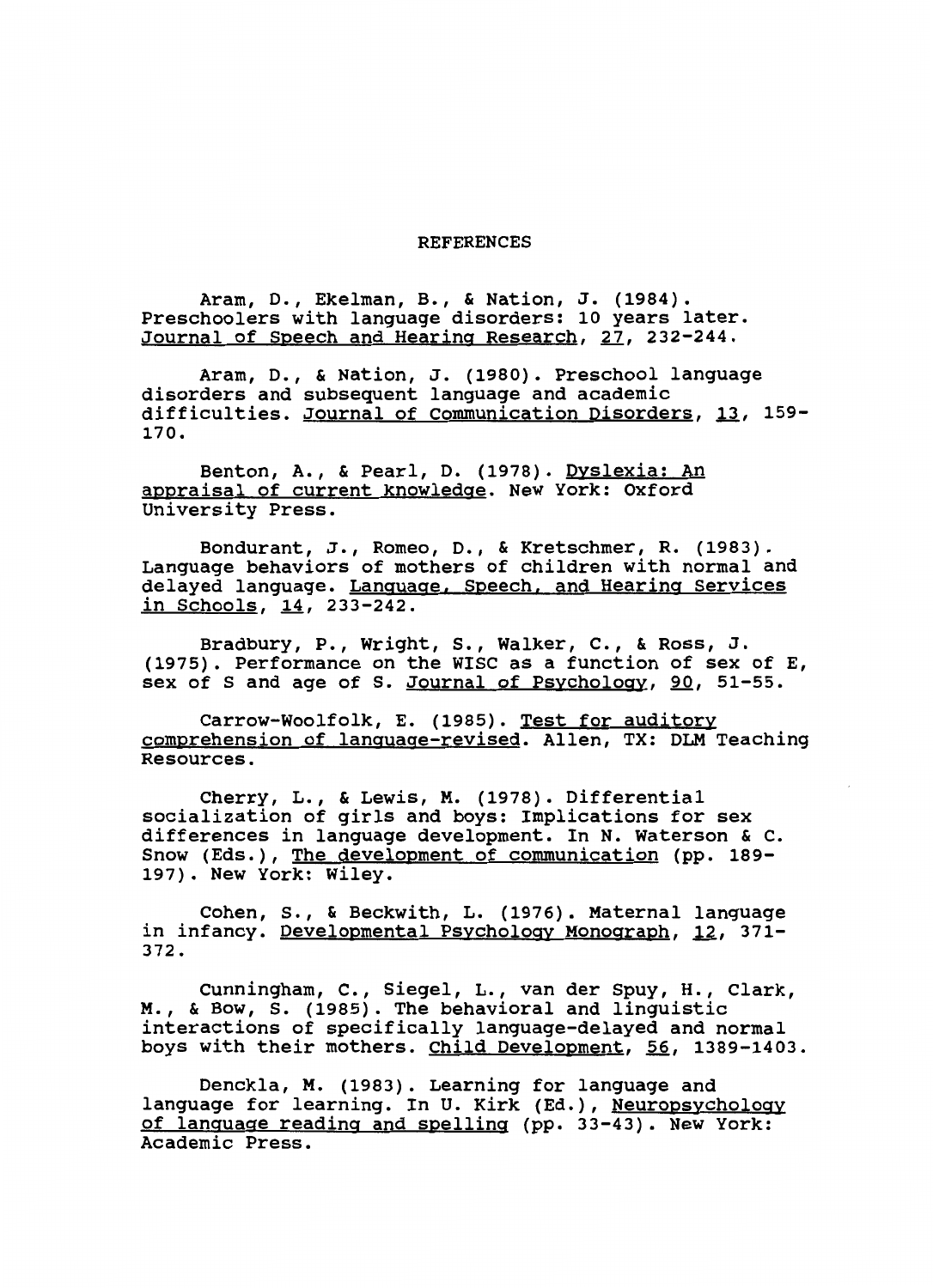Denckla, M., & Rudel, R. (1976). Naming of object drawings by dyslexic and other learning disabled children. Brain and Language,  $3$ , 1-16.

Donahue, M. (1984). Learning disabled children's comprehension and production of syntactic devices for marking given vs. new information. Applied Psycholinguistics, 5, 101-116.

Dunn, L., & Dunn, L. (1981). Peabody picture testrevised. Circle Pines, MN: American Guidance Service, Inc.

Eno, L., & Woehlke, P. (1980). Diagnostic differences between educationally handicapped and learning disabled students. Psychology in the Schools, 17, 469-473.

Fenson, L., Dale, P., Reznik, J., Bates, E., Thal, D., & Pethick, s. (1994). Variability in early communicative development. Monographs of the Society for Research in Child Development, 59, 1-189.

Finucci, J., & Childs, B. (1981). Are there really more dyslexic boys than girls? In A. Ansara, N. Geschwind, A. Galaburda, M. Albert, & N. Gartrell (Eds.). Sex differences in dyslexia. Baltimore, MD: Orton Dyslexia Society.

Gardner, M. (1979). Expressive one-word picture vocabulary test. Navato, CA: Academic Therapy Publications.

Goldman, R., & Fristoe, M. (1986). Goldman-Fristoe test of articulation. Circle Pines, MN: American Guidance Service, Inc.

Halverson, c., & Waldrop, M. (1970). Maternal behavior toward own and other preschool children: The problem of "ownness." Child Development, 41, 839-845.

Huttenlocher, J., Haight, w., Bryk, A., Seltzer, M., & Lyons, T. (1991). Early vocabulary growth: Relation to language input and gender. Developmental Psychology, 27, 236-248.

Irwin, o., & Chen, H. (1946). Development of speech during infancy: Curve of phonemic types. Journal of Experimental Psychology, 36, 431-436.

Kashani, J., Chapel, J., Ellis, J., & Shekim, w. (1979). Hyperactive girls. Journal of Operational Psychiatry, 10, 145-148.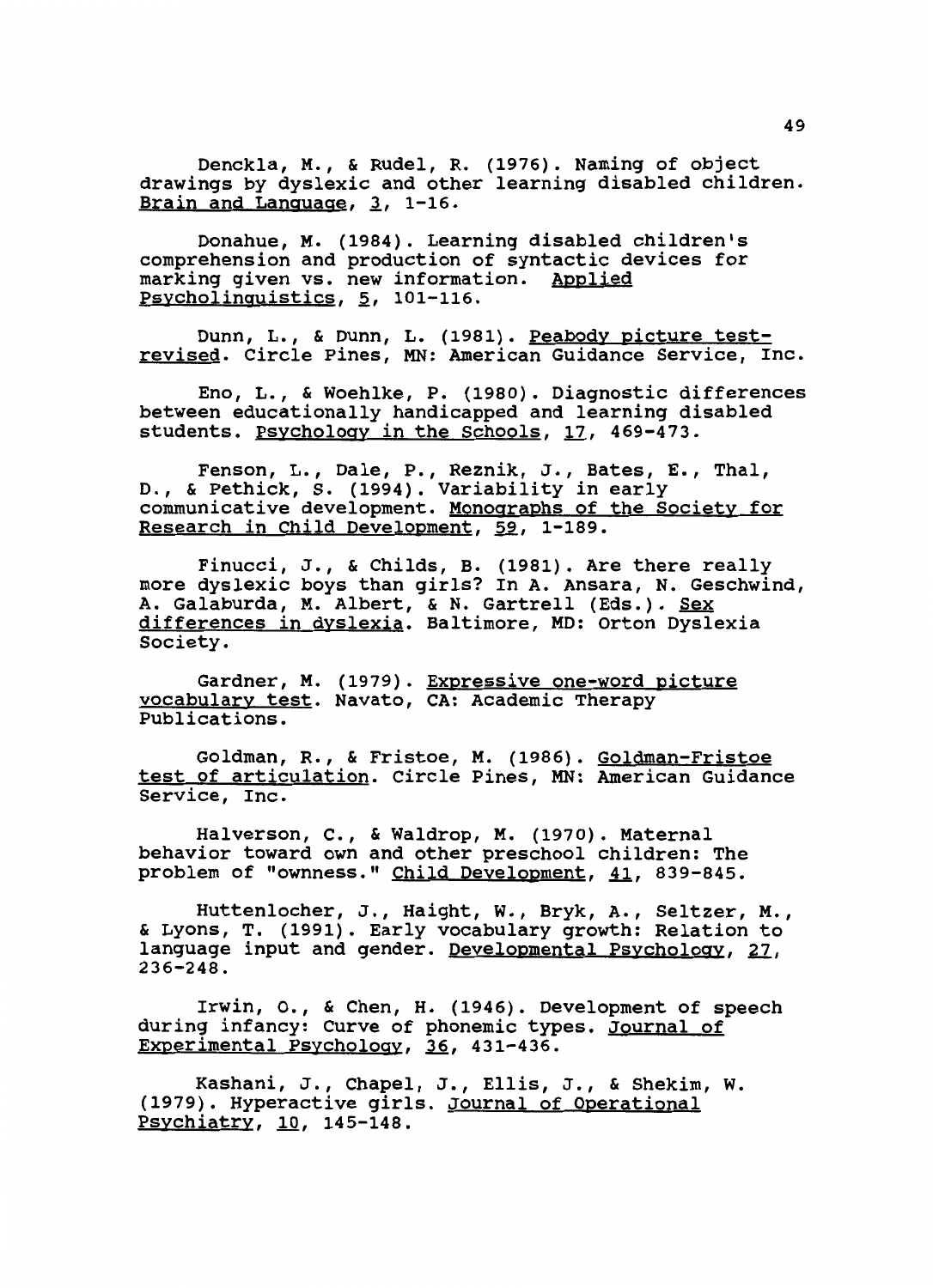Kirk, s., & Gallagher, J. (1983). Educating exceptional children (4th ed.). Boston: Houghton Mifflin.

Lee, L. (1974). Developmental sentence analysis. Evanston, IL: Northwestern University Press.

Liss, M. (1981). Patterns of toy play: An analysis of sex differences. Sex Roles, 7, 1143-1150.

Maccoby, E., & Jacklin, C. (1974). The psychology of sex differences. Stanford, CA: Stanford University Press.

McCarthy, D. (1953). Some possible explanations of sex differences in language development and disorders. The Journal of Psychology, 35, 155-160.

Meyers, J. & Bean, L. (1968). <u>A decade later: A</u> follow-up of social class and mental illness. New York: Wiley & Sons.

Moore, T. (1967). Language and intelligence: A longitudinal study of the first eight years. Human Development, 10, 88-106.

Morley, M. (1965). The development and disorders of speech in childhood. London: E. & S. Livingstone Ltd.

Murray, A., Johnson, J., & Peters, J. (1990). Finetuning of utterance length to preverbal infants: Effects on later language development. Journal of Child Language, 17, 511-525.

Naylor, H. (1980). Reading disability and lateral asymmetry: An information processing analysis. Psychological Bulletin, 87, 531-545.

O'Brien, M., & Huston, A. (1985). Development of sextyped play behavior in toddlers. Developmental Psychology, 21, 866-871.

O'Brien, M., & Nagle, K. (1987). Parents• speech to toddlers: The effect of play context. Journal of Child Language, 14, 269-279.

Paul, R. (1993). Patterns of development in late talkers: Preschool years. Journal of Childhood Communication Disorders, 15, 7-14.

Paul, R., & Elwood, T. (1991). Maternal linguistic input to toddlers with slow expressive language development. Journal of Speech and Hearing Research, 34, 982-988.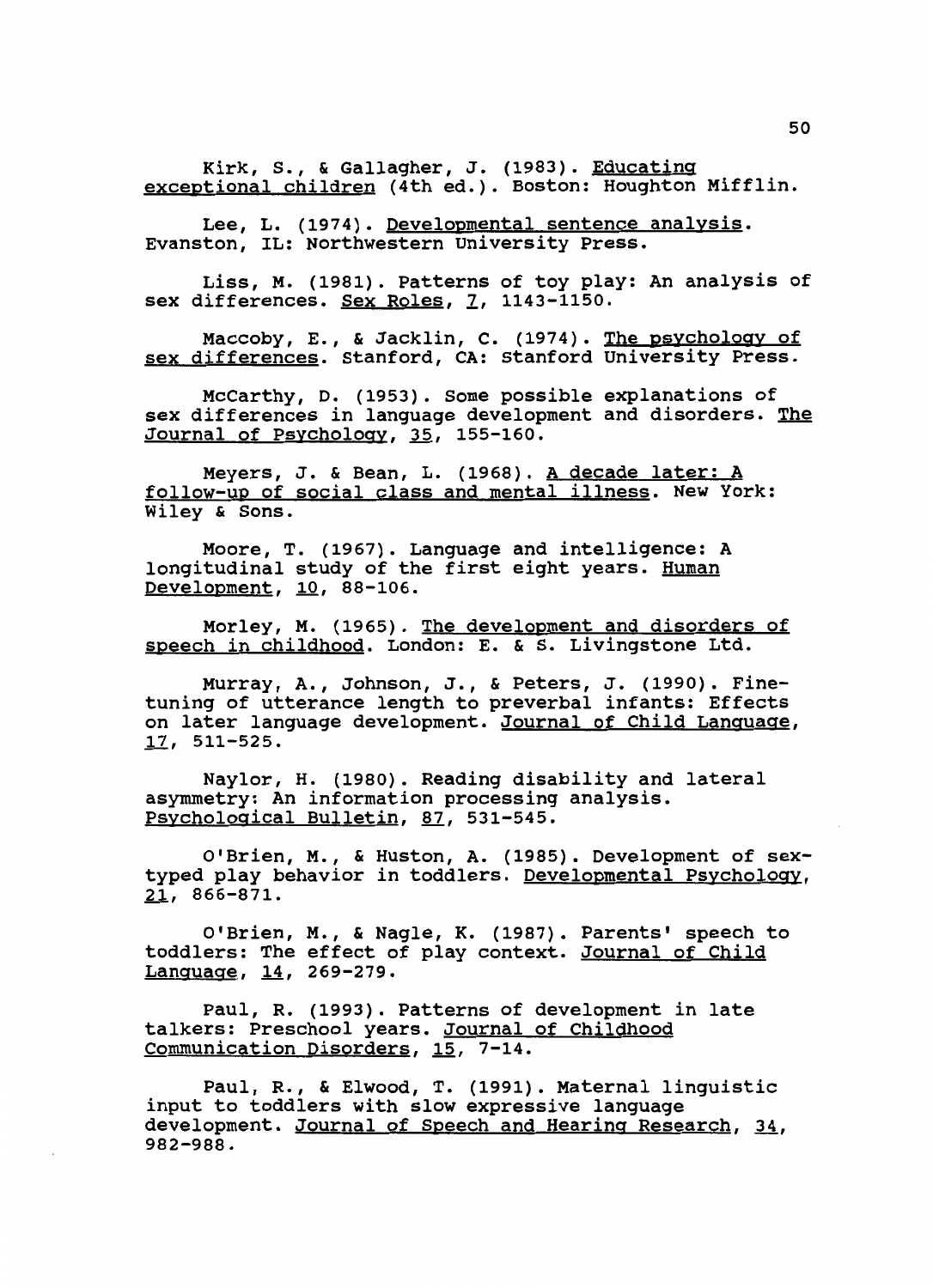Phillips, J. (1973). Syntax and vocabulary of mothers' speech to young children: Age and sex comparison. Child Development, 44, 182-185.

Phipps, P. (1982). The LD learner is often a boy - Why? Academic Therapy, 17, 425-430.

Rescorla, L. (1989). The language development survey: A screening tool for delayed language in toddlers. Journal of Speech & Hearing Disorders, 54, 587-599.

Retherford, K., Schwartz, B., & Chapman, R. (1981). Semantic roles and residual grammatical categories in mother and child speech: Who tunes into whom? Journal or  $Child$  Language,  $8$ , 583-608.

Rosenthal, J. (1970). A preliminary psycholinguistic study of children with learning disabilities. Journal of Learning Disabilities. 3, 391-395.

Ryckman, D. (1981). Sex differences in a sample of learning disabled children. Learning Disability Quarterly,  $4, 48 - 52.$ 

Satz, P., & Zaide, J. (1983). Sex differences: Clues and myths on genetic aspects of speech and language disorders? In C. Ludlow & J. Cooper (Eds.), Genetic aspects of speech and language disorders (pp. 97-102). Bethesda, MD: Academic Press.

Scarborough, H., & Dobrich, w. (1990). Development of children with early language delay. Journal of Speech and Hearing Research, 33, 70-83.

Schachter, F. (1979). <u>Everyday mother talk to</u> toddlers: Early intervention. San Diego, CA: Academic Press.

Schodorf, J., & Edwards, H. (1983). Comparative analysis of parent-child interactions with languagedisordered and linguistically normal children. <u>Journal of</u> Communication Disorders, 16, 71-83.

Shaywitz, s., Shaywitz, B., Fletcher, J., & Escobar, M. (1990). Prevalence of reading disability in boys and girls. Journal of the American Medical Association, 264, 998-1002.

Shriberg, L., & Kwiatkowski, J. (1988). A follow-up study of children with phonologic disorders of unknown origin. Journal of Speech and Hearing Disorders, 53, 144- 155.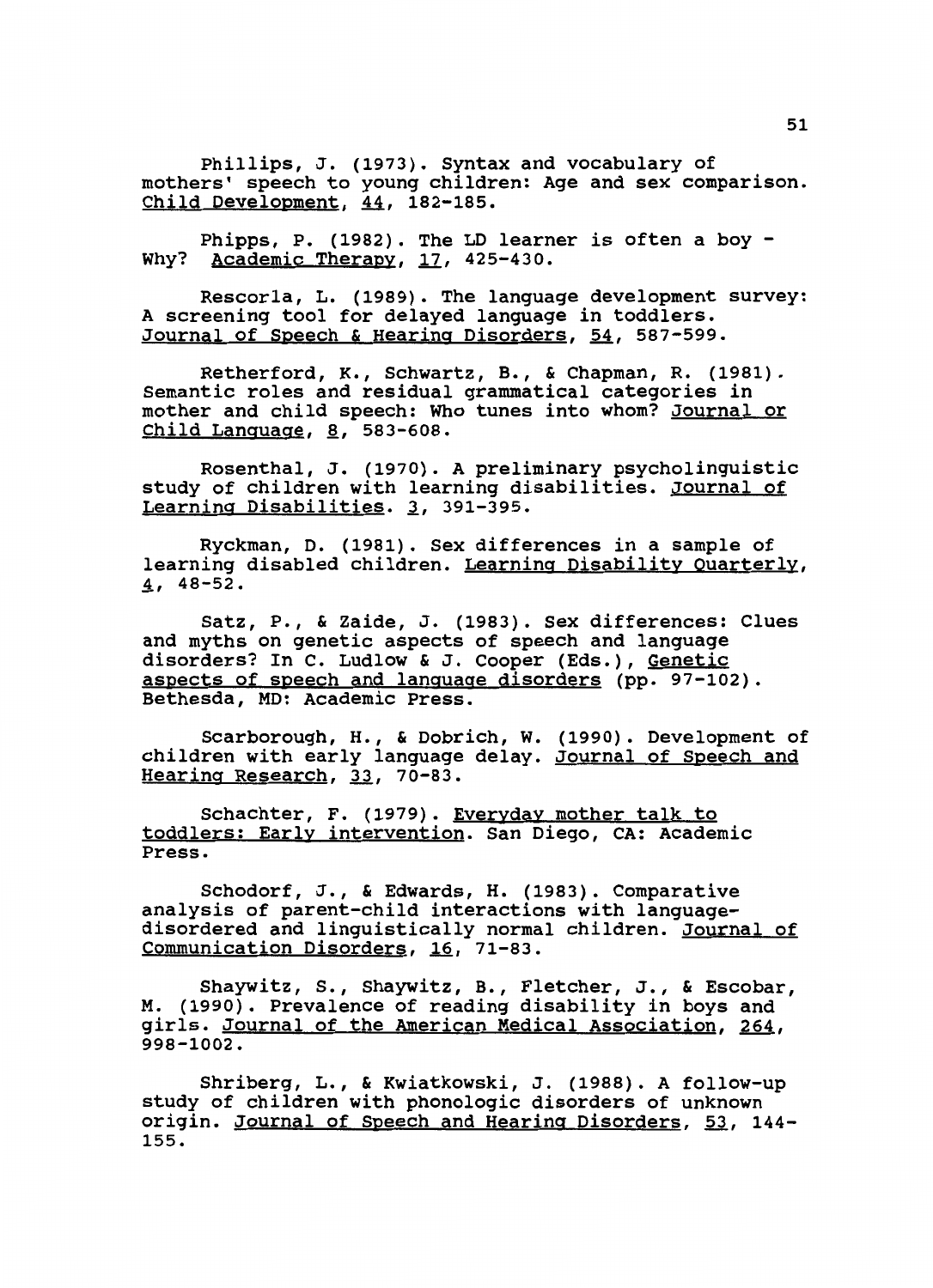Silva, P., Williams, s., & McGee, R. (1987). A longitudinal study of children with developmental language delay at age three: Later intelligence, reading, and behavior problems. Developmental Medicine and Child Neurology, 29, 630-640.

Smolak, L. (1987). Child characteristics and maternal speech. Journal of Child Language, 14, 481-492.

Snow, c. (1972). Mothers' speech to children learning language. Child Development, 43, 549-565.

Templin, M. (1957). Certain lanquage skills in children. Minneapolis, MN: The university of Minnesota Press.

Tiegerman, E., & Siperstein, M. (1984). Individual patterns of interaction in the mother-child dyad: Implications for parent intervention. Topics in language  $Disorders, 4, 50-61.$ 

Tittemore, J., Lawson, J., & Inglis, J. (1985). Validation of a learning disability index derived from a principal components analysis of the WISC-R. Journal of Learning Disabilities, 18, 449-454.

Vogel, s., & Walsh, P. (1987). Gender differences in cognitive abilities in learning disabled females and males. Annals of Dyslexia, 37, 142-165.

Walker, D., Greenwood, c., Hart, B., & Carta, J. (1994). Prediction of school outcomes based on early language production and socioeconomic factors. Child Development, 65, 606-621.

Weintraub, P. (1981). The brain: His and hers.  $Discover, 2, 15-20.$ 

Whitehurst, G., Fischel, J., Lonigan, c., Valdez-Menchaca, M., DeBaryshe, B., & Caulfield, M. (1988). Verbal interaction in families of normal and expressivelanguage-delayed children. Developmental Psychology, 24, 690-699.

Whitehurst, G., Epstein, J., Angell, A., Payne, A., Crone, D., & Fischel, J. (1994). outcomes of an emergent literacy intervention in head start. Journal of Educational Psychology, 86, 542-555.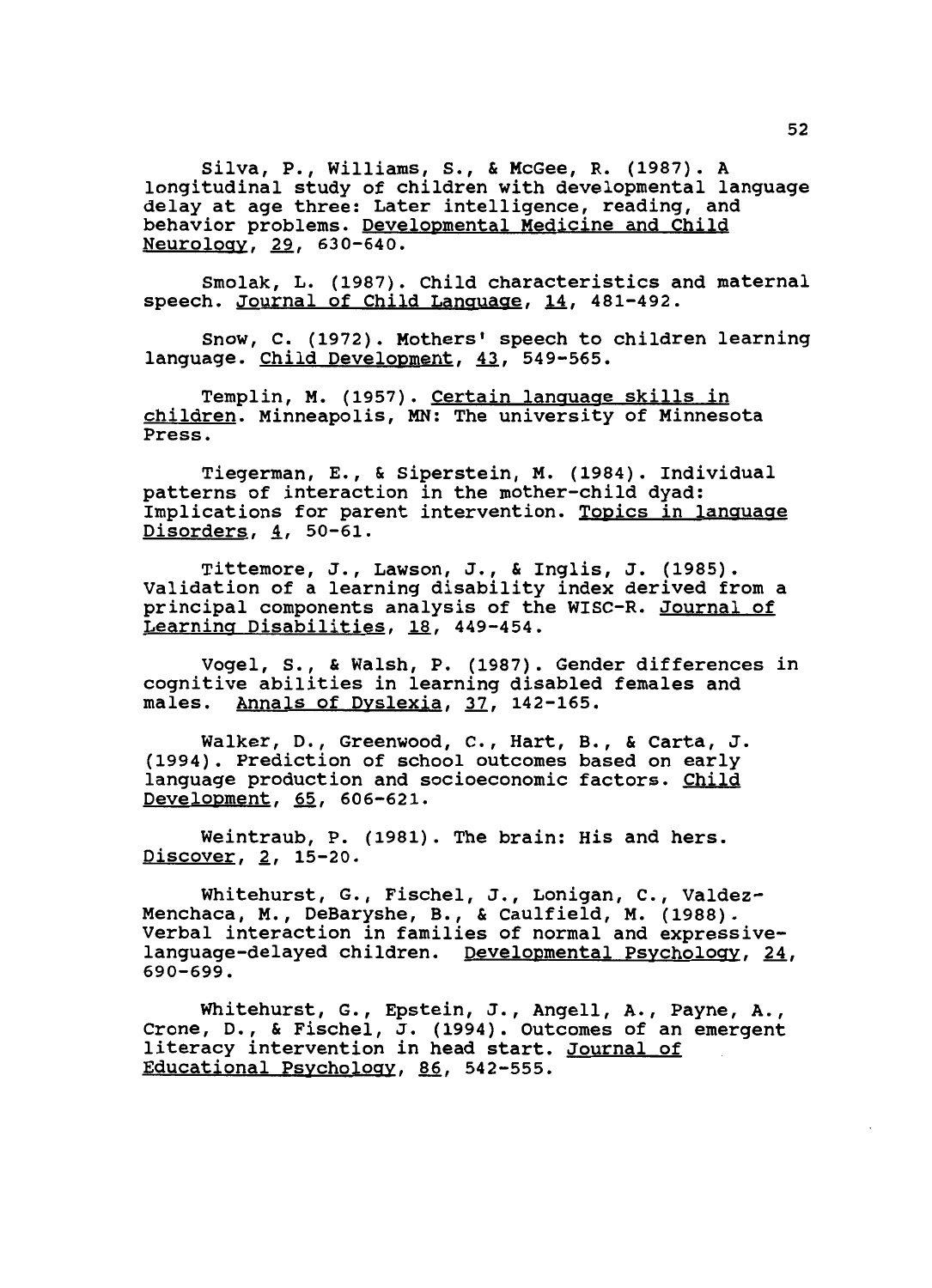Whitehurst, G., Fischel, J., Lenigan, c., Valdez-Menchaca, M., Arnold, D., & Smith, M. (1991). Treatment of early expressive language delay. Topics in Language Disorders, 11, 55-68.

Wiig, E., & Semel, E. (1984). Language assessment and intervention. Columbus, OH: Merrill.

Winitz, H. (1959). Language skills of male and female kindergarten children. Journal of Speech and Hearing Research, 2, 377-386.

Witelson, s. (1976). Sex and the single hemisphere: Right hemisphere specialization for spatial processing. Science, 193, 425-427.

Witelson, s. (1977). Developmental dyslexia: Two right hemispheres and none left. Science, 195, 309-311.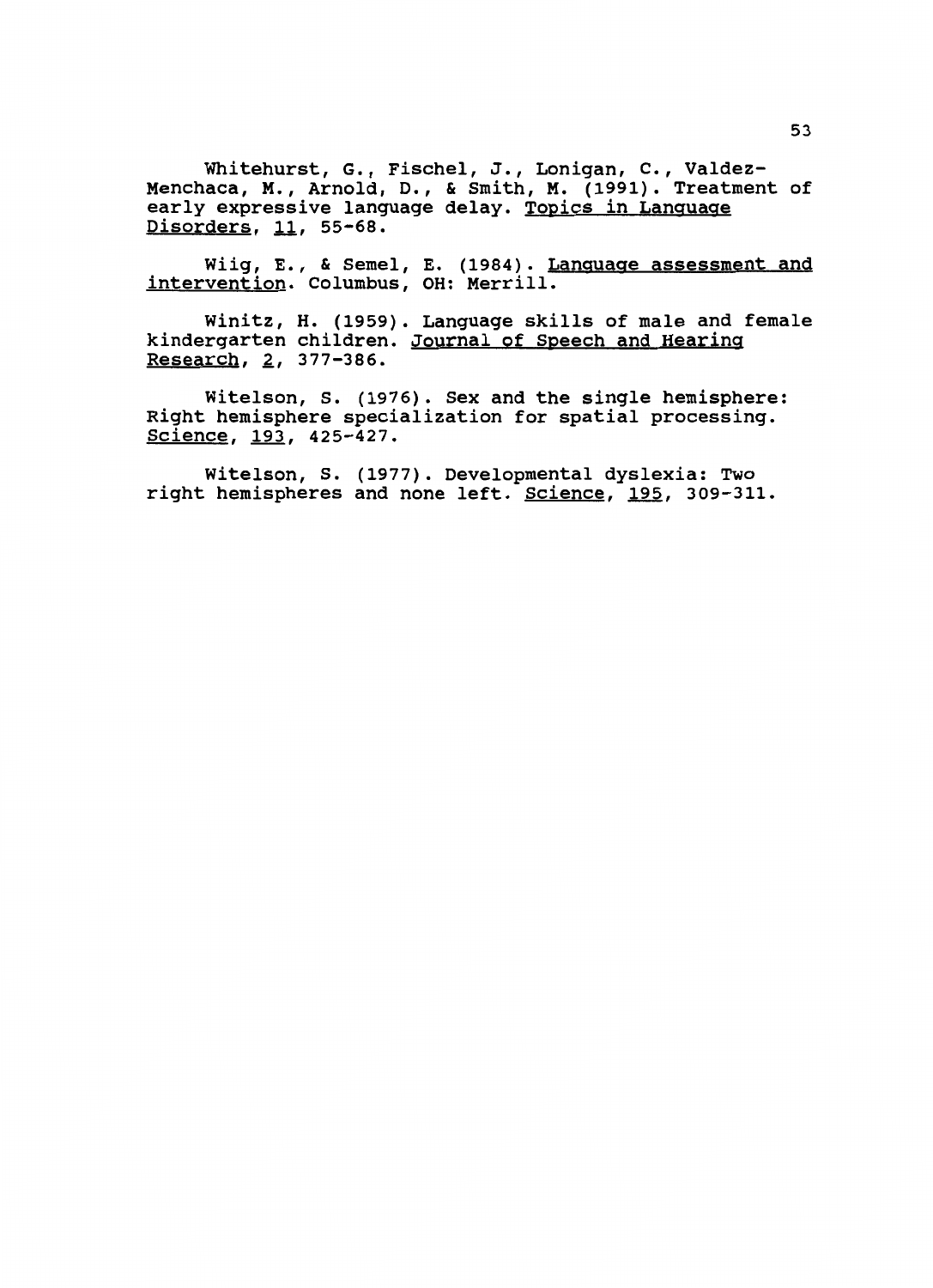## APPENDIX A

HUMAN SUBJECTS RESEARCH WAIVER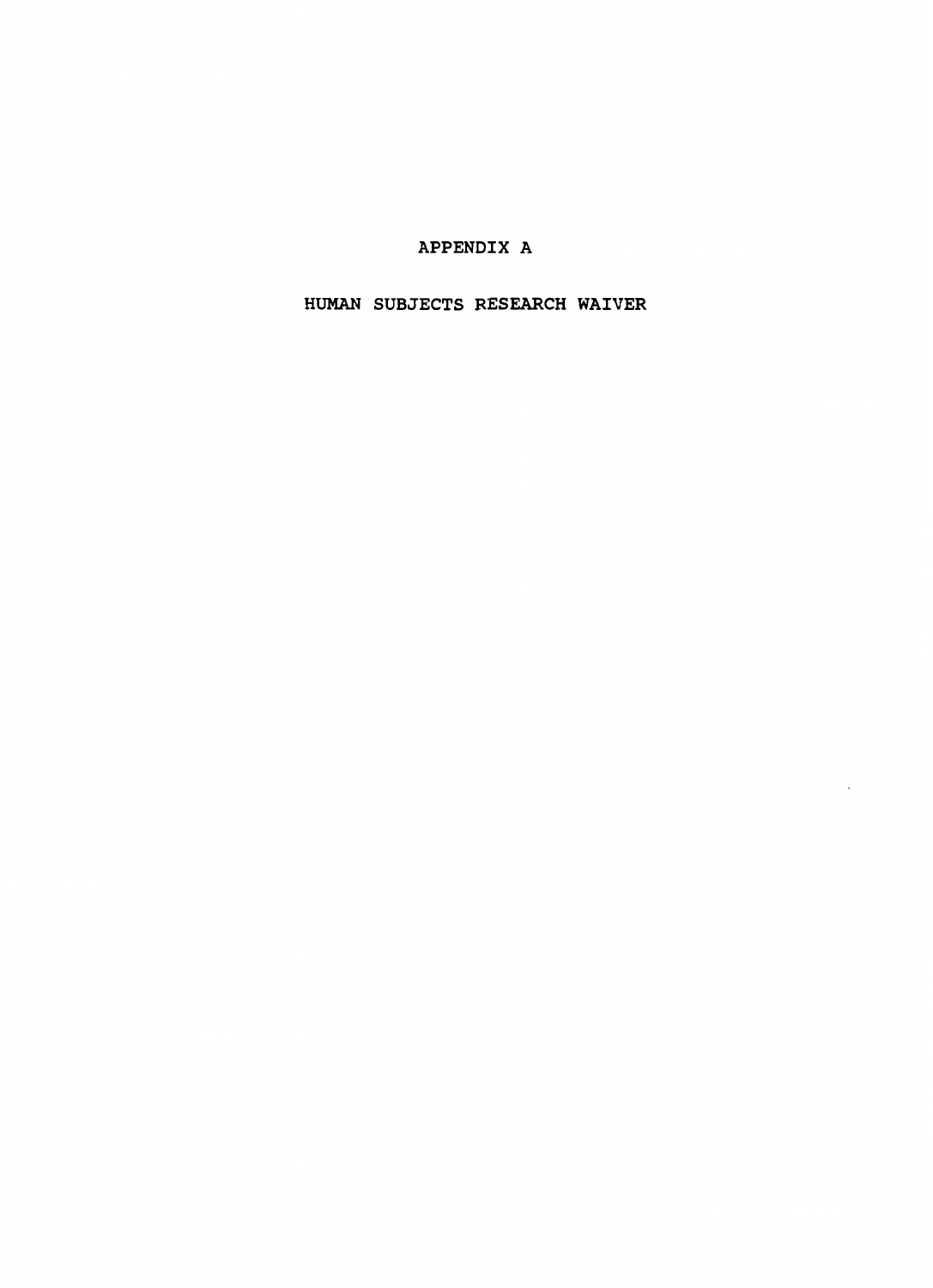## **OFFICE OF GRADUATE STUDIES AND RESEARCH Research and Sponsored Projects**

| DATE: | October 23, 1995                                                                                                                                                         |
|-------|--------------------------------------------------------------------------------------------------------------------------------------------------------------------------|
| TO:   |                                                                                                                                                                          |
| FROM: | for Laurie Skokan, Chair, HSRRC, 1995-96 (Lery Morale                                                                                                                    |
| RE:   | HSRRC Waived Review of Your Application titled $\sqrt{\frac{1}{2}}$ Gender Differences in the<br>Development of Expressive Language in Late-Talking 3-Year-Old Toddlers" |

Your proposal is exempt from further HSRRC review, and you may proceed with the study.

Even with the exemption above, it was necessary by University policy for you to notify this Committee of the Proposed research and we appreciate your timely attention to this matter. If you make changes in your research protocol, the Committee must be notified. This approval is valid for one year from date of issue.

c: Maureen Orr Eldred Rhea PauL Project Advisor

**waiver.mem**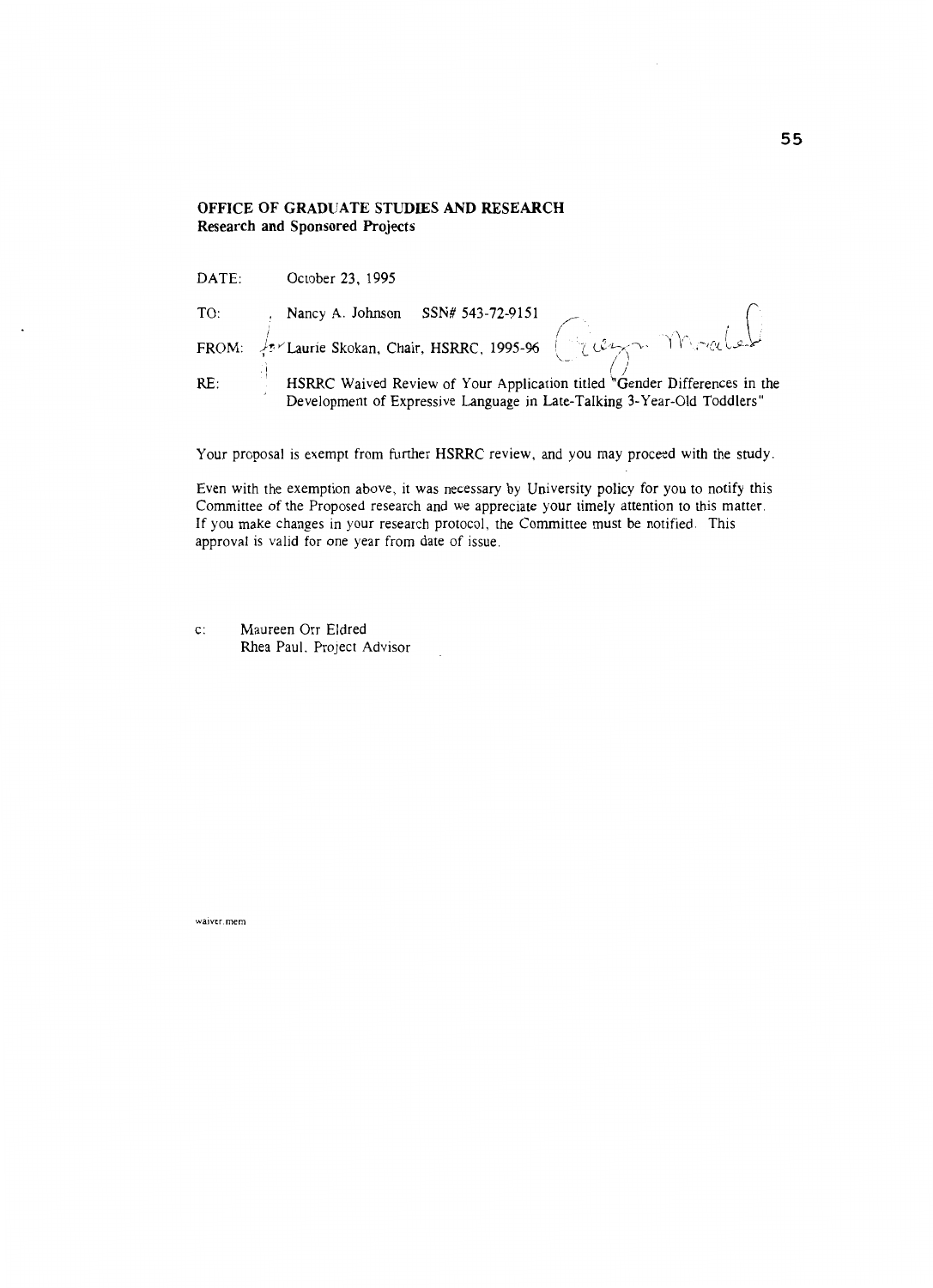## APPENDIX B

## LANGUAGE DEVELOPMENT SURVEY

Rescorla, L. (1989). The Language Development Survey: A screening tool for delayed language in toddlers. Journal of Speech and Hearing Disorders, 54, 587-599.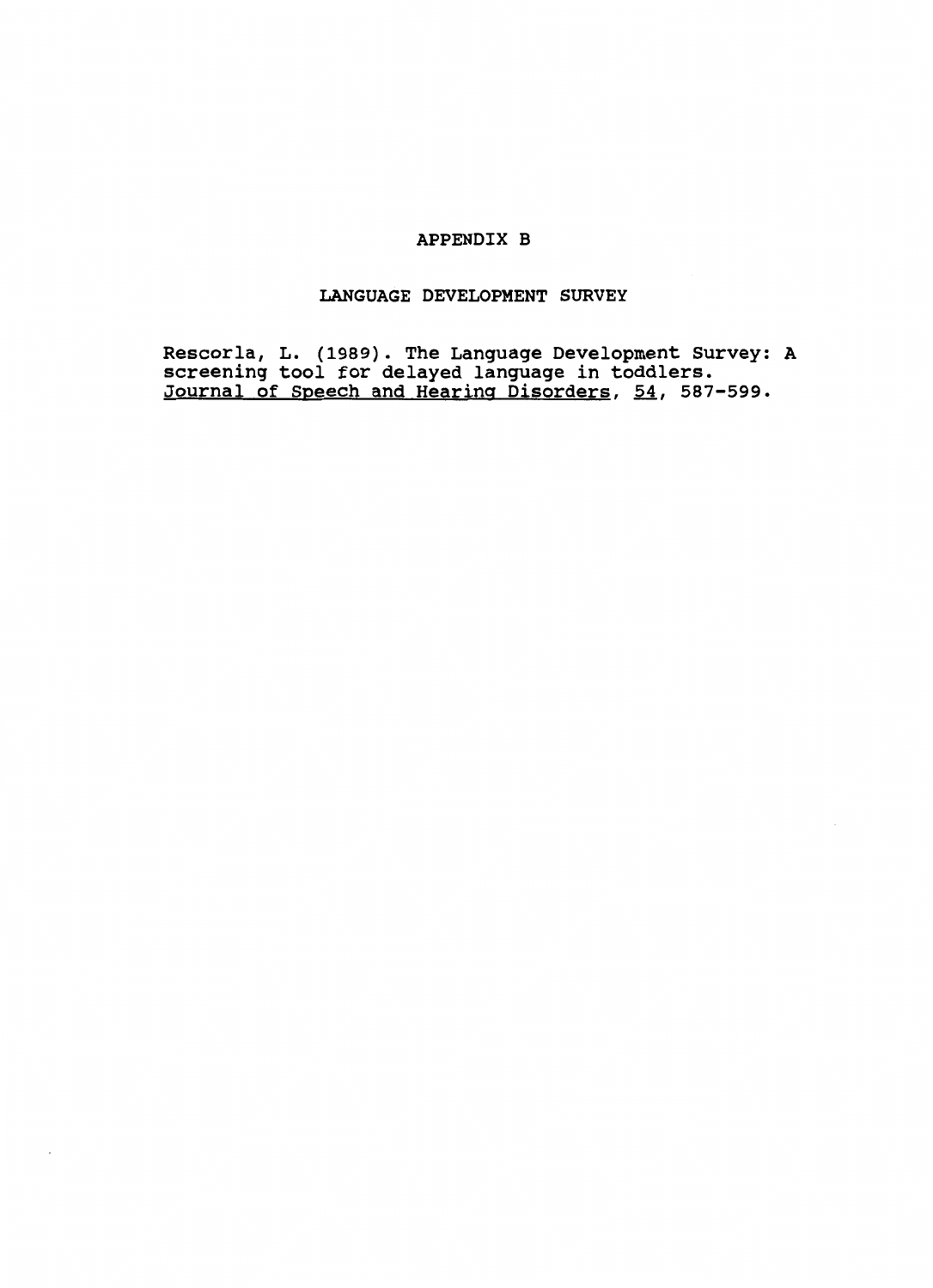# Language Development Survey

The Language Development Survey is designed to measure vocabulary development and early word combinations in young children by the use of parent report. By carefully completing the Language Development Survey, you can help us obtain an accurate picture of your child's developing language skills. Please check off each word your child says. Don't include words your child understands but docs not say. It's all right to count words that aren't pronounced clearly. Don't count words which your child repeats after you in imitation but docs not say spontaneously.

Thank you for helping us learn more about your child's language development.

| Mother's name                                                                                                                                                                                                                                                                                                      | Father's name                                                     |
|--------------------------------------------------------------------------------------------------------------------------------------------------------------------------------------------------------------------------------------------------------------------------------------------------------------------|-------------------------------------------------------------------|
|                                                                                                                                                                                                                                                                                                                    |                                                                   |
|                                                                                                                                                                                                                                                                                                                    |                                                                   |
| Date of birth $\frac{1}{2}$ $\frac{1}{2}$ $\frac{1}{2}$ $\frac{1}{2}$ $\frac{1}{2}$ $\frac{1}{2}$ $\frac{1}{2}$ $\frac{1}{2}$ $\frac{1}{2}$ $\frac{1}{2}$ $\frac{1}{2}$ $\frac{1}{2}$ $\frac{1}{2}$ $\frac{1}{2}$ $\frac{1}{2}$ $\frac{1}{2}$ $\frac{1}{2}$ $\frac{1}{2}$ $\frac{1}{2}$ $\frac{1}{2}$ $\frac{1}{2$ |                                                                   |
|                                                                                                                                                                                                                                                                                                                    |                                                                   |
| Level of education completed                                                                                                                                                                                                                                                                                       | Level of education completed                                      |
| Employment:                                                                                                                                                                                                                                                                                                        | Employment:                                                       |
|                                                                                                                                                                                                                                                                                                                    |                                                                   |
| Employed part-time                                                                                                                                                                                                                                                                                                 | Employed part-time                                                |
| Employed full-time __________________________                                                                                                                                                                                                                                                                      | Employed full-time                                                |
|                                                                                                                                                                                                                                                                                                                    |                                                                   |
|                                                                                                                                                                                                                                                                                                                    |                                                                   |
|                                                                                                                                                                                                                                                                                                                    |                                                                   |
|                                                                                                                                                                                                                                                                                                                    |                                                                   |
|                                                                                                                                                                                                                                                                                                                    |                                                                   |
|                                                                                                                                                                                                                                                                                                                    |                                                                   |
|                                                                                                                                                                                                                                                                                                                    |                                                                   |
|                                                                                                                                                                                                                                                                                                                    | Is your child in day care or cared for regularly by a babysitter? |
|                                                                                                                                                                                                                                                                                                                    |                                                                   |
|                                                                                                                                                                                                                                                                                                                    |                                                                   |

## PLEASE COMPLETE VOCABULARY CHECKLIST ON REVERSE SIDE

Oleslie Rescorla. Ph.D.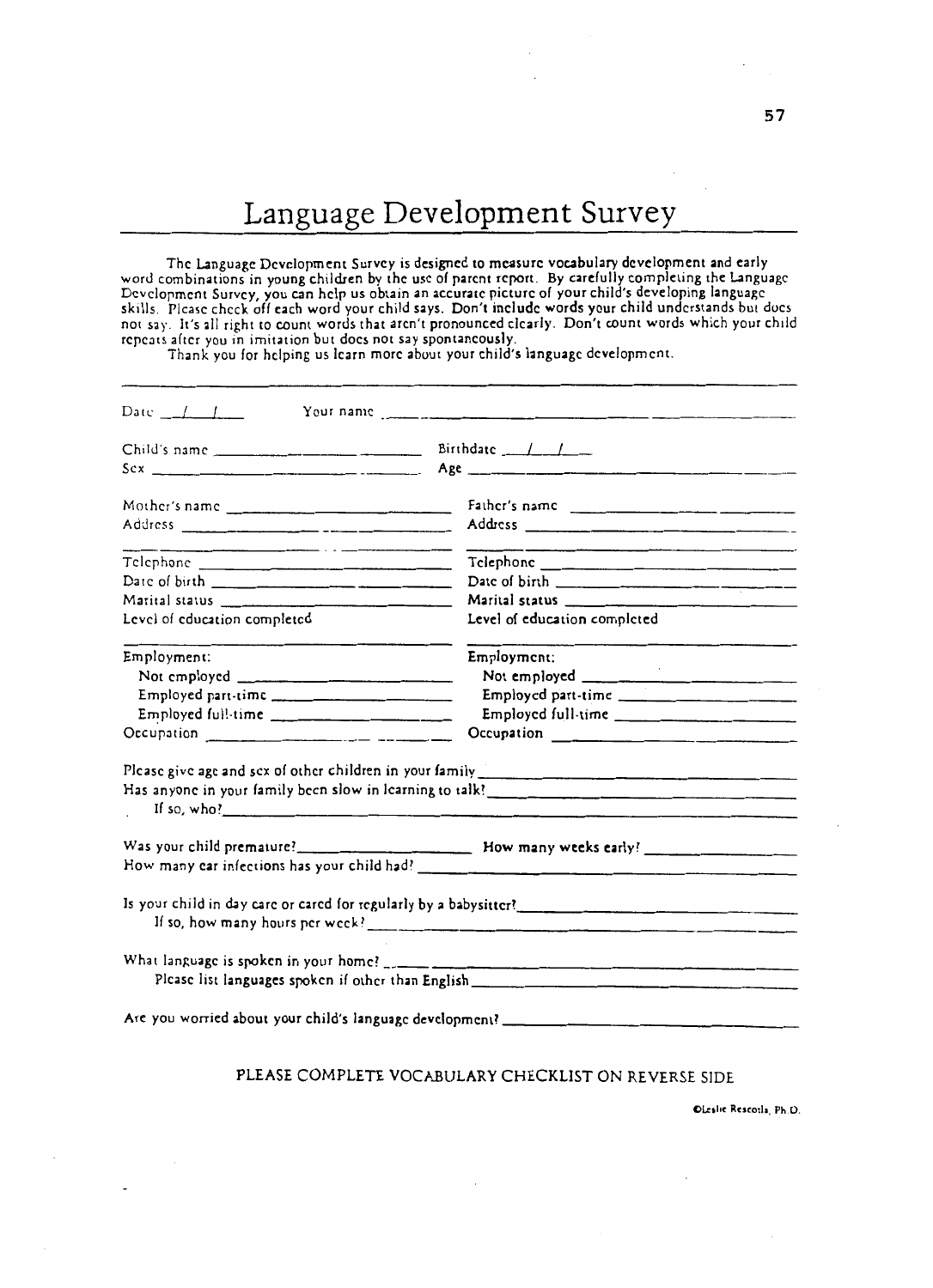# Language Development Survey

 $\overline{\phantom{a}}$ 

 $\mathcal{F}_{\text{max}}$  .

Please check off each word that your child says SPONTANEOUSLY lnot just imitates or understands). It's okay to count words that aren't pronounced clearly or are in "baby talk" ("baba" for bottle ).

| FOODS<br>appic  | <b>ANIMALS</b><br>bear | <b>ACTIONS</b><br>bath | <b>HOUSE</b><br>HOLD | PERSONAL<br>brush                                            | <b>CLOTHES</b><br>belt | <b>MODIFIERS</b><br>allgone<br>all right | <b>OTHER</b><br>A, B, C, etc.<br>away |
|-----------------|------------------------|------------------------|----------------------|--------------------------------------------------------------|------------------------|------------------------------------------|---------------------------------------|
| hanana          | bcc                    | breakfast              | bathtub              | comb<br>glasses                                              | boots<br>coat          | bad                                      | poopoo                                |
| brcad           | bird                   | pring                  | bed<br>blankct       | key                                                          | diaper                 | big                                      | bycbyc                                |
| butter          | bug                    | catch                  |                      |                                                              | dress                  | black                                    | excuse me                             |
| cake            | bunny                  | clar                   | bottle<br>bowl       | money<br>paper                                               | gloves                 | bluc                                     | here                                  |
| candy           | Cat                    | close                  | chair                |                                                              | hat                    | broken                                   | hi, hello                             |
| cercal          | chicken                | come                   | clock                | pen<br>pencil                                                | jacket                 | clcan                                    | in                                    |
| cheese          | cow                    | cough                  | crib                 | penny                                                        | mittens                | cold                                     | mc                                    |
| colíce          | dog                    | cut                    |                      | pocketbook                                                   | pajamas                | dark                                     | mcow                                  |
| cookie          | duck                   | dance                  | cup<br>door          | tissue                                                       | pants                  | dırıy                                    | my                                    |
| crackers        | clephant               | dinner                 | floor                | toothbrush                                                   | shirt                  | dry                                      | myself                                |
| dunk            | fish                   | dnodoo<br>down         | fork                 | umbrella                                                     | shocs                  | good                                     | nightnight                            |
| ere             | frog                   |                        | giass                | watch                                                        | slippers               | happy                                    | no                                    |
| food            | horse                  | Cat<br>feed            | knife                |                                                              | sneakers               | heavy                                    | oll                                   |
| grapes          | monkey                 | finish                 | light                | PEOPLE                                                       | socks                  | hot                                      | nn                                    |
| gum             | <b>PIR</b>             | fıx                    | muror                | aunt                                                         | sweater                | hungry                                   | OUI                                   |
| hamburger       | puppy                  | gct                    | nillow               | haby                                                         |                        | littic                                   | picase                                |
| hotdog          | snake                  | give                   | plate                | boy                                                          | VEHICLES               | mine                                     | Sesame St.                            |
| icecream        | <b>HIRCT</b>           |                        | potty                | daddy                                                        | bike                   | more                                     | shut up                               |
| <b>JUICC</b>    | turkey                 | go<br>have             | radio                | doctor                                                       | boat                   | nice                                     | thank you                             |
| meat<br>milk    | turtle                 | pcjb                   | room                 | girl                                                         | bus                    | pretty                                   | there                                 |
|                 | <b>BODY</b>            | h١t                    | sink                 | grandma                                                      | Car                    | red                                      | under                                 |
| orange<br>pizza | PARTS                  | hug                    | <b>SO3P</b>          | grandpa                                                      | motorcycle             | stinky                                   | welcome                               |
| pretzel         | arm                    | jump                   | spoon                | iady                                                         | plane                  | that                                     | what                                  |
| raisins         | bellybutton            | kick                   | stairs               | man                                                          | stroller               | this                                     | where                                 |
| soda            | bottom                 | kiss                   | table                | mommy                                                        | train                  | tired                                    | why                                   |
| soup            | chin                   | knock                  | telephone            | own name                                                     | trolley                | wct                                      | woolwool                              |
| spaghetti       | ear                    | look                   | towel                | pet name                                                     | truck                  | white                                    | yes                                   |
| tca             | clbow                  | love                   | trash                | uncle                                                        |                        | yellow                                   | you                                   |
| toast           | eyc                    | lunch                  | T.V.                 | Ernie, etc.                                                  |                        | yucky                                    | yumyum -                              |
| water           | face                   | make                   | window               |                                                              |                        |                                          | $1, 2, 3,$ etc. $1$                   |
|                 | finger                 | nap                    |                      |                                                              |                        |                                          |                                       |
| TOYS            | foot                   | open                   |                      |                                                              |                        |                                          |                                       |
| ball            | hair                   | outside                |                      |                                                              |                        |                                          |                                       |
| balloon         | hand                   | pattycake              |                      |                                                              |                        |                                          |                                       |
| blocks          | knec                   | peckaboo               |                      |                                                              |                        |                                          |                                       |
| book            | lcg                    | peepee                 |                      | Please list any other words your child uses here:            |                        |                                          |                                       |
| crayons         | mouth                  | push                   |                      |                                                              |                        |                                          |                                       |
| doli            | neck                   | rcad                   |                      |                                                              |                        |                                          |                                       |
| picture         | nosc                   | ride                   |                      |                                                              |                        |                                          |                                       |
| present         | teeth                  | nın                    |                      |                                                              |                        |                                          |                                       |
| slide           | thumb                  | sec                    |                      |                                                              |                        |                                          |                                       |
| swing           | toc                    | show                   |                      |                                                              |                        |                                          |                                       |
| teddybear       | tummy                  | shut                   |                      | Does your child combine two or more words into phrases?      |                        |                                          |                                       |
|                 |                        | sing                   |                      | (e.g. "more cookie," "car byebye," etc.) yes _______ no ____ |                        |                                          |                                       |
| OUTDOORS        | <b>PLACES</b>          | sit                    |                      |                                                              |                        |                                          |                                       |
| flower          | church                 | sicep                  |                      |                                                              |                        |                                          |                                       |
| house           | home                   | stop                   |                      | Please write down three of your child's longest and best     |                        |                                          |                                       |
| moon            | hospital               | take                   |                      | sentences or phrases.                                        |                        |                                          |                                       |
| rain            | library                | throw                  | 1.                   |                                                              |                        |                                          |                                       |
| sidewalk        | par k                  | tickle                 |                      |                                                              |                        |                                          |                                       |
| sky             | school                 | υp                     | 2.                   |                                                              |                        |                                          |                                       |
| snow            | store                  | walk                   |                      |                                                              |                        |                                          |                                       |
| star            | 200                    | want                   | З.                   |                                                              |                        |                                          |                                       |
| street          |                        | wash                   |                      |                                                              |                        |                                          |                                       |
| sun             |                        |                        |                      |                                                              |                        |                                          |                                       |
| tree            |                        |                        |                      |                                                              |                        |                                          |                                       |
|                 |                        |                        |                      |                                                              |                        |                                          |                                       |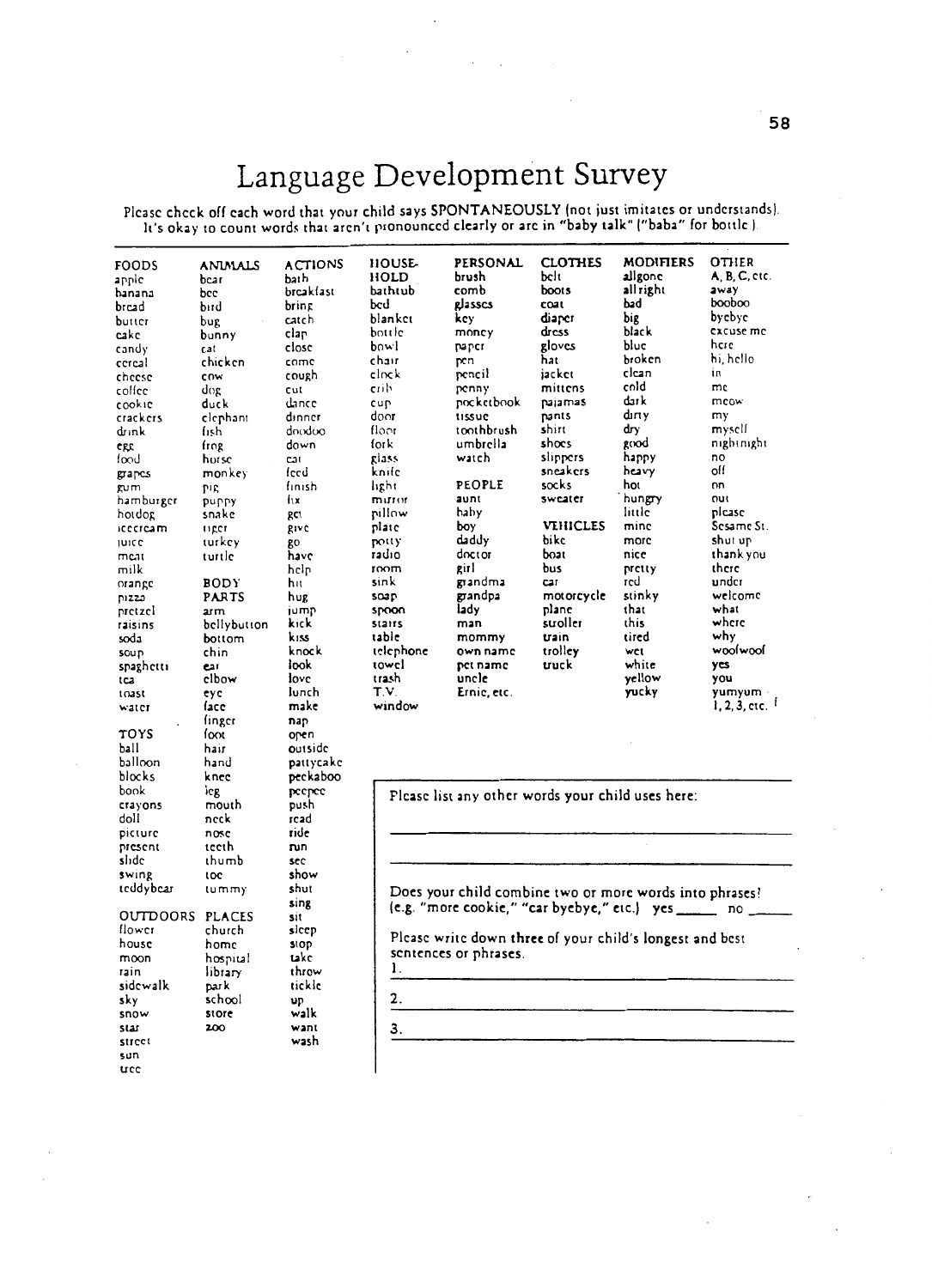## APPENDIX C

# RAW DATA FOR THE TWO GROUPS OF SUBJECTS AT INTAKE AND 3-YEAR EVALUATION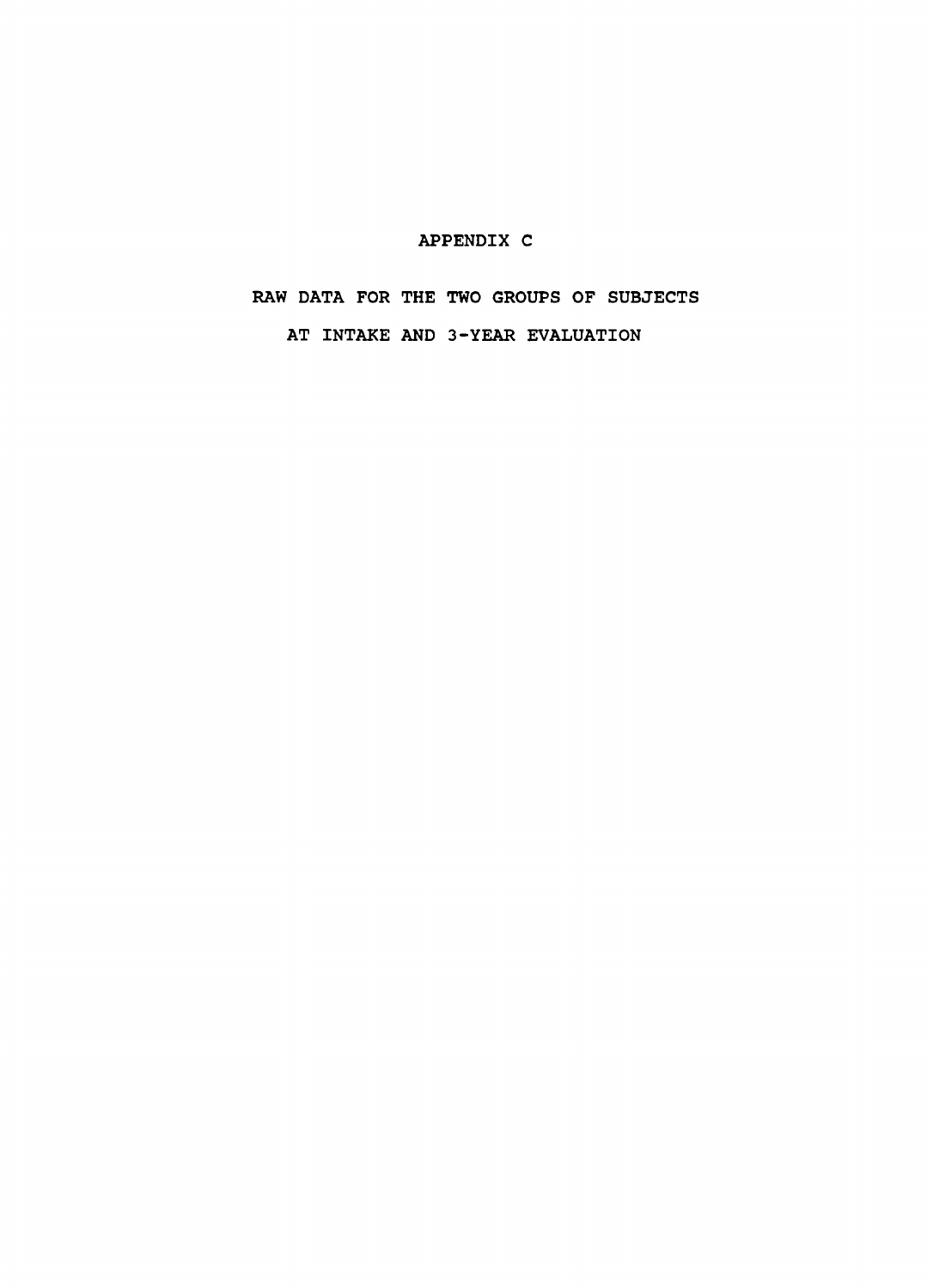| BOYS' RAW DATA AT INTAKE AND 3-YEAR EVALUATION |
|------------------------------------------------|
|------------------------------------------------|

| Subject | Intake Information |            |            | 3-Year-Old Evaluation Scores |                 |             |                 |             |            |
|---------|--------------------|------------|------------|------------------------------|-----------------|-------------|-----------------|-------------|------------|
|         | Age                | <b>SES</b> | <b>LDS</b> | Age                          | <b>EOWPVT</b>   | <b>GFTA</b> | TACL-R          | <b>PPVT</b> | <b>DSS</b> |
|         | Mos.               |            |            | Mos.                         | <b>Standard</b> | <u>%ile</u> | <b>Standard</b> | Standard    | Raw        |
|         |                    |            |            |                              |                 |             |                 |             |            |
| 006     | 23                 | 4          | 08         | 36                           | 103             | 41          | 069             | 094         | 3.74       |
| 007     | 23                 | 4          | 09         | 36                           | 099             | 30          | 085             | 106         | 2.82       |
| 053     | 28                 | 3          | 30         | 40                           | 108             | 02          | 102             | 105         | 6.12       |
| 084     | 23                 | 4          | 37         | 37                           | 134             | 25          | 113             | 125         | 5.00       |
| 085     | 28                 | 3          | 19         | 37                           | 093             | 05          | 082             | 092         | 4.00       |
| 087     | 25                 | 3          | 05         | 37                           | 115             | 37          | 098             | 118         | 2.36       |
| 090     | 28                 | 3          | 06         | 39                           | 091             | 04          | 082             | 104         | 0.00       |
| 091     | 27                 | 4          | 16         | 39                           | 084             | 01          | 096             | 108         | 0.00       |
| 092     | 33                 | 4          | 45         | 43                           | 108             | 09          | 125             | 110         | 5.56       |
| 093     | 24                 | 3          | 22         | 37                           | 071             | 10          | 069             | 063         | 0.00       |
| 094     | 31                 | 3          | 23         | 40                           | 055             | 01          | 104             | 103         | 0.00       |
| 097     | 22                 | 3          | 12         | 37                           | 108             | 28          | 099             | 115         | 2.21       |
| 098     | 21                 | 4          | 45         | 37                           | 108             | 14          | 105             | 106         | 5.23       |
| 100     | 29                 | 5          | 27         | 36                           | 086             | 03          | 110             | 094         | 0.00       |
| 103     | 25                 | 4          | 15         | 36                           | 103             | 06          | 107             | 110         | 0.00       |
| 105     | 24                 | 2          | 07         | 37                           | 124             | 22          | 106             | 117         | 4.80       |
| 107     | 22                 | 4          | 06         | 35                           | 097             | 62          | 102             | 095         | 4.08       |
| 112     | 27                 | 2          | 35         | 38                           | 095             | 03          | 101             | 107         | 0.00       |
| 114     | 24                 | 4          | 07         | 36                           | 108             | 07          | 105             | 098         | 2.05       |
| 115     | 29                 | 3          | 06         | 44                           | 090             | 19          | 075             | 077         | 2.81       |
| 116     | 31                 | 2          | 29         | 41                           | 083             | 22          | 074             | 064         | 0.00       |
| 119     | 26                 | 4          | 02         | 36                           | 120             | 07          | 104             | 119         | 4.66       |
|         |                    |            |            |                              |                 |             |                 |             |            |
| 211     | 26                 | 3          | 03         | 36                           | 055             | 01          | 069             | 040         | 0.00       |

 $\sim 10^{-11}$ 

*0\*  0